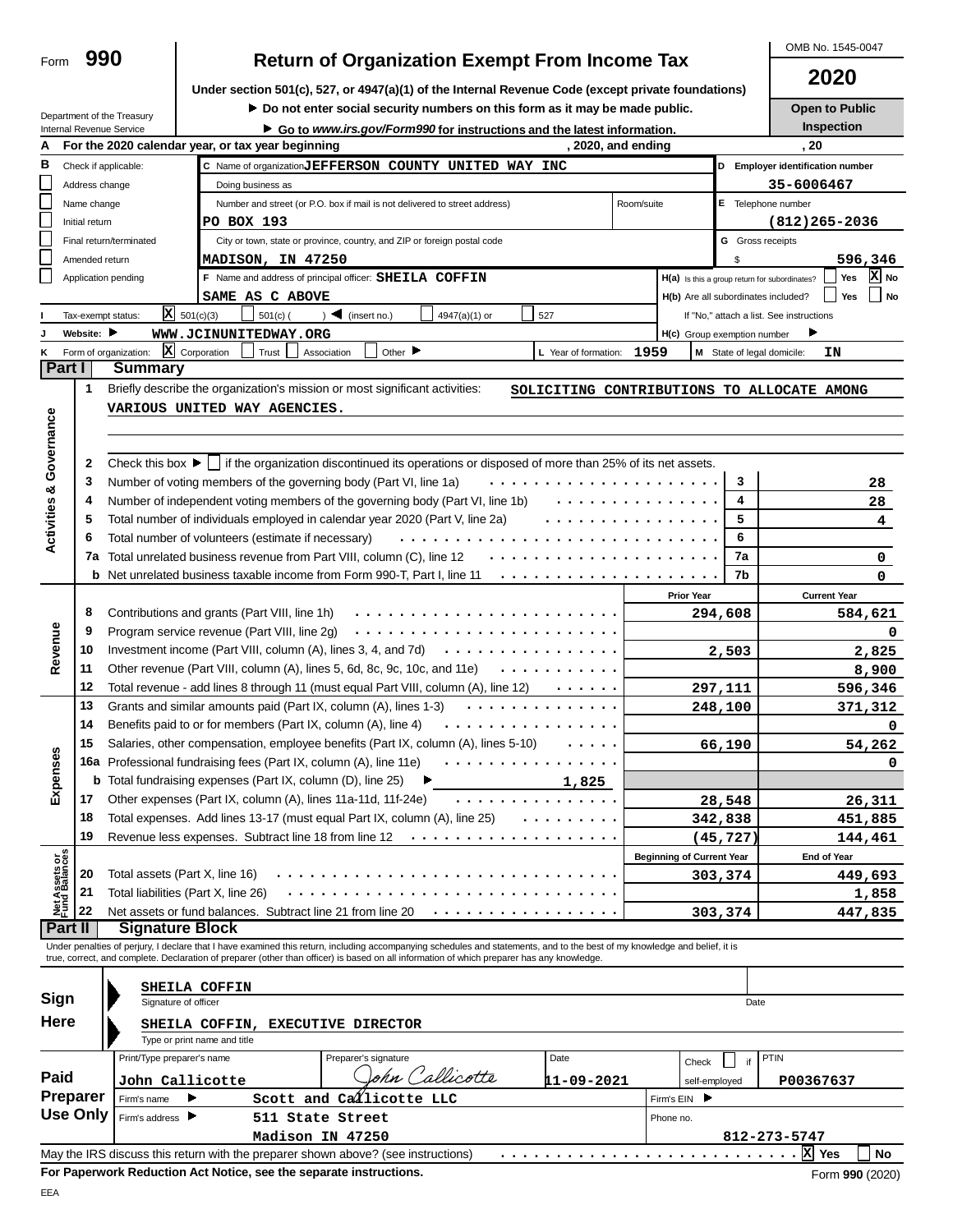| Form 990 (2020)                                      | JEFFERSON COUNTY UNITED WAY INC                                                                                                |                                 | 35-6006467<br>Page 2                                                   |
|------------------------------------------------------|--------------------------------------------------------------------------------------------------------------------------------|---------------------------------|------------------------------------------------------------------------|
| Part III                                             | <b>Statement of Program Service Accomplishments</b>                                                                            |                                 |                                                                        |
|                                                      |                                                                                                                                |                                 |                                                                        |
| 1<br>Briefly describe the organization's mission:    |                                                                                                                                |                                 |                                                                        |
|                                                      | SOLICITING CONTRIBUTIONS TO ALLOCATE AMONG VARIOUS UNITED WAY AGENCIES.                                                        |                                 |                                                                        |
|                                                      |                                                                                                                                |                                 |                                                                        |
|                                                      | Did the organization undertake any significant program services during the year which were not listed on the                   |                                 | $\mathbf{x}$ No                                                        |
| If "Yes," describe these new services on Schedule O. |                                                                                                                                |                                 |                                                                        |
|                                                      | Did the organization cease conducting, or make significant changes in how it conducts, any program                             |                                 |                                                                        |
|                                                      |                                                                                                                                |                                 |                                                                        |
| If "Yes," describe these changes on Schedule O.      |                                                                                                                                |                                 |                                                                        |
|                                                      | Describe the organization's program service accomplishments for each of its three largest program services, as measured by     |                                 |                                                                        |
|                                                      | expenses. Section 501(c)(3) and 501(c)(4) organizations are required to report the amount of grants and allocations to others, |                                 |                                                                        |
|                                                      | the total expenses, and revenue, if any, for each program service reported.                                                    |                                 |                                                                        |
| 4a<br>(Code:                                         | (Expenses $$$ 428,900 including grants of $$$ ) (Revenue                                                                       |                                 | \$                                                                     |
|                                                      | UNITED WAY AGENCIES PROVIDE VALUABLE SERVICES TO THE COMMUNITY SUCH AS HELPING CHILDREN AND                                    |                                 |                                                                        |
|                                                      | STRENGTHENING AND SUPPORTING FAMILIES.                                                                                         |                                 |                                                                        |
|                                                      |                                                                                                                                |                                 |                                                                        |
|                                                      |                                                                                                                                |                                 |                                                                        |
|                                                      |                                                                                                                                |                                 |                                                                        |
|                                                      |                                                                                                                                |                                 |                                                                        |
|                                                      |                                                                                                                                |                                 |                                                                        |
|                                                      |                                                                                                                                |                                 |                                                                        |
| ) (Expenses \$<br>4b<br>(Code:                       |                                                                                                                                | including grants of \$ (Revenue | $\begin{array}{ccccccc}\n\text{\$} & & & & \text{\(\AA)}\n\end{array}$ |
|                                                      |                                                                                                                                |                                 |                                                                        |
|                                                      |                                                                                                                                |                                 |                                                                        |
|                                                      |                                                                                                                                |                                 |                                                                        |
|                                                      |                                                                                                                                |                                 |                                                                        |
|                                                      |                                                                                                                                |                                 |                                                                        |
|                                                      |                                                                                                                                |                                 |                                                                        |
|                                                      |                                                                                                                                |                                 |                                                                        |
| 4c<br>(Code:                                         | ) (Expenses \$                                                                                                                 | including grants of \$ (Revenue |                                                                        |
|                                                      |                                                                                                                                |                                 |                                                                        |
|                                                      |                                                                                                                                |                                 |                                                                        |
|                                                      |                                                                                                                                |                                 |                                                                        |
|                                                      |                                                                                                                                |                                 |                                                                        |
|                                                      |                                                                                                                                |                                 |                                                                        |
|                                                      |                                                                                                                                |                                 |                                                                        |
|                                                      |                                                                                                                                |                                 |                                                                        |
|                                                      |                                                                                                                                |                                 |                                                                        |
| Other program services (Describe on Schedule O.)     |                                                                                                                                |                                 |                                                                        |
| 4d<br>(Expenses \$<br>Total program service expenses | including grants of $$$<br>▶                                                                                                   | ) (Revenue \$                   |                                                                        |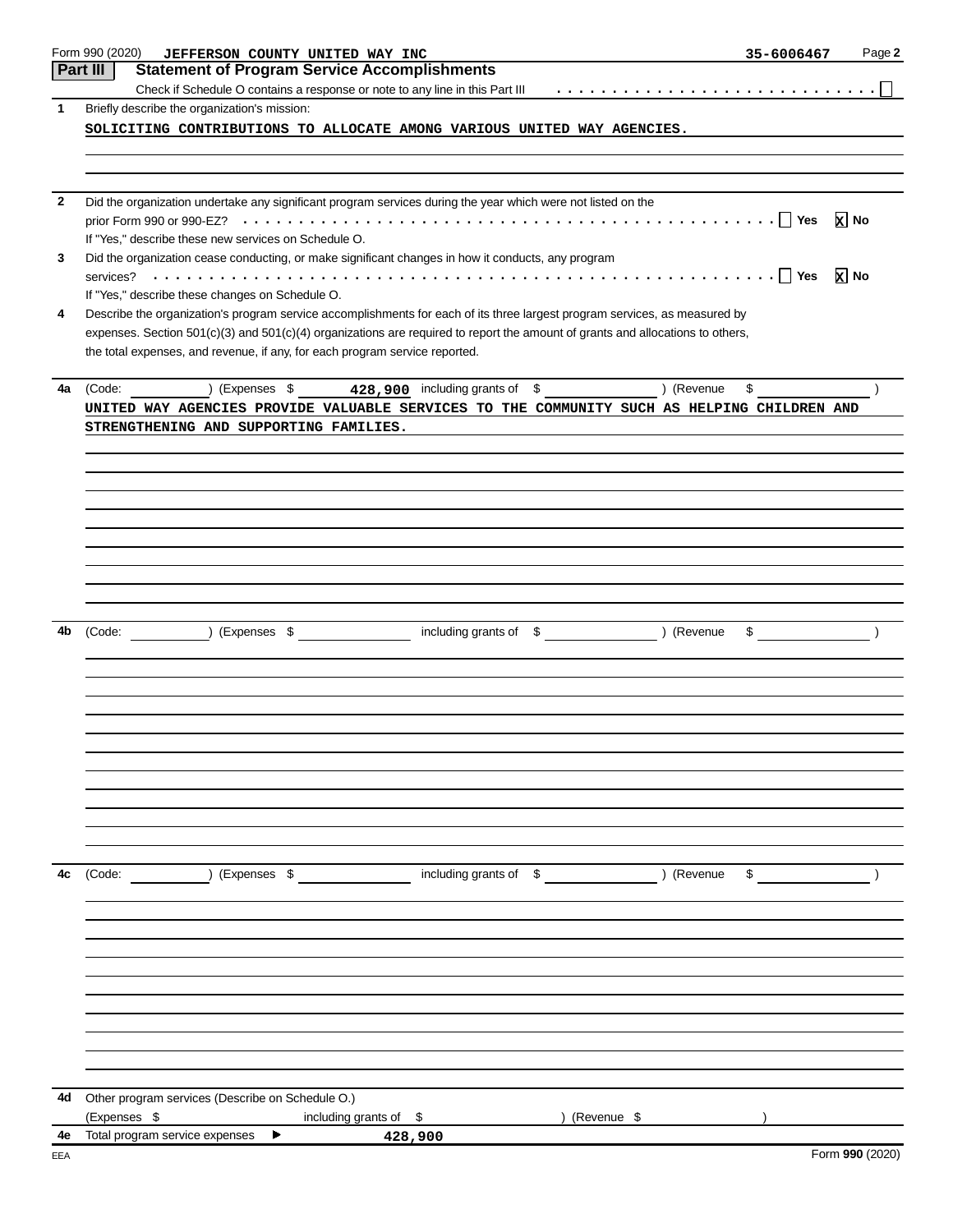|  | Form 990 (2020) |
|--|-----------------|
|  |                 |

| Form 990 (2020)        | UNITED<br><b>INC</b><br><b>WAY</b><br><b>COUNTY</b><br><b>JEFFERSON</b> | 35-6006467 | Page 3 |
|------------------------|-------------------------------------------------------------------------|------------|--------|
| $\overline{N}$<br>Part | <b>Checklist of Required Schedules</b>                                  |            |        |

|      |                                                                                                                                                                                                               |              | Yes | No |
|------|---------------------------------------------------------------------------------------------------------------------------------------------------------------------------------------------------------------|--------------|-----|----|
| 1    | Is the organization described in section $501(c)(3)$ or $4947(a)(1)$ (other than a private foundation)? If "Yes,"                                                                                             |              |     |    |
|      |                                                                                                                                                                                                               | 1            | x   |    |
| 2    | Is the organization required to complete Schedule B, Schedule of Contributors See instructions?                                                                                                               | $\mathbf{2}$ | x   |    |
| 3    | Did the organization engage in direct or indirect political campaign activities on behalf of or in opposition to                                                                                              |              |     |    |
|      | candidates for public office? If "Yes," complete Schedule C, Part I<br>.                                                                                                                                      | 3            |     | x  |
| 4    | Section 501(c)(3) organizations. Did the organization engage in lobbying activities, or have a section 501(h)                                                                                                 |              |     |    |
|      | election in effect during the tax year? If "Yes," complete Schedule C, Part II<br>.                                                                                                                           | 4            |     | x  |
| 5    | Is the organization a section $501(c)(4)$ , $501(c)(5)$ , or $501(c)(6)$ organization that receives membership dues,                                                                                          |              |     |    |
|      | assessments, or similar amounts as defined in Revenue Procedure 98-19? If "Yes," complete Schedule C, Part III                                                                                                | 5            |     |    |
| 6    | Did the organization maintain any donor advised funds or any similar funds or accounts for which donors                                                                                                       |              |     |    |
|      | have the right to provide advice on the distribution or investment of amounts in such funds or accounts? If                                                                                                   |              |     |    |
|      | "Yes," complete Schedule D, Part I                                                                                                                                                                            | 6            |     | x  |
| 7    | Did the organization receive or hold a conservation easement, including easements to preserve open space.                                                                                                     |              |     |    |
|      | the environment, historic land areas, or historic structures? If "Yes," complete Schedule D, Part II                                                                                                          | 7            |     | x  |
| 8    | Did the organization maintain collections of works of art, historical treasures, or other similar assets? If "Yes,"                                                                                           |              |     |    |
|      | complete Schedule D, Part III $\cdots \cdots \cdots \cdots \cdots \cdots \cdots \cdots \cdots \cdots \cdots \cdots$                                                                                           | 8            |     | x  |
| 9    | Did the organization report an amount in Part X, line 21, for escrow or custodial account liability, serve as a                                                                                               |              |     |    |
|      | custodian for amounts not listed in Part X; or provide credit counseling, debt management, credit repair, or<br>debt negotiation services? If "Yes," complete Schedule D, Part IV<br>.                        | 9            |     |    |
| 10   | Did the organization, directly or through a related organization, hold assets in donor-restricted endowments                                                                                                  |              |     | x  |
|      | or in quasi endowments? If "Yes," complete Schedule D, Part V                                                                                                                                                 | 10           |     | x  |
| 11   | If the organization's answer to any of the following questions is "Yes," then complete Schedule D, Parts VI,                                                                                                  |              |     |    |
|      | VII, VIII, IX, or X as applicable.                                                                                                                                                                            |              |     |    |
| a    | Did the organization report an amount for land, buildings, and equipment in Part X, line 10? If "Yes,"                                                                                                        |              |     |    |
|      |                                                                                                                                                                                                               | 11a          | x   |    |
|      | <b>b</b> Did the organization report an amount for investments - other securities in Part X, line 12, that is 5% or more                                                                                      |              |     |    |
|      | of its total assets reported in Part X, line 16? If "Yes," complete Schedule D, Part VII                                                                                                                      | 11 b         |     | x  |
| c    | Did the organization report an amount for investments - program related in Part X, line 13, that is 5% or more                                                                                                |              |     |    |
|      | of its total assets reported in Part X, line 16? If "Yes," complete Schedule D, Part VIII                                                                                                                     | 11 c         |     | x  |
|      | d Did the organization report an amount for other assets in Part X, line 15, that is 5% or more of its total assets                                                                                           |              |     |    |
|      | reported in Part X, line 16? If "Yes," complete Schedule D, Part IX $\cdots \cdots \cdots \cdots \cdots \cdots \cdots \cdots \cdots$                                                                          | 11 d         |     | x  |
| е    | Did the organization report an amount for other liabilities in Part X, line 25? If "Yes," complete Schedule D, Part X                                                                                         | 11 e         |     | x  |
| t    | Did the organization's separate or consolidated financial statements for the tax year include a footnote that addresses                                                                                       |              |     |    |
|      | the organization's liability for uncertain tax positions under FIN 48 (ASC 740)? If "Yes," complete Schedule D, Part X                                                                                        | 11f          |     | x  |
| 12a  | Did the organization obtain separate, independent audited financial statements for the tax year? If "Yes," complete                                                                                           |              |     |    |
|      | Schedule D, Parts XI and XII                                                                                                                                                                                  | 12a          | х   |    |
| b    | Was the organization included in consolidated, independent audited financial statements for the tax year? If                                                                                                  |              |     |    |
|      | "Yes," and if the organization answered "No" to line 12a, then completing Schedule D, Parts XI and XII is optional                                                                                            | 12b          |     | x  |
| 13   | Is the organization a school described in section $170(b)(1)(A)(ii)?$ If "Yes," complete Schedule E                                                                                                           | 13           |     | x  |
| 14a  | Did the organization maintain an office, employees, or agents outside of the United States?                                                                                                                   | 14a          |     | x  |
| b    | Did the organization have aggregate revenues or expenses of more than \$10,000 from grantmaking,<br>fundraising, business, investment, and program service activities outside the United States, or aggregate |              |     |    |
|      | foreign investments valued at \$100,000 or more? If "Yes," complete Schedule F, Parts I and IV<br>.                                                                                                           | 14b          |     |    |
| 15   | Did the organization report on Part IX, column (A), line 3, more than \$5,000 of grants or other assistance to or                                                                                             |              |     | x  |
|      | for any foreign organization? If "Yes," complete Schedule F, Parts II and IV                                                                                                                                  | 15           |     | x  |
| 16   | Did the organization report on Part IX, column (A), line 3, more than \$5,000 of aggregate grants or other                                                                                                    |              |     |    |
|      | assistance to or for foreign individuals? If "Yes," complete Schedule F, Parts III and IV<br>.                                                                                                                | 16           |     | x  |
| 17   | Did the organization report a total of more than \$15,000 of expenses for professional fundraising services on                                                                                                |              |     |    |
|      | Part IX, column (A), lines 6 and 11e? If "Yes," complete Schedule G, Part I See instructions<br>.                                                                                                             | 17           |     | x  |
| 18   | Did the organization report more than \$15,000 total of fundraising event gross income and contributions on                                                                                                   |              |     |    |
|      | Part VIII, lines 1c and 8a? If "Yes," complete Schedule G, Part II                                                                                                                                            | 18           |     | x  |
| 19   | Did the organization report more than \$15,000 of gross income from gaming activities on Part VIII, line 9a?                                                                                                  |              |     |    |
|      |                                                                                                                                                                                                               | 19           |     | x  |
| 20 a | Did the organization operate one or more hospital facilities? If "Yes," complete Schedule H                                                                                                                   | 20a          |     | x  |
| b    | If "Yes" to line 20a, did the organization attach a copy of its audited financial statements to this return?                                                                                                  | 20b          |     |    |
| 21   | Did the organization report more than \$5,000 of grants or other assistance to any domestic organization or                                                                                                   |              |     |    |
|      | domestic government on Part IX, column (A), line 1? If "Yes," complete Schedule I, Parts I and II<br>.                                                                                                        | 21           | x   |    |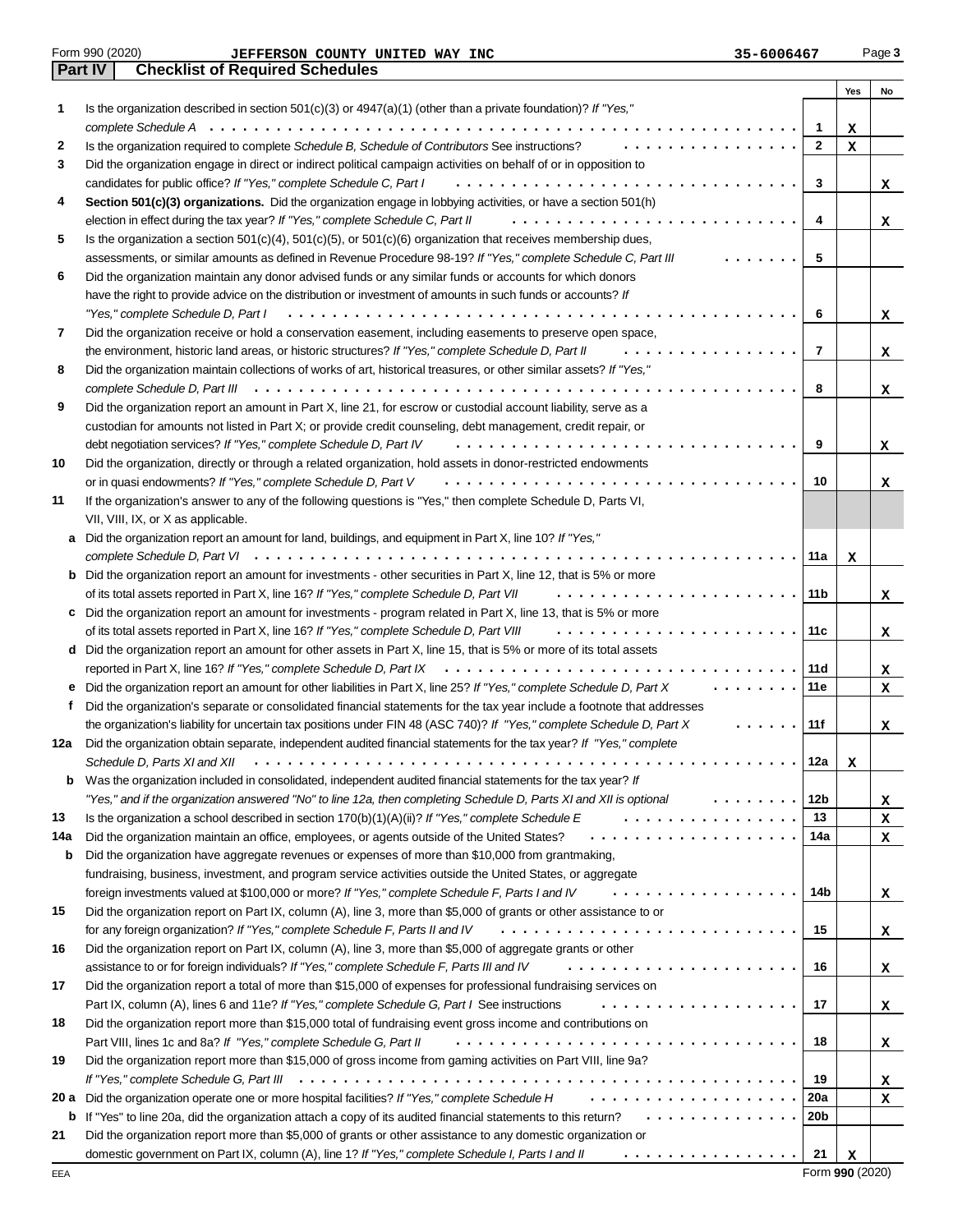| Part IV | <b>Checklist of Required Schedules</b> (continued)                                                                                                   |            |            |    |
|---------|------------------------------------------------------------------------------------------------------------------------------------------------------|------------|------------|----|
|         |                                                                                                                                                      |            | Yes        | No |
| 22      | Did the organization report more than \$5,000 of grants or other assistance to or for domestic individuals on                                        |            |            |    |
|         |                                                                                                                                                      | 22         |            | X  |
| 23      | Did the organization answer "Yes" to Part VII, Section A, line 3, 4, or 5 about compensation of the                                                  |            |            |    |
|         | organization's current and former officers, directors, trustees, key employees, and highest compensated                                              |            |            |    |
|         |                                                                                                                                                      | 23         |            | x  |
| 24a     | Did the organization have a tax-exempt bond issue with an outstanding principal amount of more than                                                  |            |            |    |
|         | \$100,000 as of the last day of the year, that was issued after December 31, 2002? If "Yes," answer lines 24b                                        |            |            |    |
|         | through 24d and complete Schedule K. If "No," go to line 25a                                                                                         | 24a        |            | X  |
| b       | Did the organization invest any proceeds of tax-exempt bonds beyond a temporary period exception?                                                    | 24b        |            |    |
| c       | Did the organization maintain an escrow account other than a refunding escrow at any time during the year                                            |            |            |    |
|         |                                                                                                                                                      | 24c        |            |    |
| d       | Did the organization act as an "on behalf of" issuer for bonds outstanding at any time during the year?                                              | 24d        |            |    |
| 25a     | Section 501(c)(3), 501(c)(4), and 501(c)(29) organizations. Did the organization engage in an excess benefit                                         |            |            |    |
|         | transaction with a disqualified person during the year? If "Yes," complete Schedule L, Part I                                                        | 25a        |            | x  |
| b       | Is the organization aware that it engaged in an excess benefit transaction with a disqualified person in a prior                                     |            |            |    |
|         | year, and that the transaction has not been reported on any of the organization's prior Forms 990 or 990-EZ?                                         |            |            |    |
|         |                                                                                                                                                      | 25b        |            |    |
|         |                                                                                                                                                      |            |            | x  |
| 26      | Did the organization report any amount on Part X, line 5 or 22, for receivables from or payables to any current                                      |            |            |    |
|         | or former officer, director, trustee, key employee, creator or founder, substantial contributor, or 35%<br>.                                         | 26         |            |    |
|         | controlled entity or family member or any of these persons? If "Yes," complete Schedule L, Part II                                                   |            |            | x  |
| 27      | Did the organization provide a grant or other assistance to any current or former officer, director, trustee, key                                    |            |            |    |
|         | employee, creator or founder, substantial contributor or employee thereof, a grant selection committee                                               |            |            |    |
|         | member, or to a 35% controlled entity (including an employee thereof) or family member of any of these                                               |            |            |    |
|         |                                                                                                                                                      | 27         |            | х  |
| 28      | Was the organization a party to a business transaction with one of the following parties (see Schedule L, Part                                       |            |            |    |
|         | IV instructions, for applicable filing thresholds, conditions, and exceptions):                                                                      |            |            |    |
| а       | A current or former officer, director, trustee, key employee, creator or founder, or substantial contributor? If                                     |            |            |    |
|         |                                                                                                                                                      | <b>28a</b> |            | x  |
| b       |                                                                                                                                                      | 28b        |            | x. |
| c       | A 35% controlled entity of one or more individuals and/or organizations described in lines 28a or 28b? If                                            |            |            |    |
|         |                                                                                                                                                      | 28c        |            | x  |
| 29      | Did the organization receive more than \$25,000 in non-cash contributions? If "Yes," complete Schedule M<br>.                                        | 29         |            | x  |
| 30      | Did the organization receive contributions of art, historical treasures, or other similar assets, or qualified                                       |            |            |    |
|         |                                                                                                                                                      | 30         |            | X. |
| 31      | Did the organization liquidate, terminate, or dissolve and cease operations? If "Yes," complete Schedule N, Part I<br>.                              | 31         |            | X  |
| 32      | Did the organization sell, exchange, dispose of, or transfer more than 25% of its net assets? If "Yes,"                                              |            |            |    |
|         | complete Schedule N, Part II                                                                                                                         | 32         |            | X. |
| 33      | Did the organization own 100% of an entity disregarded as separate from the organization under Regulations                                           |            |            |    |
|         | sections 301.7701-2 and 301.7701-3? If "Yes," complete Schedule R, Part I                                                                            | 33         |            | X. |
| 34      | Was the organization related to any tax-exempt or taxable entity? If "Yes," complete Schedule R, Part II, III,                                       |            |            |    |
|         |                                                                                                                                                      | 34         |            | x. |
| 35a     |                                                                                                                                                      | <b>35a</b> |            | X. |
| b       | If "Yes" to line 35a, did the organization receive any payment from or engage in any transaction with a                                              |            |            |    |
|         | controlled entity within the meaning of section 512(b)(13)? If "Yes," complete Schedule R, Part V, line 2                                            | 35b        |            |    |
| 36      | Section 501(c)(3) organizations. Did the organization make any transfers to an exempt non-charitable                                                 |            |            |    |
|         | related organization? If "Yes," complete Schedule R, Part V, line 2                                                                                  | 36         |            | X. |
| 37      | Did the organization conduct more than 5% of its activities through an entity that is not a related organization                                     |            |            |    |
|         | and that is treated as a partnership for federal income tax purposes? If "Yes," complete Schedule R, Part VI                                         | 37         |            | x. |
| 38      | Did the organization complete Schedule O and provide explanations in Schedule O for Part VI, lines 11b and                                           |            |            |    |
|         | 19? Note: All Form 990 filers are required to complete Schedule O.                                                                                   | 38         | x          |    |
| Part V  | <b>Statements Regarding Other IRS Filings and Tax Compliance</b>                                                                                     |            |            |    |
|         | Check if Schedule O contains a response or note to any line in this Part V                                                                           |            |            |    |
|         |                                                                                                                                                      |            | <b>Yes</b> | No |
| 1a      | Enter the number reported in Box 3 of Form 1096. Enter -0- if not applicable $\cdots \cdots \cdots \cdots$<br>1a<br>0                                |            |            |    |
| b       | Enter the number of Form W-2G included in line 1a. Enter -0- if not applicable<br>1b<br>0                                                            |            |            |    |
| c       | Did the organization comply with backup withholding rules for reportable payments to vendors and                                                     |            |            |    |
|         | reportable gaming (gambling) winnings to prize winners? Fig. of $\cdots$ , and all $\cdots$ , and all $\cdots$ , and all $\cdots$ , and all $\cdots$ | 1c         |            |    |
|         |                                                                                                                                                      |            |            |    |

Form 990 (2020) **Page 4 JEFFERSON COUNTY UNITED WAY INC Page 4 35-6006467** Page 4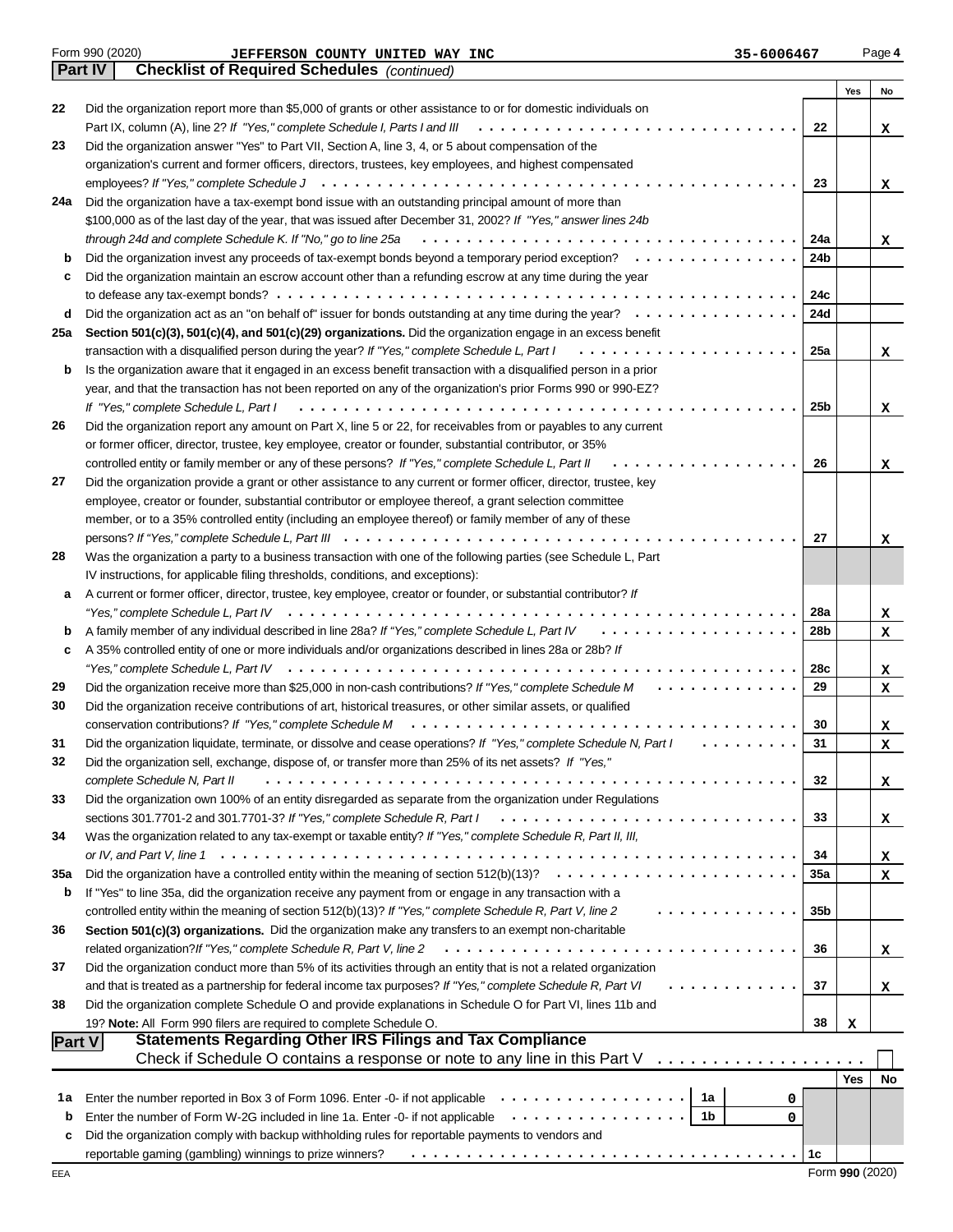|        | Form 990 (2020)<br>35-6006467<br>JEFFERSON COUNTY UNITED WAY INC                                                                          |                |     | Page 5 |
|--------|-------------------------------------------------------------------------------------------------------------------------------------------|----------------|-----|--------|
| Part V | Statements Regarding Other IRS Filings and Tax Compliance (continued)                                                                     |                |     |        |
|        |                                                                                                                                           |                | Yes | No     |
| 2a     | Enter the number of employees reported on Form W-3, Transmittal of Wage and Tax                                                           |                |     |        |
|        | .   2a<br>Statements, filed for the calendar year ending with or within the year covered by this return<br>4                              |                |     |        |
| b      | If at least one is reported on line 2a, did the organization file all required federal employment tax returns?<br>.                       | 2 <sub>b</sub> | x   |        |
|        | Note: If the sum of lines 1a and 2a is greater than 250, you may be required to e-file (see instructions)<br>.                            |                |     |        |
| За     | Did the organization have unrelated business gross income of \$1,000 or more during the year?<br>.                                        | За             |     | x      |
| b      | .<br>If "Yes," has it filed a Form 990-T for this year? If "No" to line 3b, provide an explanation on Schedule O                          | 3b             |     |        |
| 4a     | At any time during the calendar year, did the organization have an interest in, or a signature or other authority over,                   |                |     |        |
|        | a financial account in a foreign country (such as a bank account, securities account, or other financial account)? $\cdots \cdots \cdots$ | 4a             |     | x      |
| b      | If "Yes," enter the name of the foreign country                                                                                           |                |     |        |
|        | See instructions for filing requirements for FinCEN Form 114, Report of Foreign Bank and Financial Accounts (FBAR).                       |                |     |        |
| 5a     | .<br>Was the organization a party to a prohibited tax shelter transaction at any time during the tax year?                                | 5a             |     | x      |
| b      |                                                                                                                                           | 5b             |     | x      |
| c      |                                                                                                                                           | 5с             |     |        |
| 6a     | Does the organization have annual gross receipts that are normally greater than \$100,000, and did the                                    |                |     |        |
|        | organization solicit any contributions that were not tax deductible as charitable contributions?<br>.                                     | 6а             |     | x      |
| b      | If "Yes," did the organization include with every solicitation an express statement that such contributions or                            |                |     |        |
|        |                                                                                                                                           | 6b             |     |        |
| 7      | Organizations that may receive deductible contributions under section 170(c).                                                             |                |     |        |
| а      | Did the organization receive a payment in excess of \$75 made partly as a contribution and partly for goods                               |                |     |        |
|        |                                                                                                                                           | 7a             |     | x      |
| b      | If "Yes," did the organization notify the donor of the value of the goods or services provided?                                           | 7b             |     |        |
| c      | Did the organization sell, exchange, or otherwise dispose of tangible personal property for which it was                                  |                |     |        |
|        |                                                                                                                                           | 7c             |     | x      |
| d      | 7d                                                                                                                                        |                |     |        |
| е      | Did the organization receive any funds, directly or indirectly, to pay premiums on a personal benefit contract?                           | 7e             |     | x      |
| f      |                                                                                                                                           | 7f             |     | x      |
| g      | If the organization received a contribution of qualified intellectual property, did the organization file Form 8899 as required?          | 7g             |     |        |
| h      | If the organization received a contribution of cars, boats, airplanes, or other vehicles, did the organization file a Form 1098-C?        | 7h             |     |        |
| 8      | Sponsoring organizations maintaining donor advised funds. Did a donor advised fund maintained by the                                      |                |     |        |
|        | sponsoring organization have excess business holdings at any time during the year?                                                        | 8              |     |        |
| 9      | Sponsoring organizations maintaining donor advised funds.                                                                                 |                |     |        |
| а      | Did the sponsoring organization make any taxable distributions under section 4966?<br>.                                                   | 9a             |     |        |
| b      | Did the sponsoring organization make a distribution to a donor, donor advisor, or related person?                                         | 9b             |     |        |
| 10     | Section 501(c)(7) organizations. Enter:                                                                                                   |                |     |        |
| а      |                                                                                                                                           |                |     |        |
| b      | 10b<br>Gross receipts, included on Form 990, Part VIII, line 12, for public use of club facilities<br>.                                   |                |     |        |
| 11     | Section 501(c)(12) organizations. Enter:                                                                                                  |                |     |        |
| а      | 11a<br>Gross income from members or shareholders                                                                                          |                |     |        |
| b      | Gross income from other sources (Do not net amounts due or paid to other sources                                                          |                |     |        |
|        | 11 b                                                                                                                                      |                |     |        |
| 12a    | Section 4947(a)(1) non-exempt charitable trusts. Is the organization filing Form 990 in lieu of Form 1041?                                | 12a            |     |        |
| b      | 12b<br>If "Yes," enter the amount of tax-exempt interest received or accrued during the year $\dots \dots \dots \dots$                    |                |     |        |
| 13     | Section 501(c)(29) qualified nonprofit health insurance issuers.                                                                          |                |     |        |
| а      | Is the organization licensed to issue qualified health plans in more than one state?                                                      | 13a            |     |        |
|        | Note: See the instructions for additional information the organization must report on Schedule O.                                         |                |     |        |
| b      | Enter the amount of reserves the organization is required to maintain by the states in which                                              |                |     |        |
|        |                                                                                                                                           |                |     |        |
|        | the organization is licensed to issue qualified health plans                                                                              |                |     |        |
| c      | .                                                                                                                                         |                |     |        |
| 14a    | Did the organization receive any payments for indoor tanning services during the tax year?                                                | 14a            |     | x      |
| b      | .<br>If "Yes," has it filed a Form 720 to report these payments? If "No," provide an explanation on Schedule O                            | 14b            |     |        |
| 15     | Is the organization subject to the section 4960 tax on payment(s) of more than \$1,000,000 in remuneration or                             |                |     |        |
|        | excess parachute payment(s) during the year?                                                                                              | 15             |     | x      |
|        | If "Yes," see instructions and file Form 4720, Schedule N.                                                                                |                |     |        |
| 16     | Is the organization an educational institution subject to the section 4968 excise tax on net investment income? $\cdots \cdots$           | 16             |     | x      |
|        | If "Yes," complete Form 4720, Schedule O.                                                                                                 |                |     |        |

Form **990** (2020)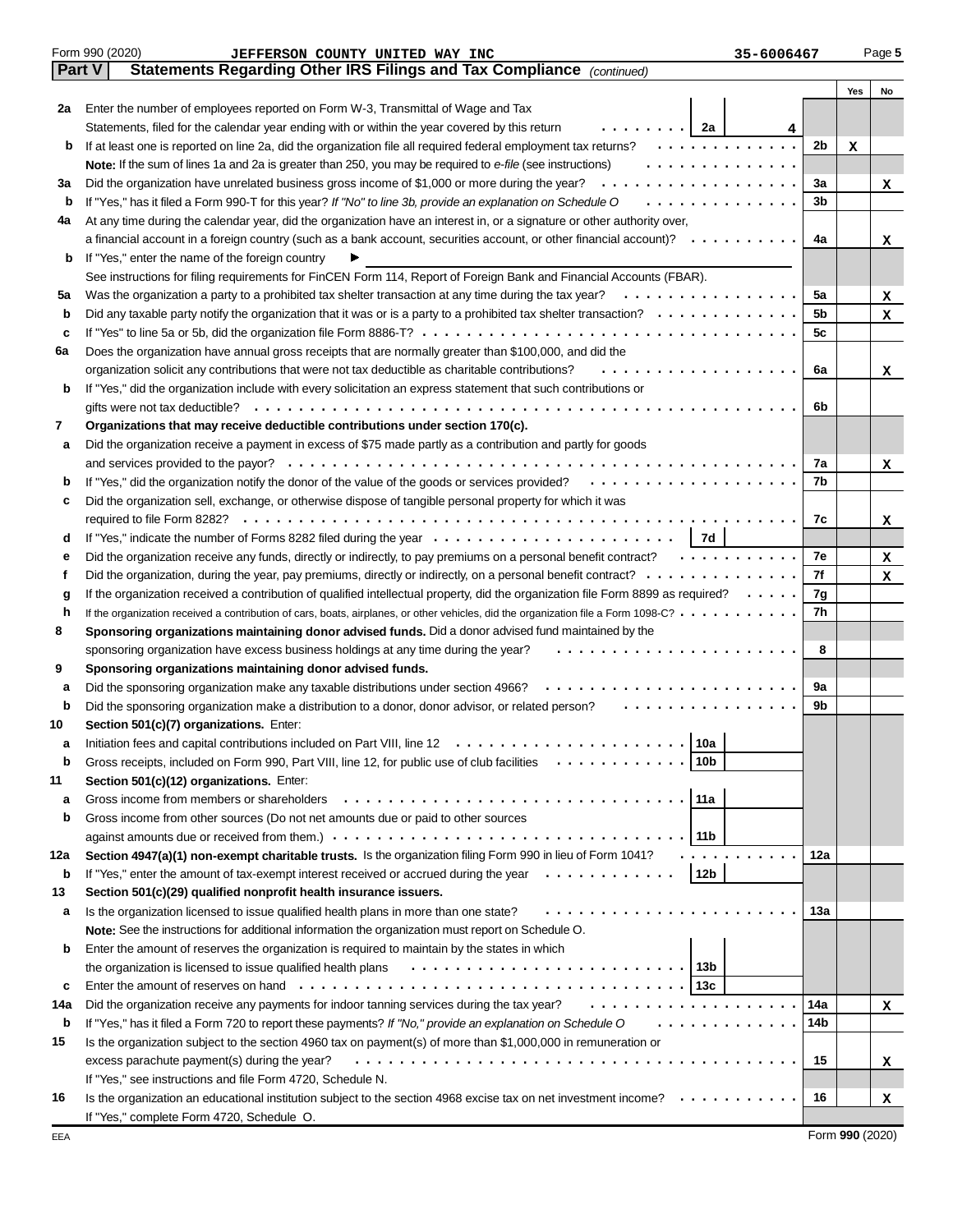|          | Form 990 (2020)<br>JEFFERSON COUNTY UNITED WAY INC<br>35-6006467                                                                                                                                                               |                 |                  | Page 6           |
|----------|--------------------------------------------------------------------------------------------------------------------------------------------------------------------------------------------------------------------------------|-----------------|------------------|------------------|
|          | <b>Part VI</b><br>Governance, Management, and Disclosure For each "Yes" response to lines 2 through 7b below, and for a "No"                                                                                                   |                 |                  |                  |
|          | response to line 8a, 8b, or 10b below, describe the circumstances, processes, or changes in Schedule O. See instructions.                                                                                                      |                 |                  |                  |
|          |                                                                                                                                                                                                                                |                 |                  |                  |
|          | <b>Section A. Governing Body and Management</b>                                                                                                                                                                                |                 |                  |                  |
|          |                                                                                                                                                                                                                                |                 | Yes              | No               |
| 1a       | Enter the number of voting members of the governing body at the end of the tax year<br>1a<br>28                                                                                                                                |                 |                  |                  |
|          | If there are material differences in voting rights among members of the governing body, or                                                                                                                                     |                 |                  |                  |
|          | if the governing body delegated broad authority to an executive committee or similar                                                                                                                                           |                 |                  |                  |
|          | committee, explain on Schedule O.                                                                                                                                                                                              |                 |                  |                  |
| b        | Enter the number of voting members included in line 1a, above, who are independent<br>1b<br>28                                                                                                                                 |                 |                  |                  |
| 2        | Did any officer, director, trustee, or key employee have a family relationship or a business relationship with                                                                                                                 |                 |                  |                  |
|          | any other officer, director, trustee, or key employee?                                                                                                                                                                         | $\mathbf{2}$    |                  | x                |
| 3        | Did the organization delegate control over management duties customarily performed by or under the direct                                                                                                                      | 3               |                  |                  |
| 4        | supervision of officers, directors, or trustees, or key employees to a management company or other person?<br>Did the organization make any significant changes to its governing documents since the prior Form 990 was filed? | 4               |                  | x<br>$\mathbf x$ |
| 5        | Did the organization become aware during the year of a significant diversion of the organization's assets?                                                                                                                     | 5               |                  | x                |
| 6        | Did the organization have members or stockholders?                                                                                                                                                                             | 6               |                  | x                |
| 7a       | Did the organization have members, stockholders, or other persons who had the power to elect or appoint                                                                                                                        |                 |                  |                  |
|          |                                                                                                                                                                                                                                | 7a              |                  | x                |
| b        | Are any governance decisions of the organization reserved to (or subject to approval by) members,                                                                                                                              |                 |                  |                  |
|          |                                                                                                                                                                                                                                | 7b              |                  | х                |
| 8        | Did the organization contemporaneously document the meetings held or written actions undertaken during                                                                                                                         |                 |                  |                  |
|          | the year by the following:                                                                                                                                                                                                     |                 |                  |                  |
| а        |                                                                                                                                                                                                                                | 8а              | x                |                  |
|          |                                                                                                                                                                                                                                | 8b              | x                |                  |
| 9        | Is there any officer, director, trustee, or key employee listed in Part VII, Section A, who cannot be reached at                                                                                                               |                 |                  |                  |
|          |                                                                                                                                                                                                                                | 9               |                  | x                |
|          | Section B. Policies (This Section B requests information about policies not required by the Internal Revenue Code.)                                                                                                            |                 |                  |                  |
|          |                                                                                                                                                                                                                                |                 | Yes              | No               |
| 10a      | Did the organization have local chapters, branches, or affiliates?                                                                                                                                                             | 10a             |                  | x                |
| b        | If "Yes," did the organization have written policies and procedures governing the activities of such chapters,                                                                                                                 |                 |                  |                  |
|          | affiliates, and branches to ensure their operations are consistent with the organization's exempt purposes? $\cdots \cdots \cdots$                                                                                             | 10b             |                  |                  |
| 11a      | Has the organization provided a complete copy of this Form 990 to all members of its governing body before filing the form?                                                                                                    | 11a             | X                |                  |
| b        | Describe in Schedule O the process, if any, used by the organization to review this Form 990.                                                                                                                                  |                 |                  |                  |
| 12a<br>b | Were officers, directors, or trustees, and key employees required to disclose annually interests that could give rise to conflicts?                                                                                            | 12a<br>12b      | x<br>$\mathbf x$ |                  |
| c        | Did the organization regularly and consistently monitor and enforce compliance with the policy? If "Yes,                                                                                                                       |                 |                  |                  |
|          | describe in Schedule O how this was done                                                                                                                                                                                       | 12c             | х                |                  |
| 13       |                                                                                                                                                                                                                                | 13              |                  | x                |
| 14       |                                                                                                                                                                                                                                | 14              | x                |                  |
| 15       | Did the process for determining compensation of the following persons include a review and approval by                                                                                                                         |                 |                  |                  |
|          | independent persons, comparability data, and contemporaneous substantiation of the deliberation and decision?                                                                                                                  |                 |                  |                  |
| а        |                                                                                                                                                                                                                                | 15a             | x                |                  |
| b        | Other officers or key employees of the organization                                                                                                                                                                            | 15 <sub>b</sub> | X                |                  |
|          | If "Yes" to line 15a or 15b, describe the process in Schedule O (see instructions).                                                                                                                                            |                 |                  |                  |
| 16a      | Did the organization invest in, contribute assets to, or participate in a joint venture or similar arrangement                                                                                                                 |                 |                  |                  |
|          | with a taxable entity during the year?                                                                                                                                                                                         | 16a             |                  | х                |
| b        | If "Yes," did the organization follow a written policy or procedure requiring the organization to evaluate its                                                                                                                 |                 |                  |                  |
|          | participation in joint venture arrangements under applicable federal tax law, and take steps to safeguard the                                                                                                                  |                 |                  |                  |
|          | organization's exempt status with respect to such arrangements?                                                                                                                                                                | 16b             |                  |                  |
|          | <b>Section C. Disclosure</b>                                                                                                                                                                                                   |                 |                  |                  |
| 17       | List the states with which a copy of this Form 990 is required to be filed<br>$\blacktriangleright$ Indiana                                                                                                                    |                 |                  |                  |
| 18       | Section 6104 requires an organization to make its Forms 1023 (1024 or 1024-A if applicable), 990, and 990-T (Section 501(c)                                                                                                    |                 |                  |                  |
|          | (3)s only) available for public inspection. Indicate how you made these available. Check all that apply.<br>x<br>区<br>Own website<br>Upon request<br>Another's website<br>Other (explain on Schedule O)                        |                 |                  |                  |
| 19       | Describe on Schedule O whether (and if so, how) the organization made its governing documents, conflict of interest policy,                                                                                                    |                 |                  |                  |
|          | and financial statements available to the public during the tax year.                                                                                                                                                          |                 |                  |                  |
| 20       | State the name, address, and telephone number of the person who possesses the organization's books and records                                                                                                                 |                 |                  |                  |
|          | SHEILA COFFIN (812)265-2036, PO BOX 193, MADISON, IN 47250                                                                                                                                                                     |                 |                  |                  |
|          |                                                                                                                                                                                                                                |                 |                  |                  |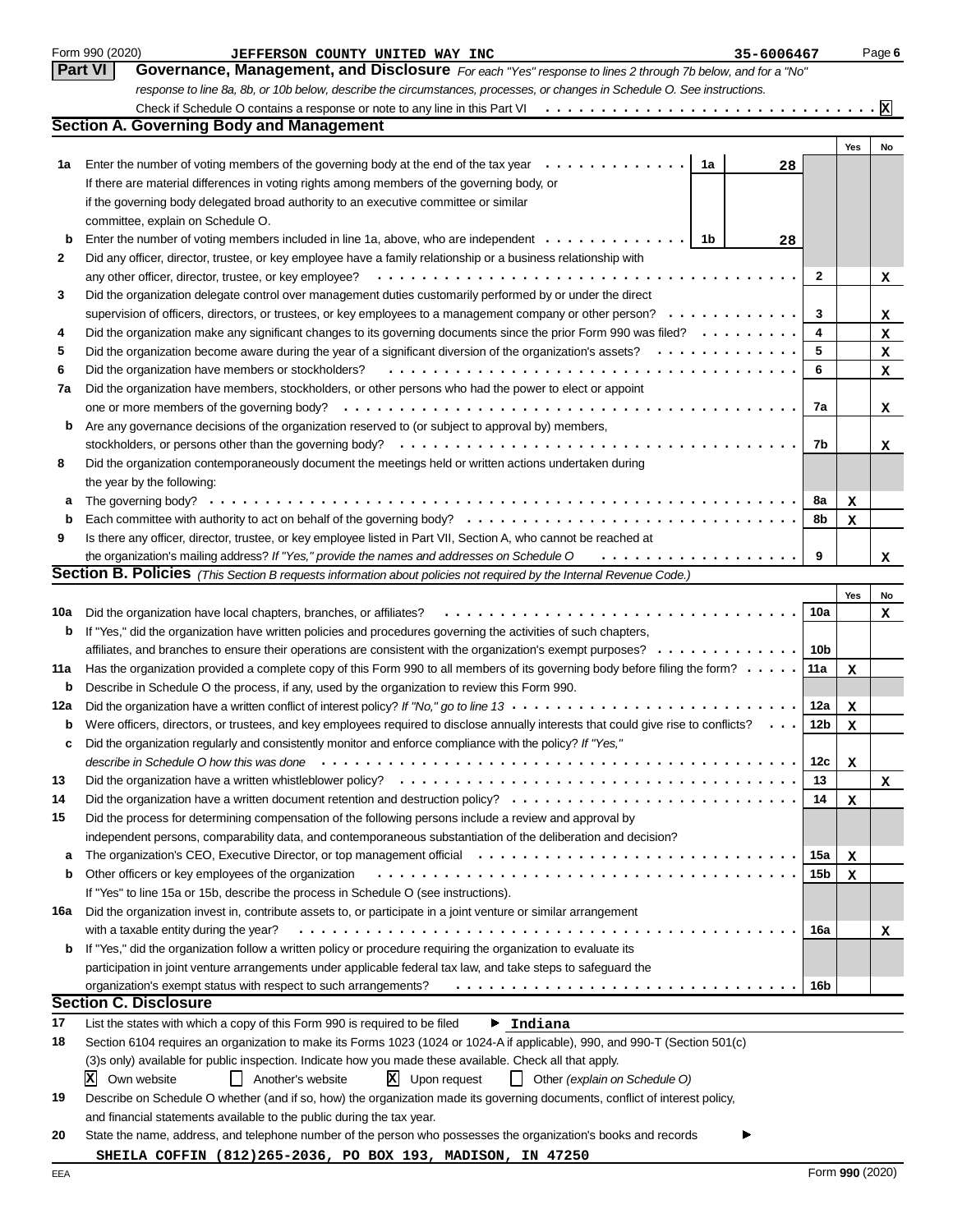| Form 990 (2020)                                                                                                                   | JEFFERSON COUNTY UNITED WAY INC                                                                                                    | 35-6006467 | Page 7 |  |  |  |  |  |  |
|-----------------------------------------------------------------------------------------------------------------------------------|------------------------------------------------------------------------------------------------------------------------------------|------------|--------|--|--|--|--|--|--|
| <b>Part VII</b>                                                                                                                   | Compensation of Officers, Directors, Trustees, Key Employees, Highest Compensated Employees, and<br><b>Independent Contractors</b> |            |        |  |  |  |  |  |  |
|                                                                                                                                   |                                                                                                                                    |            |        |  |  |  |  |  |  |
| Section A.                                                                                                                        | Officers, Directors, Trustees, Key Employees, and Highest Compensated Employees                                                    |            |        |  |  |  |  |  |  |
| 1a Complete this table for all persons required to be listed. Report compensation for the calendar year ending with or within the |                                                                                                                                    |            |        |  |  |  |  |  |  |
|                                                                                                                                   | organization's tax year.                                                                                                           |            |        |  |  |  |  |  |  |

List all of the organization's **current** officers, directors, trustees (whether individuals or organizations), regardless of amount of compensation. Enter -0- in columns (D), (E), and (F) if no compensation was paid.

List all of the organization's **current** key employees, if any. See instructions for definition of "key employee."

List the organization's five **current** highest compensated employees (other than an officer, director, trustee, or key employee) who received reportable compensation (Box 5 of Form W-2 and/or Box 7 of Form 1099-MISC) of more than \$100,000 from the organization and any related organizations.

List all of the organization's **former** officers, key employees, and highest compensated employees who received more than

\$100,000 of reportable compensation from the organization and any related organizations.

List all of the organization's **former directors or trustees** that received, in the capacity as a former director or trustee of the organization, more than \$10,000 of reportable compensation from the organization and any related organizations.

See instructions for the order in which to list the persons above.

П Check this box if neither the organization nor any related organization compensated any current officer, director, or trustee.

|                                        |                          |                                                                          |                      |        | (C)          |                                 |        |                          |                              |                                           |
|----------------------------------------|--------------------------|--------------------------------------------------------------------------|----------------------|--------|--------------|---------------------------------|--------|--------------------------|------------------------------|-------------------------------------------|
| (A)                                    | (B)                      | Position<br>(do not check more than one<br>box, unless person is both an |                      |        |              |                                 |        | (D)                      | (E)                          | (F)                                       |
| Name and title                         | Average                  |                                                                          |                      |        |              |                                 |        | Reportable               | Reportable                   | <b>Estimated amount</b>                   |
|                                        | hours<br>per week        |                                                                          |                      |        |              | officer and a director/trustee) |        | compensation<br>from the | compensation<br>from related | of other<br>compensation                  |
|                                        | (list any                |                                                                          |                      |        |              |                                 |        | organization             | organizations                | from the                                  |
|                                        | hours for                | or director                                                              |                      | Office |              |                                 | Former | (W-2/1099-MISC)          | (W-2/1099-MISC)              | organization and<br>related organizations |
|                                        | related<br>organizations | Individual trustee                                                       | nstitutional trustee |        | Key employee | Highest compensated<br>employee |        |                          |                              |                                           |
|                                        | below                    |                                                                          |                      |        |              |                                 |        |                          |                              |                                           |
|                                        | dotted line)             |                                                                          |                      |        |              |                                 |        |                          |                              |                                           |
|                                        |                          |                                                                          |                      |        |              |                                 |        |                          |                              |                                           |
|                                        |                          |                                                                          |                      |        |              |                                 |        |                          |                              |                                           |
| (1) SHEILA COFFIN                      | 40.00                    |                                                                          |                      |        |              |                                 |        |                          |                              |                                           |
| <b>EXECUTIVE DIRECTOR</b>              |                          |                                                                          |                      | x      | х            |                                 |        | 48,288                   | 0                            | 0                                         |
| (2) LANDON DEATLEY                     | 1.00                     |                                                                          |                      |        |              |                                 |        |                          |                              |                                           |
| <b>DIRECTOR</b>                        |                          | x                                                                        |                      |        |              |                                 |        | 0                        | 0                            | 0                                         |
| (3) ELIAS HANSON                       | 1.00                     |                                                                          |                      |        |              |                                 |        |                          |                              |                                           |
| <b>DIRECTOR</b>                        |                          | x                                                                        |                      |        |              |                                 |        | 0                        | 0                            | 0                                         |
| (4) DEANNA BICKERS                     | 1.00                     |                                                                          |                      |        |              |                                 |        |                          |                              |                                           |
| <b>DIRECTOR</b>                        |                          | $\mathbf x$                                                              |                      |        |              |                                 |        | 0                        | 0                            | 0                                         |
| (5) SCOTT CASTOR                       | 1.00                     |                                                                          |                      |        |              |                                 |        | 0                        | 0                            |                                           |
| <b>DIRECTOR</b><br>(6) ANTHONY BRANDON | 1.00                     | x                                                                        |                      |        |              |                                 |        |                          |                              | 0                                         |
| <b>DIRECTOR</b>                        |                          | x                                                                        |                      |        |              |                                 |        | 0                        | 0                            | 0                                         |
| (7) LARISSA PERRY                      | 1.00                     |                                                                          |                      |        |              |                                 |        |                          |                              |                                           |
| <b>DIRECTOR</b>                        |                          | x                                                                        |                      |        |              |                                 |        | 0                        | 0                            | 0                                         |
| (8) ERIN LAWRENCE                      | 1.00                     |                                                                          |                      |        |              |                                 |        |                          |                              |                                           |
| <b>DIRECTOR</b>                        |                          | x                                                                        |                      |        |              |                                 |        | 0                        | 0                            | 0                                         |
| (9) HANNAH TAYLOR                      | 1.00                     |                                                                          |                      |        |              |                                 |        |                          |                              |                                           |
| <b>DIRECTOR</b>                        |                          | x                                                                        |                      |        |              |                                 |        | 0                        | 0                            | 0                                         |
| (10) RACHEL RILEY                      | 1.00                     |                                                                          |                      |        |              |                                 |        |                          |                              |                                           |
| <b>DIRECTOR</b>                        |                          | x                                                                        |                      |        |              |                                 |        | 0                        | 0                            | 0                                         |
| (11) EMILY STUDEBAKER                  | 1.00                     |                                                                          |                      |        |              |                                 |        |                          |                              |                                           |
| <b>DIRECTOR</b>                        |                          | x                                                                        |                      |        |              |                                 |        | 0                        | 0                            | 0                                         |
| (12) LUKA CHABUKASHVI                  | 1.00                     |                                                                          |                      |        |              |                                 |        |                          |                              |                                           |
| <b>DIRECTOR</b>                        |                          | x                                                                        |                      |        |              |                                 |        | 0                        | 0                            | 0                                         |
| (13) ABBY FULTON                       | 1.00                     |                                                                          |                      |        |              |                                 |        |                          |                              |                                           |
| <b>DIRECTOR</b>                        |                          | x                                                                        |                      |        |              |                                 |        | 0                        | 0                            | 0                                         |
| (14) DAVID HORVATH                     | 1.00                     |                                                                          |                      |        |              |                                 |        |                          |                              |                                           |
| <b>DIRECTOR</b>                        |                          | x                                                                        |                      |        |              |                                 |        | 0                        | 0                            | 0<br>m.<br>0.001(0000)                    |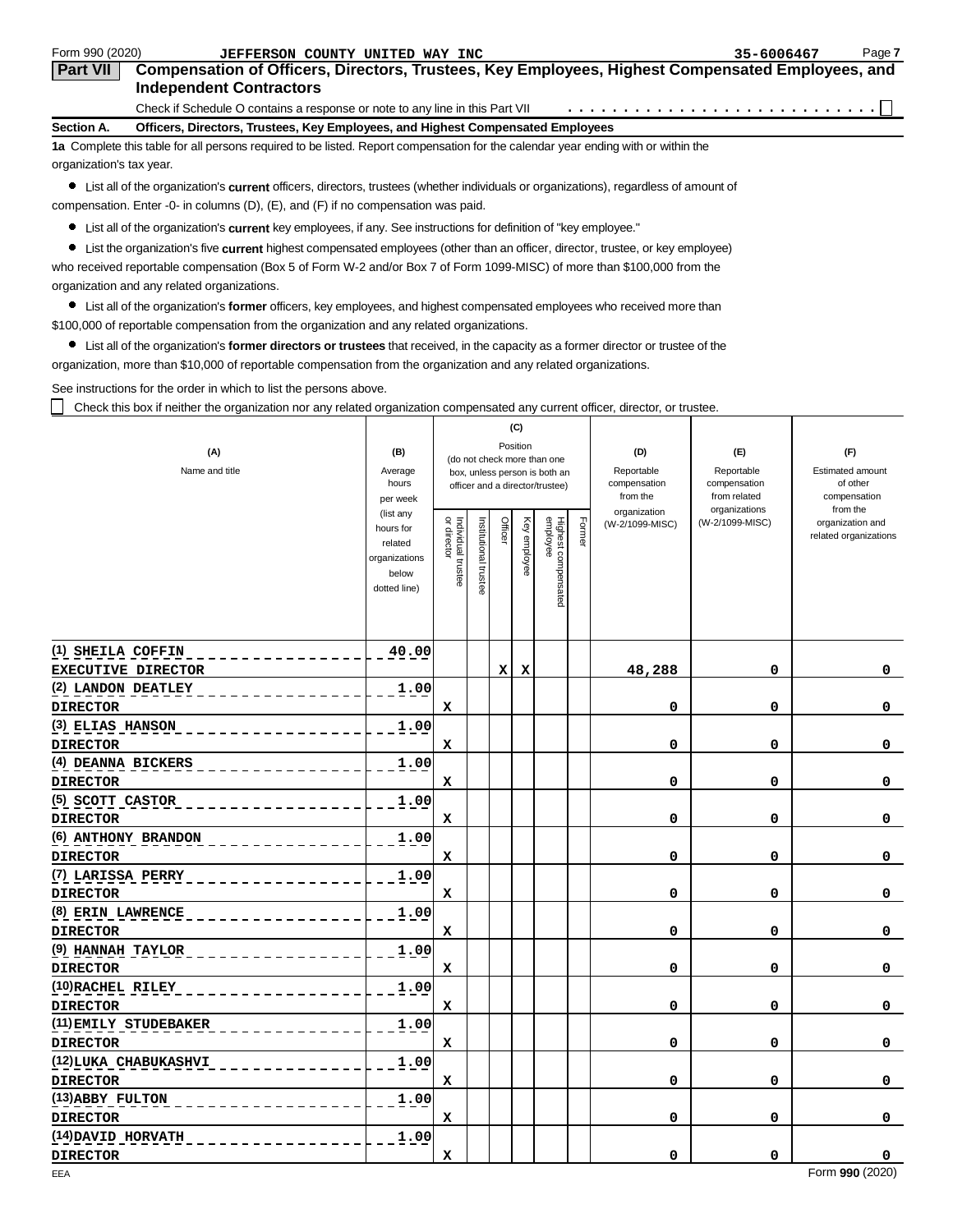| Form 990 (2020)                                                                                                                   | JEFFERSON COUNTY UNITED WAY INC                                                                                                    | 35-6006467 | Page 7 |  |  |  |  |  |  |
|-----------------------------------------------------------------------------------------------------------------------------------|------------------------------------------------------------------------------------------------------------------------------------|------------|--------|--|--|--|--|--|--|
| <b>Part VII</b>                                                                                                                   | Compensation of Officers, Directors, Trustees, Key Employees, Highest Compensated Employees, and<br><b>Independent Contractors</b> |            |        |  |  |  |  |  |  |
|                                                                                                                                   |                                                                                                                                    |            |        |  |  |  |  |  |  |
| Section A.                                                                                                                        | Officers, Directors, Trustees, Key Employees, and Highest Compensated Employees                                                    |            |        |  |  |  |  |  |  |
| 1a Complete this table for all persons required to be listed. Report compensation for the calendar year ending with or within the |                                                                                                                                    |            |        |  |  |  |  |  |  |
|                                                                                                                                   | organization's tax year.                                                                                                           |            |        |  |  |  |  |  |  |

List all of the organization's **current** officers, directors, trustees (whether individuals or organizations), regardless of amount of compensation. Enter -0- in columns (D), (E), and (F) if no compensation was paid.

List all of the organization's **current** key employees, if any. See instructions for definition of "key employee."

List the organization's five **current** highest compensated employees (other than an officer, director, trustee, or key employee) who received reportable compensation (Box 5 of Form W-2 and/or Box 7 of Form 1099-MISC) of more than \$100,000 from the organization and any related organizations.

List all of the organization's **former** officers, key employees, and highest compensated employees who received more than

\$100,000 of reportable compensation from the organization and any related organizations.

List all of the organization's **former directors or trustees** that received, in the capacity as a former director or trustee of the organization, more than \$10,000 of reportable compensation from the organization and any related organizations.

See instructions for the order in which to list the persons above.

П Check this box if neither the organization nor any related organization compensated any current officer, director, or trustee.

|                        |                        |                                         |                       |         | (C)          |                                 |        |                          |                              |                                           |  |
|------------------------|------------------------|-----------------------------------------|-----------------------|---------|--------------|---------------------------------|--------|--------------------------|------------------------------|-------------------------------------------|--|
| (A)                    | (B)                    | Position<br>(do not check more than one |                       |         |              | (D)                             | (F)    | (F)                      |                              |                                           |  |
| Name and title         | Average                |                                         |                       |         |              | box, unless person is both an   |        | Reportable               | Reportable                   |                                           |  |
|                        | hours<br>per week      |                                         |                       |         |              | officer and a director/trustee) |        | compensation<br>from the | compensation<br>from related | of other<br>compensation                  |  |
|                        | (list any              |                                         |                       |         |              |                                 |        | organization             | organizations                | from the                                  |  |
|                        | hours for              | Individual trustee<br>or director       | Institutional trustee | Officer | Key employee | Highest compensated<br>employee | Former | (W-2/1099-MISC)          | (W-2/1099-MISC)              | organization and<br>related organizations |  |
|                        | related                |                                         |                       |         |              |                                 |        |                          |                              |                                           |  |
|                        | organizations<br>below |                                         |                       |         |              |                                 |        |                          |                              |                                           |  |
|                        | dotted line)           |                                         |                       |         |              |                                 |        |                          |                              |                                           |  |
|                        |                        |                                         |                       |         |              |                                 |        |                          |                              |                                           |  |
|                        |                        |                                         |                       |         |              |                                 |        |                          |                              |                                           |  |
| (1) ANNE GRADY         | 1.00                   |                                         |                       |         |              |                                 |        |                          |                              |                                           |  |
| <b>DIRECTOR</b>        |                        | x                                       |                       |         |              |                                 |        | 0                        | 0                            | 0                                         |  |
| (2) MICKIE CREECH      | 1.00                   |                                         |                       |         |              |                                 |        |                          |                              |                                           |  |
| <b>DIRECTOR</b>        |                        | x                                       |                       |         |              |                                 |        | 0                        | 0                            | 0                                         |  |
| (3) JASMINE MARDELLO   | 1.00                   |                                         |                       |         |              |                                 |        |                          |                              |                                           |  |
| <b>DIRECTOR</b>        |                        | X                                       |                       |         |              |                                 |        | 0                        | 0                            | 0                                         |  |
| (4) JEANNIE STOTTS     | 1.00                   |                                         |                       |         |              |                                 |        |                          |                              |                                           |  |
| <b>DIRECTOR</b>        |                        | X                                       |                       |         |              |                                 |        | 0                        | 0                            | 0                                         |  |
| $(5)$ $DAN$ $SLYGH$    | 1.00                   |                                         |                       |         |              |                                 |        |                          |                              |                                           |  |
| <b>DIRECTOR</b>        |                        | x                                       |                       |         |              |                                 |        | 0                        | 0                            | 0                                         |  |
| (6) STEPHANIE WITHERED | 1.00                   |                                         |                       |         |              |                                 |        |                          |                              |                                           |  |
| <b>DIRECTOR</b>        |                        | x                                       |                       |         |              |                                 |        | 0                        | 0                            | 0                                         |  |
| (7) JIM HICKERSON      | 1.00                   |                                         |                       |         |              |                                 |        |                          |                              |                                           |  |
| DRIVE CHAIR            |                        | x                                       |                       |         |              |                                 |        | 0                        | 0                            | 0                                         |  |
| (8) DEVIN BRIERLY      | 1.00                   |                                         |                       |         |              |                                 |        |                          |                              |                                           |  |
| <b>DIRECTOR</b>        |                        | x                                       |                       |         |              |                                 |        | 0                        | 0                            | 0                                         |  |
| (9) DR DEWAIN LEE      | 1.00                   |                                         |                       |         |              |                                 |        |                          |                              |                                           |  |
| <b>DIRECTOR</b>        |                        | x                                       |                       |         |              |                                 |        | 0                        | 0                            | 0                                         |  |
| (10) SUZANNE HAMNER    | 1.00                   |                                         |                       |         |              |                                 |        |                          |                              |                                           |  |
| <b>DIRECTOR</b>        |                        | X                                       |                       |         |              |                                 |        | 0                        | 0                            | 0                                         |  |
| (11) NANCY TOTTEN      | 1.00                   |                                         |                       |         |              |                                 |        |                          |                              |                                           |  |
| <b>DIRECTOR</b>        |                        | x                                       |                       |         |              |                                 |        | 0                        | 0                            | 0                                         |  |
| (12)LISA DUNN          | 1.00                   |                                         |                       |         |              |                                 |        |                          |                              |                                           |  |
| <b>DIRECTOR</b>        |                        | x                                       |                       |         |              |                                 |        | 0                        | 0                            | 0                                         |  |
| (13) ANGELA LOWE       | 1.00                   |                                         |                       |         |              |                                 |        |                          |                              |                                           |  |
| <b>TREASURER</b>       |                        | x                                       |                       | x       |              |                                 |        | 0                        | 0                            | 0                                         |  |
| (14) PHILLIP BRITTAIN  | 1.00                   |                                         |                       |         |              |                                 |        |                          |                              |                                           |  |
| VICE PRESIDENT         |                        | x                                       |                       | x       |              |                                 |        | 0                        | 0                            | 0<br>e.<br>0.001(0000)                    |  |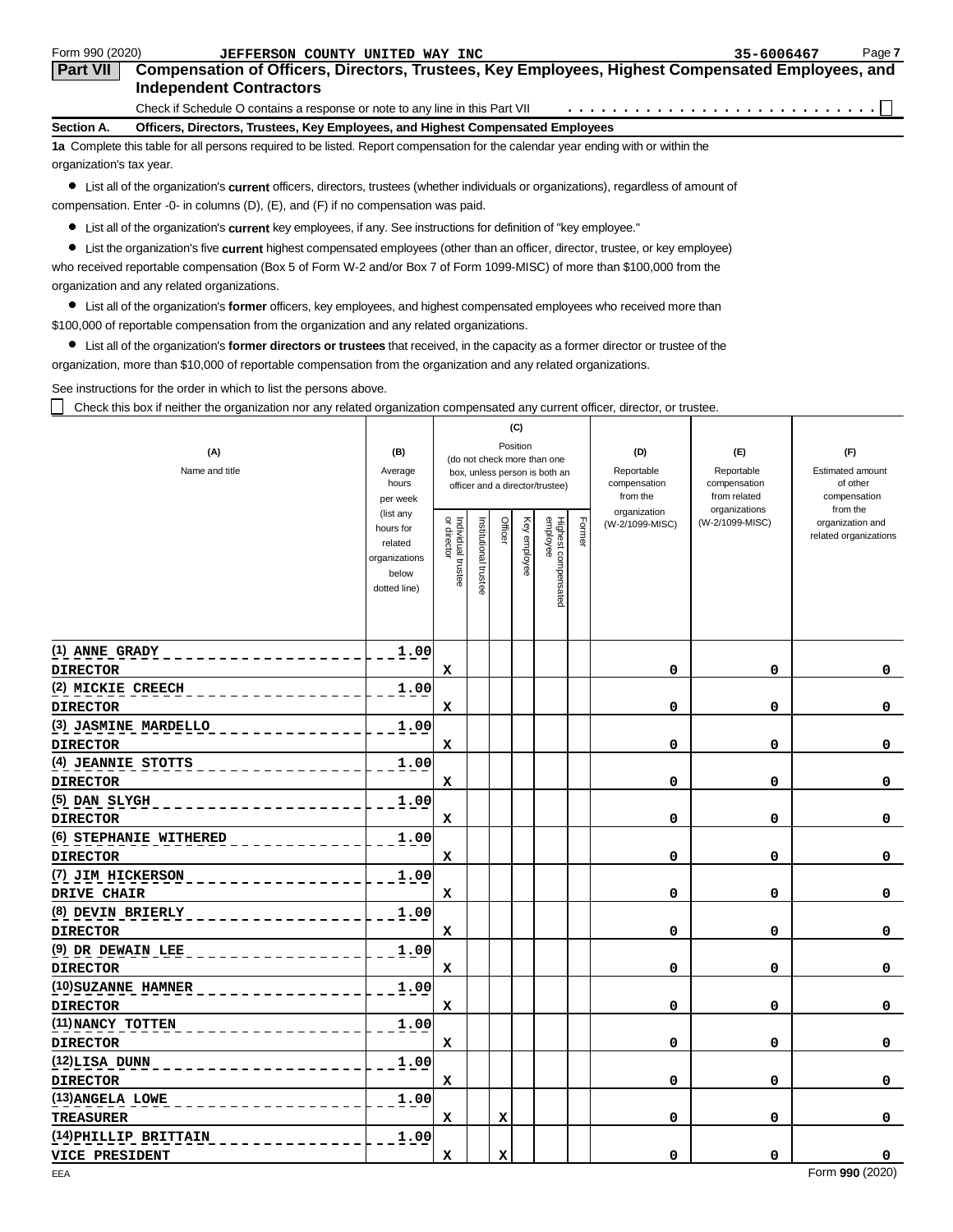|                 | Form 990 (2020)<br>JEFFERSON COUNTY UNITED WAY INC                                                                                                                                                                                                                                             |                                                                             |                                   |                       |         |                 |                                                                                                 |                                                               |                                |                                                                    | 35-6006467 |                                                                 |                                           | Page 8       |
|-----------------|------------------------------------------------------------------------------------------------------------------------------------------------------------------------------------------------------------------------------------------------------------------------------------------------|-----------------------------------------------------------------------------|-----------------------------------|-----------------------|---------|-----------------|-------------------------------------------------------------------------------------------------|---------------------------------------------------------------|--------------------------------|--------------------------------------------------------------------|------------|-----------------------------------------------------------------|-------------------------------------------|--------------|
| <b>Part VII</b> | Section A. Officers, Directors, Trustees, Key Employees, and Highest Compensated Employees (continued)                                                                                                                                                                                         |                                                                             |                                   |                       |         |                 |                                                                                                 |                                                               |                                |                                                                    |            |                                                                 |                                           |              |
|                 | (A)<br>Name and title                                                                                                                                                                                                                                                                          | (B)<br>Average<br>hours<br>per week                                         |                                   |                       |         | (C)<br>Position | (do not check more than one<br>box, unless person is both an<br>officer and a director/trustee) | (D)<br>Reportable<br>compensation<br>from the<br>organization |                                | (E)<br>Reportable<br>compensation<br>from related<br>organizations |            | (F)<br>Estimated amount<br>of other<br>compensation<br>from the |                                           |              |
|                 |                                                                                                                                                                                                                                                                                                | (list any<br>hours for<br>related<br>organizations<br>below<br>dotted line) | or director<br>Individual trustee | Institutional trustee | Officer | Key employee    | Highest compensated<br>employee                                                                 | Former                                                        | (W-2/1099-MISC)                | (W-2/1099-MISC)                                                    |            |                                                                 | organization and<br>related organizations |              |
|                 | (15) APRIL FRIESKE<br>PRESIDENT                                                                                                                                                                                                                                                                | 1.00                                                                        | x                                 |                       | х       |                 |                                                                                                 |                                                               | 0                              |                                                                    | 0          |                                                                 |                                           | $\mathbf{0}$ |
| (16)            |                                                                                                                                                                                                                                                                                                |                                                                             |                                   |                       |         |                 |                                                                                                 |                                                               |                                |                                                                    |            |                                                                 |                                           |              |
| (17)            |                                                                                                                                                                                                                                                                                                |                                                                             |                                   |                       |         |                 |                                                                                                 |                                                               |                                |                                                                    |            |                                                                 |                                           |              |
| (18)            |                                                                                                                                                                                                                                                                                                |                                                                             |                                   |                       |         |                 |                                                                                                 |                                                               |                                |                                                                    |            |                                                                 |                                           |              |
| (19)            |                                                                                                                                                                                                                                                                                                |                                                                             |                                   |                       |         |                 |                                                                                                 |                                                               |                                |                                                                    |            |                                                                 |                                           |              |
| (20)            |                                                                                                                                                                                                                                                                                                |                                                                             |                                   |                       |         |                 |                                                                                                 |                                                               |                                |                                                                    |            |                                                                 |                                           |              |
| (21)            |                                                                                                                                                                                                                                                                                                |                                                                             |                                   |                       |         |                 |                                                                                                 |                                                               |                                |                                                                    |            |                                                                 |                                           |              |
| (22)            |                                                                                                                                                                                                                                                                                                |                                                                             |                                   |                       |         |                 |                                                                                                 |                                                               |                                |                                                                    |            |                                                                 |                                           |              |
| (23)            |                                                                                                                                                                                                                                                                                                |                                                                             |                                   |                       |         |                 |                                                                                                 |                                                               |                                |                                                                    |            |                                                                 |                                           |              |
| (24)            |                                                                                                                                                                                                                                                                                                |                                                                             |                                   |                       |         |                 |                                                                                                 |                                                               |                                |                                                                    |            |                                                                 |                                           |              |
| (25)            |                                                                                                                                                                                                                                                                                                |                                                                             |                                   |                       |         |                 |                                                                                                 |                                                               |                                |                                                                    |            |                                                                 |                                           |              |
| 1b<br>c<br>d    | <b>Subtotal</b><br>Total from continuation sheets to Part VII, Section A                                                                                                                                                                                                                       |                                                                             |                                   |                       |         |                 |                                                                                                 |                                                               | 48,288                         |                                                                    | 0          |                                                                 |                                           | $\Omega$     |
| 2               | Total number of individuals (including but not limited to those listed above) who received more than \$100,000 of<br>reportable compensation from the organization                                                                                                                             | ►                                                                           |                                   |                       |         |                 |                                                                                                 |                                                               |                                |                                                                    |            |                                                                 |                                           | 0            |
| 3               | Did the organization list any former officer, director, trustee, key employee, or highest compensated                                                                                                                                                                                          |                                                                             |                                   |                       |         |                 |                                                                                                 |                                                               |                                |                                                                    |            |                                                                 | Yes                                       | No           |
| 4               | employee on line 1a? If "Yes," complete Schedule J for such individual<br>For any individual listed on line 1a, is the sum of reportable compensation and other compensation from the<br>organization and related organizations greater than \$150,000? If "Yes," complete Schedule J for such |                                                                             |                                   |                       |         |                 |                                                                                                 |                                                               |                                |                                                                    |            | 3                                                               |                                           | х            |
| 5               | <i>individual</i><br>Did any person listed on line 1a receive or accrue compensation from any unrelated organization or individual<br>for services rendered to the organization? If "Yes," complete Schedule J for such person                                                                 |                                                                             |                                   |                       |         |                 |                                                                                                 |                                                               | .                              |                                                                    |            | 4<br>5                                                          |                                           | x<br>x       |
|                 | <b>Section B. Independent Contractors</b>                                                                                                                                                                                                                                                      |                                                                             |                                   |                       |         |                 |                                                                                                 |                                                               |                                |                                                                    |            |                                                                 |                                           |              |
| 1               | Complete this table for your five highest compensated independent contractors that received more than \$100,000 of<br>compensation from the organization. Report compensation for the calendar year ending with or within the organization's tax year.                                         |                                                                             |                                   |                       |         |                 |                                                                                                 |                                                               |                                |                                                                    |            |                                                                 |                                           |              |
|                 | (A)<br>Name and business address                                                                                                                                                                                                                                                               |                                                                             |                                   |                       |         |                 |                                                                                                 |                                                               | (B)<br>Description of services |                                                                    |            | (C)<br>Compensation                                             |                                           |              |
|                 |                                                                                                                                                                                                                                                                                                |                                                                             |                                   |                       |         |                 |                                                                                                 |                                                               |                                |                                                                    |            |                                                                 |                                           |              |
|                 |                                                                                                                                                                                                                                                                                                |                                                                             |                                   |                       |         |                 |                                                                                                 |                                                               |                                |                                                                    |            |                                                                 |                                           |              |
| 2               | Total number of independent contractors (including but not limited to those listed above) who                                                                                                                                                                                                  |                                                                             |                                   |                       |         |                 |                                                                                                 |                                                               |                                |                                                                    |            |                                                                 |                                           |              |
|                 | received more than \$100,000 of compensation from the organization                                                                                                                                                                                                                             |                                                                             |                                   |                       |         |                 |                                                                                                 |                                                               |                                |                                                                    |            |                                                                 |                                           |              |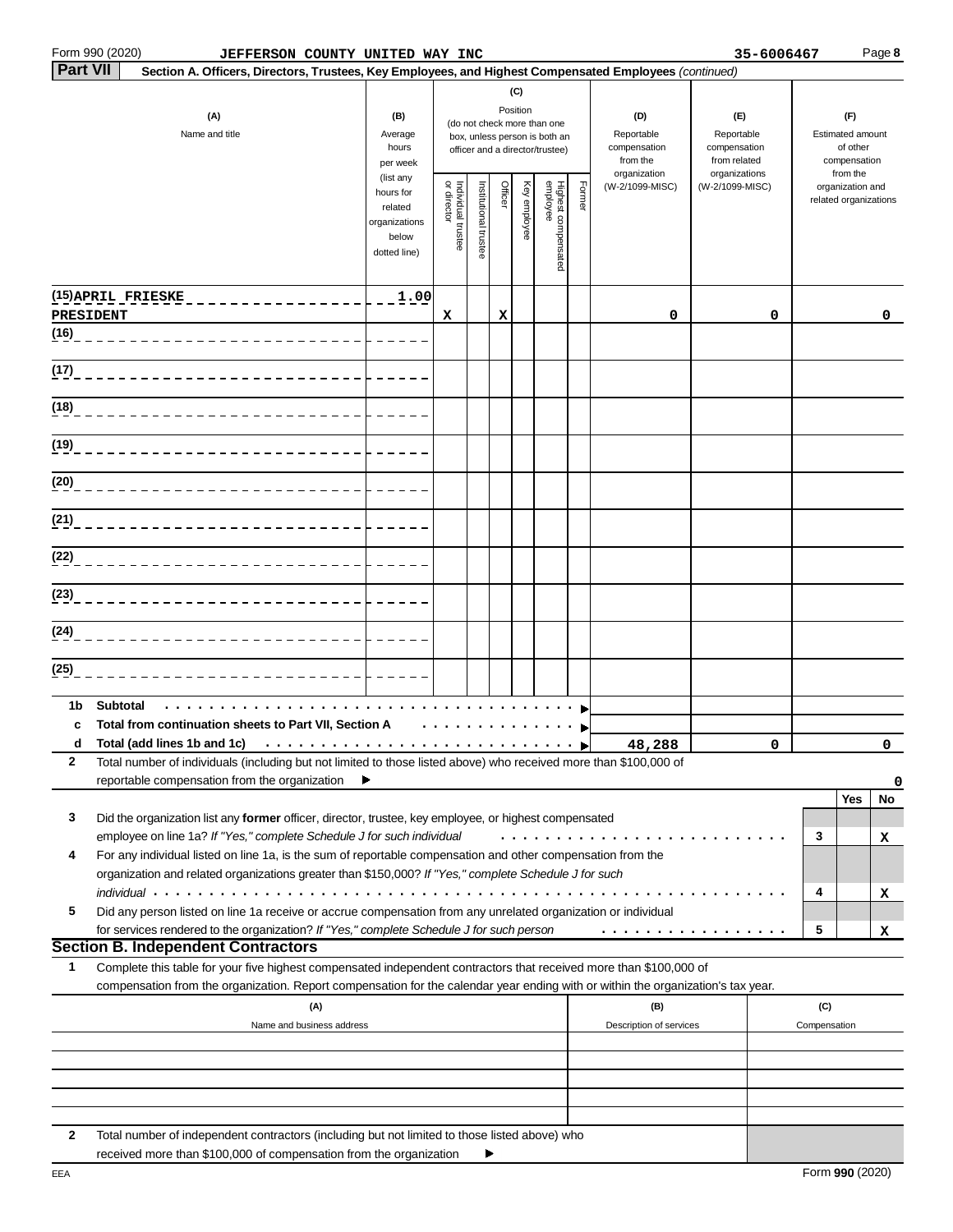| <b>Part VIII</b>                                          | Form 990 (2020)<br>JEFFERSON COUNTY UNITED WAY INC<br><b>Statement of Revenue</b>                                             |                      |                                              | 35-6006467                           | Page 9                                                        |
|-----------------------------------------------------------|-------------------------------------------------------------------------------------------------------------------------------|----------------------|----------------------------------------------|--------------------------------------|---------------------------------------------------------------|
|                                                           | Check if Schedule O contains a response or note to any line in this Part VIII                                                 |                      |                                              |                                      |                                                               |
|                                                           |                                                                                                                               | (A)<br>Total revenue | (B)<br>Related or exempt<br>function revenue | (C)<br>Unrelated<br>business revenue | (D)<br>Revenue excluded<br>from tax under<br>sections 512-514 |
|                                                           | Federated campaigns<br>1a<br>1a                                                                                               |                      |                                              |                                      |                                                               |
|                                                           | 1b<br>Membership dues<br>b                                                                                                    |                      |                                              |                                      |                                                               |
| Contributions, Gifts, Grants<br>and Other Similar Amounts | Fundraising events<br>1 <sub>c</sub><br>c<br>813                                                                              |                      |                                              |                                      |                                                               |
|                                                           | 1d<br>Related organizations<br>d                                                                                              |                      |                                              |                                      |                                                               |
|                                                           | 1e<br>Government grants (contributions) .<br>е                                                                                |                      |                                              |                                      |                                                               |
|                                                           | All other contributions, gifts, grants,<br>f                                                                                  |                      |                                              |                                      |                                                               |
|                                                           | and similar amounts not included above<br>1f<br>583,808                                                                       |                      |                                              |                                      |                                                               |
|                                                           | Noncash contributions included in<br>g<br>lines 1a-1f $\cdots$ , $\cdots$ , $\cdots$<br>$1g \mid$ \$                          |                      |                                              |                                      |                                                               |
|                                                           |                                                                                                                               | 584,621              |                                              |                                      |                                                               |
|                                                           | <b>Business Code</b>                                                                                                          |                      |                                              |                                      |                                                               |
|                                                           | 2a                                                                                                                            |                      |                                              |                                      |                                                               |
| Program Service<br>Revenue                                | b<br><u> 1989 - Johann Stoff, fransk politik (f. 1989)</u>                                                                    |                      |                                              |                                      |                                                               |
|                                                           | c<br><u> 1989 - Johann Stein, fransk politik (d. 1989)</u>                                                                    |                      |                                              |                                      |                                                               |
|                                                           | d                                                                                                                             |                      |                                              |                                      |                                                               |
|                                                           | е                                                                                                                             |                      |                                              |                                      |                                                               |
|                                                           | f All other program service revenue $\cdots$                                                                                  |                      |                                              |                                      |                                                               |
|                                                           |                                                                                                                               |                      |                                              |                                      |                                                               |
|                                                           | Investment income (including dividends, interest, and<br>3                                                                    |                      |                                              |                                      |                                                               |
|                                                           | Income from investment of tax-exempt bond proceeds<br>$\ldots$ .<br>4                                                         | 2,825                | 2,825                                        |                                      |                                                               |
|                                                           | 5<br>►                                                                                                                        |                      |                                              |                                      |                                                               |
|                                                           | (i) Real<br>(ii) Personal                                                                                                     |                      |                                              |                                      |                                                               |
|                                                           | 6a Gross rents<br>  6a                                                                                                        |                      |                                              |                                      |                                                               |
|                                                           | <b>b</b> Less: rental expenses $\cdot$ $\cdot$<br>6b                                                                          |                      |                                              |                                      |                                                               |
|                                                           | 6c<br>c Rental income or (loss)                                                                                               |                      |                                              |                                      |                                                               |
|                                                           | <b>d</b> Net rental income or (loss)<br>►<br>.                                                                                |                      |                                              |                                      |                                                               |
|                                                           | (i) Securities<br>(ii) Other<br>7a Gross amount from                                                                          |                      |                                              |                                      |                                                               |
|                                                           | sales of assets                                                                                                               |                      |                                              |                                      |                                                               |
|                                                           | 7a<br>other than inventory                                                                                                    |                      |                                              |                                      |                                                               |
|                                                           | <b>b</b> Less: cost or other basis                                                                                            |                      |                                              |                                      |                                                               |
|                                                           | and sales expenses $\cdot \cdot  $ 7b                                                                                         |                      |                                              |                                      |                                                               |
| Other Revenu                                              | <b>c</b> Gain or (loss) $\cdot \cdot \cdot \cdot$ 7c<br>۰.                                                                    |                      |                                              |                                      |                                                               |
|                                                           | 8a Gross income from fundraising                                                                                              |                      |                                              |                                      |                                                               |
|                                                           | events (not including \$<br>813                                                                                               |                      |                                              |                                      |                                                               |
|                                                           | of contributions reported on line                                                                                             |                      |                                              |                                      |                                                               |
|                                                           | 8a<br>1c). See Part IV, line $18 \cdot \cdot \cdot \cdot \cdot \cdot \cdot$                                                   |                      |                                              |                                      |                                                               |
|                                                           | 8b<br>b Less: direct expenses                                                                                                 |                      |                                              |                                      |                                                               |
|                                                           | c Net income or (loss) from fundraising events<br>►<br>$\alpha$ , $\alpha$ , $\alpha$ , $\alpha$ , $\alpha$ , $\alpha$        |                      |                                              |                                      |                                                               |
|                                                           | 9a Gross income from gaming                                                                                                   |                      |                                              |                                      |                                                               |
|                                                           | activities, See Part IV, line 19<br>9a                                                                                        |                      |                                              |                                      |                                                               |
|                                                           | 9 <sub>b</sub><br>b Less: direct expenses                                                                                     |                      |                                              |                                      |                                                               |
|                                                           | c Net income or (loss) from gaming activities<br>▶<br>.                                                                       |                      |                                              |                                      |                                                               |
|                                                           | 10a Gross sales of inventory, less                                                                                            |                      |                                              |                                      |                                                               |
|                                                           | returns and allowances<br> 10a <br>10 <sub>b</sub><br><b>b</b> Less: cost of goods sold                                       |                      |                                              |                                      |                                                               |
|                                                           | Þ.<br>c Net income or (loss) from sales of inventory<br>$\mathbf{r}$ , and $\mathbf{r}$ , and $\mathbf{r}$ , and $\mathbf{r}$ |                      |                                              |                                      |                                                               |
|                                                           | <b>Business Code</b>                                                                                                          |                      |                                              |                                      |                                                               |
|                                                           | 11a PAYROLL PROTECTION PROG<br>900099                                                                                         | 8,900                | 8,900                                        |                                      |                                                               |
|                                                           | b<br><u> 1989 - Johann Barbara, martin amerikan basar dan berasal dalam basar dalam basar dalam basar dalam basar dala</u>    |                      |                                              |                                      |                                                               |
|                                                           | c                                                                                                                             |                      |                                              |                                      |                                                               |
| Miscellanous<br>Revenue                                   | d All other revenue                                                                                                           |                      |                                              |                                      |                                                               |
|                                                           | e Total. Add lines 11a-11d $\cdots$ , $\blacktriangleright$                                                                   | 8,900                |                                              |                                      |                                                               |
|                                                           | 12 Total revenue. See instructions ▶                                                                                          | 596,346              | 11,725                                       | $\mathbf 0$                          | 0                                                             |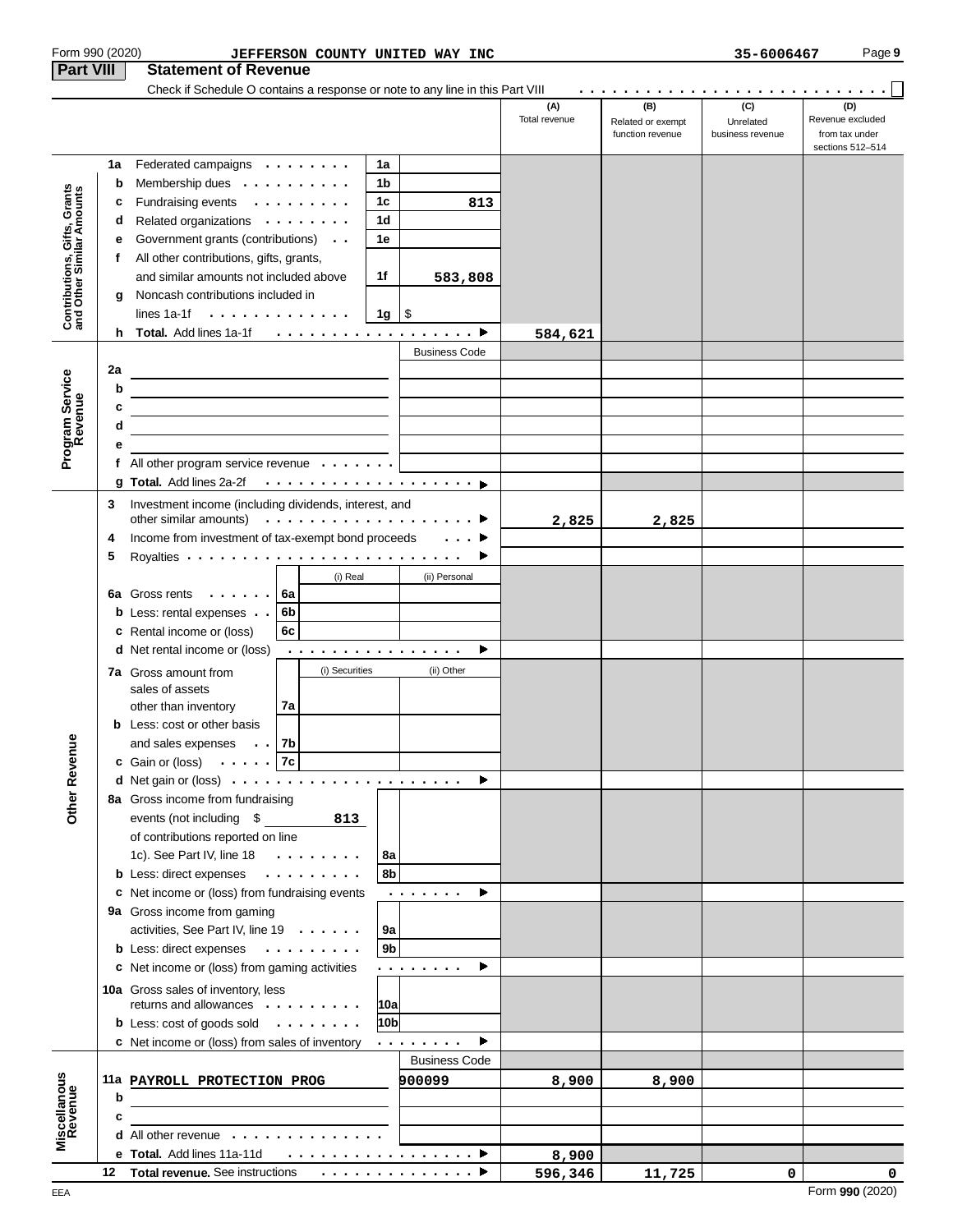## Form 990 (2020) **Page 10 JEFFERSON COUNTY UNITED WAY INC** 35-6006467 Page 10

**Part IX | Statement of Functional Expenses** 

*Section 501(c)(3) and 501(c)(4) organizations must complete all columns. All other organizations must complete column (A).* Check if Schedule O contains a response or note to any line in this Part IX *Do not include amounts reported on lines 6b, 7b,* **(A) (B) (C) (D)** Total expenses **Program service** Management and Pundraising expenses | general expenses | expenses . . . . . . . . . . . . . . . . . . . . . . . . . . . . . .

|              | 8b, 9b, and 10b of Part VIII.                                                                                                                                                                                                                                    | Total expenses | Program service<br>expenses | Management and<br>general expenses | Fundraising<br>expenses |
|--------------|------------------------------------------------------------------------------------------------------------------------------------------------------------------------------------------------------------------------------------------------------------------|----------------|-----------------------------|------------------------------------|-------------------------|
| -1           | Grants and other assistance to domestic organizations                                                                                                                                                                                                            |                |                             |                                    |                         |
|              | and domestic governments. See Part IV, line 21<br>$\cdots$                                                                                                                                                                                                       | 371,312        | 371,312                     |                                    |                         |
| $\mathbf{2}$ | Grants and other assistance to domestic                                                                                                                                                                                                                          |                |                             |                                    |                         |
|              | individuals. See Part IV, line 22                                                                                                                                                                                                                                |                |                             |                                    |                         |
| 3            | Grants and other assistance to foreign                                                                                                                                                                                                                           |                |                             |                                    |                         |
|              | organizations, foreign governments, and                                                                                                                                                                                                                          |                |                             |                                    |                         |
|              | foreign individuals. See Part IV, lines 15 and 16                                                                                                                                                                                                                |                |                             |                                    |                         |
| 4            | Benefits paid to or for members                                                                                                                                                                                                                                  |                |                             |                                    |                         |
| 5            | Compensation of current officers, directors,                                                                                                                                                                                                                     |                |                             |                                    |                         |
|              | trustees, and key employees $\cdots$ ,                                                                                                                                                                                                                           | 49,788         | 49,788                      |                                    |                         |
| 6            | Compensation not included above, to disqualified                                                                                                                                                                                                                 |                |                             |                                    |                         |
|              | persons (as defined under section 4958(f)(1)) and                                                                                                                                                                                                                |                |                             |                                    |                         |
|              | persons described in section 4958(c)(3)(B)<br>$\mathbf{a}$ , $\mathbf{a}$ , $\mathbf{a}$ , $\mathbf{a}$ , $\mathbf{a}$ , $\mathbf{a}$                                                                                                                            |                |                             |                                    |                         |
| 7            | Other salaries and wages<br>.                                                                                                                                                                                                                                    | 3,957          | 3,957                       |                                    |                         |
| 8            | Pension plan accruals and contributions (include                                                                                                                                                                                                                 |                |                             |                                    |                         |
|              | section 401(k) and 403(b) employer contributions)<br>$\sim$ $\sim$                                                                                                                                                                                               |                |                             |                                    |                         |
| 9            | Other employee benefits                                                                                                                                                                                                                                          |                |                             |                                    |                         |
| 10           |                                                                                                                                                                                                                                                                  | 517            | 517                         |                                    |                         |
| 11           | Fees for services (nonemployees):                                                                                                                                                                                                                                |                |                             |                                    |                         |
| а            |                                                                                                                                                                                                                                                                  |                |                             |                                    |                         |
| b            |                                                                                                                                                                                                                                                                  |                |                             |                                    |                         |
| c            |                                                                                                                                                                                                                                                                  |                |                             |                                    |                         |
| d            |                                                                                                                                                                                                                                                                  | 1,500          |                             | 1,500                              |                         |
| е            | Professional fundraising services. See Part IV, line 17                                                                                                                                                                                                          |                |                             |                                    |                         |
| f            | Investment management fees $\cdots$ ,                                                                                                                                                                                                                            |                |                             |                                    |                         |
| g            | Other. (If line 11g amount exceeds 10% of line 25, column                                                                                                                                                                                                        |                |                             |                                    |                         |
|              | (A) amount, list line 11g expenses on Schedule O.)<br>$\sim$ $\sim$                                                                                                                                                                                              | 839            |                             | 839                                |                         |
| 12           | Advertising and promotion                                                                                                                                                                                                                                        | 751            | 294                         | 193                                | 264                     |
| 13           |                                                                                                                                                                                                                                                                  | 3,976          | 1,469                       | 2,286                              | 221                     |
| 14           | Information technology $\cdots$ , , , ,                                                                                                                                                                                                                          | 1,141          |                             | 1,141                              |                         |
| 15           |                                                                                                                                                                                                                                                                  |                |                             |                                    |                         |
| 16           | Occupancy $\cdots$ $\cdots$ $\cdots$ $\cdots$ $\cdots$ $\cdots$ $\cdots$ $\cdots$ $\cdots$                                                                                                                                                                       | 5,100          |                             | 5,100                              |                         |
| 17           |                                                                                                                                                                                                                                                                  | 91             |                             | 91                                 |                         |
| 18           | Payments of travel or entertainment expenses                                                                                                                                                                                                                     |                |                             |                                    |                         |
|              | for any federal, state, or local public officials                                                                                                                                                                                                                |                |                             |                                    |                         |
| 19           | Conferences, conventions, and meetings                                                                                                                                                                                                                           |                |                             |                                    |                         |
| 20<br>21     | Interest $\cdots$ $\cdots$ $\cdots$ $\cdots$ $\cdots$ $\cdots$<br>Payments to affiliates                                                                                                                                                                         |                |                             |                                    |                         |
| 22           | Depreciation, depletion, and amortization                                                                                                                                                                                                                        | 658            |                             | 658                                |                         |
| 23           | $Insurance \rightarrow \cdots \cdots \cdots \cdots$                                                                                                                                                                                                              | 1,925          |                             | 1,925                              |                         |
| 24           | Other expenses. Itemize expenses not covered                                                                                                                                                                                                                     |                |                             |                                    |                         |
|              | above (List miscellaneous expenses on line 24e. If                                                                                                                                                                                                               |                |                             |                                    |                         |
|              | line 24e amount exceeds 10% of line 25, column                                                                                                                                                                                                                   |                |                             |                                    |                         |
|              | (A) amount, list line 24e expenses on Schedule O.)                                                                                                                                                                                                               |                |                             |                                    |                         |
| а            | DUES AND SUBSCRIPTIONS                                                                                                                                                                                                                                           | 6,624          |                             | 6,624                              |                         |
| b            | KICK-OFF EXPENSES                                                                                                                                                                                                                                                | 1,137          |                             |                                    | 1,137                   |
| c            | <b>SUPPLIES</b>                                                                                                                                                                                                                                                  | 2,143          | 1,563                       | 377                                | 203                     |
| d            |                                                                                                                                                                                                                                                                  |                |                             |                                    |                         |
| е            | All other expenses                                                                                                                                                                                                                                               | 426            |                             | 426                                |                         |
| 25           | Total functional expenses. Add lines 1 through 24e<br>$\sim$ 10 $\pm$                                                                                                                                                                                            | 451,885        | 428,900                     | 21,160                             | 1,825                   |
| 26           | Joint costs. Complete this line only if the<br>organization reported in column (B) joint costs<br>from a combined educational campaign and<br>fundraising solicitation. Check here<br>$\overline{\phantom{a}}$ if<br>Þ.<br>following SOP 98-2 (ASC 958-720)<br>. |                |                             |                                    |                         |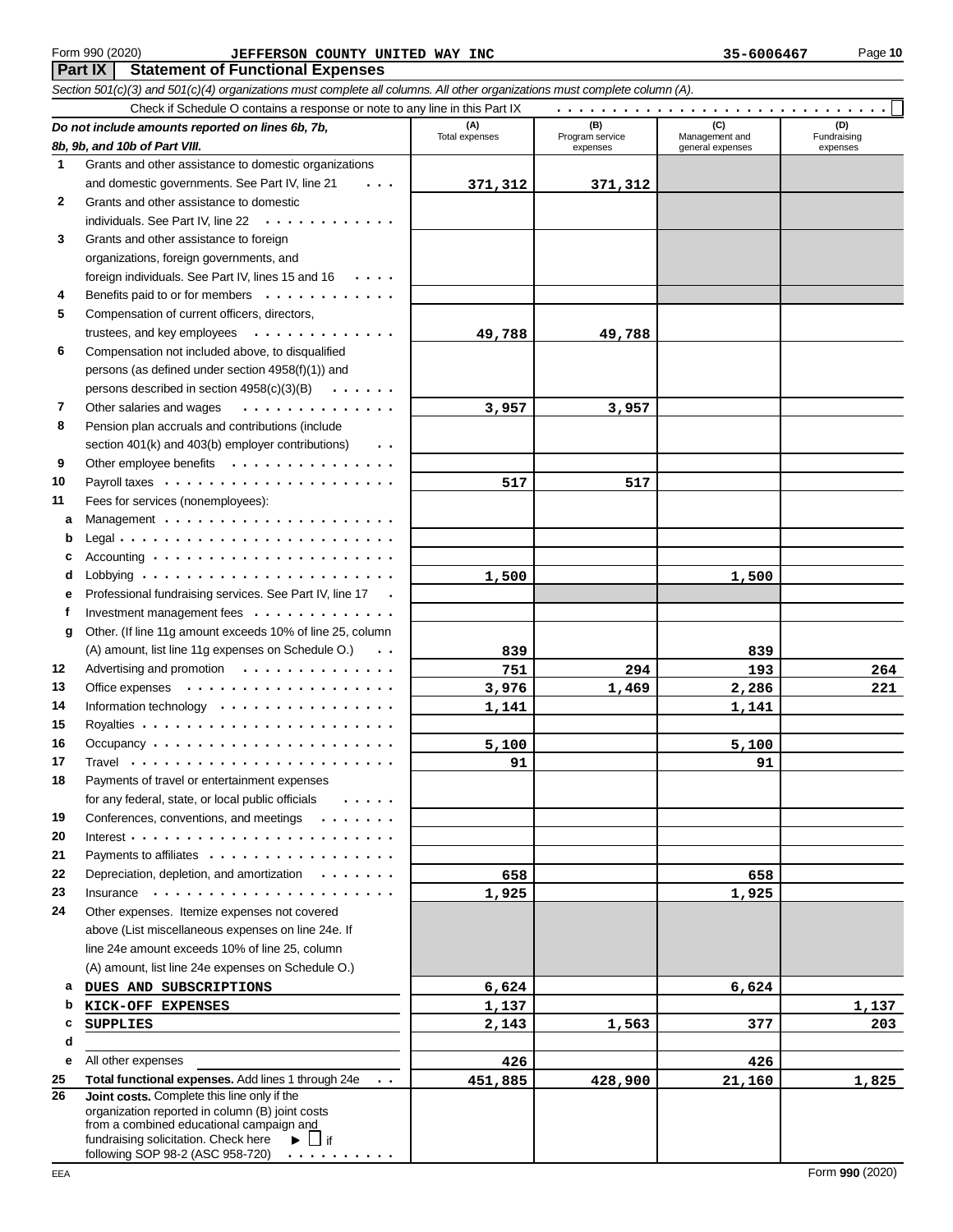| Form 990 (2020)<br>Part X         | JEFFERSON COUNTY UNITED WAY INC<br><b>Balance Sheet</b>                                                                                                                                                                                                                                    |                   | 35-6006467              | Page 11                    |
|-----------------------------------|--------------------------------------------------------------------------------------------------------------------------------------------------------------------------------------------------------------------------------------------------------------------------------------------|-------------------|-------------------------|----------------------------|
|                                   | Check if Schedule O contains a response or note to any line in this Part X                                                                                                                                                                                                                 |                   |                         |                            |
|                                   |                                                                                                                                                                                                                                                                                            | (A)               |                         | (B)                        |
|                                   |                                                                                                                                                                                                                                                                                            | Beginning of year |                         | End of year                |
| 1                                 | Cash - non-interest-bearing                                                                                                                                                                                                                                                                | 8,357             | 1                       | 151,395                    |
| 2                                 |                                                                                                                                                                                                                                                                                            | 292,359           | $\mathbf{2}$            | 296,298                    |
| 3                                 |                                                                                                                                                                                                                                                                                            |                   | 3                       |                            |
| 4                                 |                                                                                                                                                                                                                                                                                            |                   | $\overline{\mathbf{4}}$ |                            |
| 5                                 | Loans and other receivables from any current or former officer, director,                                                                                                                                                                                                                  |                   |                         |                            |
|                                   | trustee, key employee, creator or founder, substantial contributor, or 35%                                                                                                                                                                                                                 |                   |                         |                            |
|                                   | controlled entity or family member of any of these persons<br>.                                                                                                                                                                                                                            |                   | 5                       |                            |
| 6                                 | Loans and other receivables from other disqualified persons (as defined                                                                                                                                                                                                                    |                   |                         |                            |
|                                   | under section $4958(f)(1)$ , and persons described in section $4958(c)(3)(B)$<br>$\sim$ 100 $\sim$ 100 $\sim$                                                                                                                                                                              |                   | 6                       |                            |
| 7                                 |                                                                                                                                                                                                                                                                                            |                   | $\overline{7}$          |                            |
| Assets<br>8                       | Inventories for sale or use                                                                                                                                                                                                                                                                |                   | 8                       |                            |
| 9                                 | Prepaid expenses and deferred charges                                                                                                                                                                                                                                                      |                   | 9                       |                            |
| 10a                               | Land, buildings, and equipment: cost or other                                                                                                                                                                                                                                              |                   |                         |                            |
|                                   | basis. Complete Part VI of Schedule D $\cdots \cdots$ 10a<br>10,163                                                                                                                                                                                                                        |                   |                         |                            |
| b                                 | Less: accumulated depreciation $\cdots \cdots \cdots$ 10b<br>8,163                                                                                                                                                                                                                         | 2,658             | 10c                     | 2,000                      |
| 11                                |                                                                                                                                                                                                                                                                                            |                   | 11                      |                            |
| 12                                | Investments - other securities. See Part IV, line 11<br>.                                                                                                                                                                                                                                  |                   | 12                      |                            |
| 13                                | .<br>Investments - program-related. See Part IV, line 11                                                                                                                                                                                                                                   |                   | 13                      |                            |
| 14                                |                                                                                                                                                                                                                                                                                            |                   | 14                      |                            |
| 15                                |                                                                                                                                                                                                                                                                                            |                   | 15                      |                            |
| 16                                | Total assets. Add lines 1 through 15 (must equal line 33) $\cdots$                                                                                                                                                                                                                         |                   | 16                      |                            |
| 17                                |                                                                                                                                                                                                                                                                                            | 303,374           | 17                      | 449,693                    |
| 18                                |                                                                                                                                                                                                                                                                                            |                   | 18                      | 1,858                      |
| 19                                |                                                                                                                                                                                                                                                                                            |                   | 19                      |                            |
| 20                                |                                                                                                                                                                                                                                                                                            |                   | 20                      |                            |
| 21                                | Escrow or custodial account liability. Complete Part IV of Schedule D<br>$\mathbf{r}$ , and $\mathbf{r}$ , and $\mathbf{r}$ , and $\mathbf{r}$                                                                                                                                             |                   | 21                      |                            |
| 22                                |                                                                                                                                                                                                                                                                                            |                   |                         |                            |
|                                   | Loans and other payables to any current or former officer, director,                                                                                                                                                                                                                       |                   |                         |                            |
| Liabilities                       | trustee, key employee, creator or founder, substantial contributor, or 35%<br>controlled entity or family member of any of these persons                                                                                                                                                   |                   | 22                      |                            |
|                                   |                                                                                                                                                                                                                                                                                            |                   | 23                      |                            |
| 23<br>24                          | Secured mortgages and notes payable to unrelated third parties<br>$\mathbf{1} \quad \mathbf{1} \quad \mathbf{1} \quad \mathbf{1} \quad \mathbf{1} \quad \mathbf{1} \quad \mathbf{1} \quad \mathbf{1} \quad \mathbf{1} \quad \mathbf{1} \quad \mathbf{1} \quad \mathbf{1} \quad \mathbf{1}$ |                   | 24                      |                            |
| 25                                | Unsecured notes and loans payable to unrelated third parties                                                                                                                                                                                                                               |                   |                         |                            |
|                                   | Other liabilities (including federal income tax, payables to related third<br>parties, and other liabilities not included on lines 17-24). Complete Part X                                                                                                                                 |                   |                         |                            |
|                                   |                                                                                                                                                                                                                                                                                            |                   | 25                      |                            |
| 26                                | of Schedule D<br>Total liabilities. Add lines 17 through 25                                                                                                                                                                                                                                |                   | 26                      |                            |
|                                   | $\triangleright$ <b>x</b><br>Organizations that follow FASB ASC 958, check here                                                                                                                                                                                                            | 0                 |                         | 1,858                      |
|                                   | and complete lines 27, 28, 32, and 33.                                                                                                                                                                                                                                                     |                   |                         |                            |
| 27                                | Net assets without donor restrictions                                                                                                                                                                                                                                                      |                   | 27                      |                            |
| 28                                | Net assets with donor restrictions                                                                                                                                                                                                                                                         | 274,766           | 28                      | 251,437                    |
|                                   | Organizations that do not follow FASB ASC 958, check here<br>▶ │ │                                                                                                                                                                                                                         | 28,608            |                         | 196,398                    |
|                                   |                                                                                                                                                                                                                                                                                            |                   |                         |                            |
|                                   | and complete lines 29 through 33.                                                                                                                                                                                                                                                          |                   | 29                      |                            |
| 29                                | Capital stock or trust principal, or current funds<br>.                                                                                                                                                                                                                                    |                   |                         |                            |
| 30                                | Paid-in or capital surplus, or land, building, or equipment fund<br>.                                                                                                                                                                                                                      |                   | 30                      |                            |
| Net Assets or Fund Balances<br>31 | Retained earnings, endowment, accumulated income, or other funds                                                                                                                                                                                                                           |                   | 31                      |                            |
| 32                                |                                                                                                                                                                                                                                                                                            | 303,374           | 32                      | 447,835                    |
| 33<br>EEA                         | Total liabilities and net assets/fund balances                                                                                                                                                                                                                                             | 303,374           | 33                      | 449,693<br>Form 990 (2020) |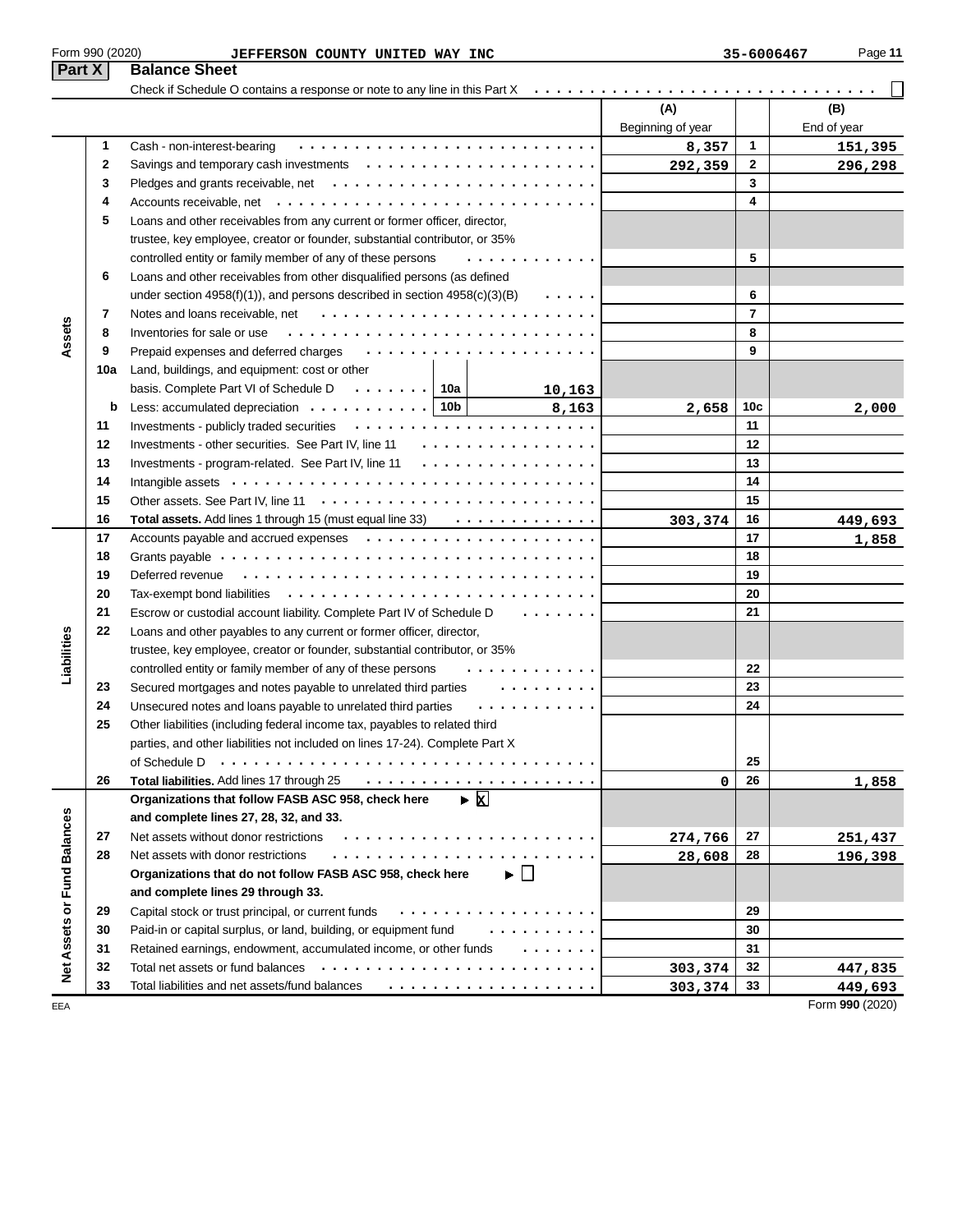|     | Form 990 (2020)<br>JEFFERSON COUNTY UNITED WAY INC                                                                    | 35-6006467     |    | Page 12          |
|-----|-----------------------------------------------------------------------------------------------------------------------|----------------|----|------------------|
|     | <b>Reconciliation of Net Assets</b><br>Part XI                                                                        |                |    |                  |
|     | Check if Schedule O contains a response or note to any line in this Part XI                                           |                |    |                  |
| 1   | Total revenue (must equal Part VIII, column (A), line 12)                                                             | $\mathbf{1}$   |    | 596,346          |
| 2   | Total expenses (must equal Part IX, column (A), line 25)                                                              | $\mathbf{2}$   |    | 451,885          |
| 3   | Revenue less expenses. Subtract line 2 from line 1                                                                    | 3              |    | 144,461          |
| 4   | Net assets or fund balances at beginning of year (must equal Part X, line 32, column (A))<br>.                        | 4              |    | 303,374          |
| 5   | Net unrealized gains (losses) on investments                                                                          | 5              |    |                  |
| 6   | Donated services and use of facilities                                                                                | 6              |    |                  |
| 7   | Investment expenses                                                                                                   | $\overline{7}$ |    |                  |
| 8   |                                                                                                                       | 8              |    |                  |
| 9   | Other changes in net assets or fund balances (explain on Schedule O)                                                  | 9              |    | 0                |
| 10  | Net assets or fund balances at end of year. Combine lines 3 through 9 (must equal Part X, line                        |                |    |                  |
|     | 32, column (B))                                                                                                       | 10             |    | 447,835          |
|     | <b>Financial Statements and Reporting</b><br><b>Part XII</b>                                                          |                |    |                  |
|     | Check if Schedule O contains a response or note to any line in this Part XII                                          |                |    |                  |
|     |                                                                                                                       |                |    | <b>Yes</b><br>No |
| 1.  | ΙxΙ<br>Accounting method used to prepare the Form 990:<br>Cash<br>Accrual<br>Other                                    |                |    |                  |
|     | If the organization changed its method of accounting from a prior year or checked "Other," explain in                 |                |    |                  |
|     | Schedule O.                                                                                                           |                |    |                  |
|     | 2a Were the organization's financial statements compiled or reviewed by an independent accountant?                    |                | 2a | х                |
|     | If "Yes," check a box below to indicate whether the financial statements for the year were compiled or                |                |    |                  |
|     | reviewed on a separate basis, consolidated basis, or both:                                                            |                |    |                  |
|     | Consolidated basis<br>Separate basis<br>Both consolidated and separate basis                                          |                |    |                  |
|     | <b>b</b> Were the organization's financial statements audited by an independent accountant?                           |                | 2b | x                |
|     | If "Yes," check a box below to indicate whether the financial statements for the year were audited on a               |                |    |                  |
|     | separate basis, consolidated basis, or both:                                                                          |                |    |                  |
|     | x<br>Separate basis<br><b>Consolidated basis</b><br>Both consolidated and separate basis<br>$\Box$                    |                |    |                  |
|     | If "Yes" to line 2a or 2b, does the organization have a committee that assumes responsibility for oversight of        |                |    |                  |
|     | the audit, review, or compilation of its financial statements and selection of an independent accountant?             |                | 2c | x                |
|     | If the organization changed either its oversight process or selection process during the tax year, explain on         |                |    |                  |
|     | Schedule O.                                                                                                           |                |    |                  |
|     | 3a As a result of a federal award, was the organization required to undergo an audit or audits as set forth in the    |                |    |                  |
|     | Single Audit Act and OMB Circular A-133?                                                                              |                | 3a | x                |
|     | <b>b</b> If "Yes," did the organization undergo the required audit or audits? If the organization did not undergo the |                |    |                  |
|     | required audit or audits, explain why on Schedule O and describe any steps taken to undergo such audits               | .              | 3b |                  |
| EEA |                                                                                                                       |                |    | Form 990 (2020)  |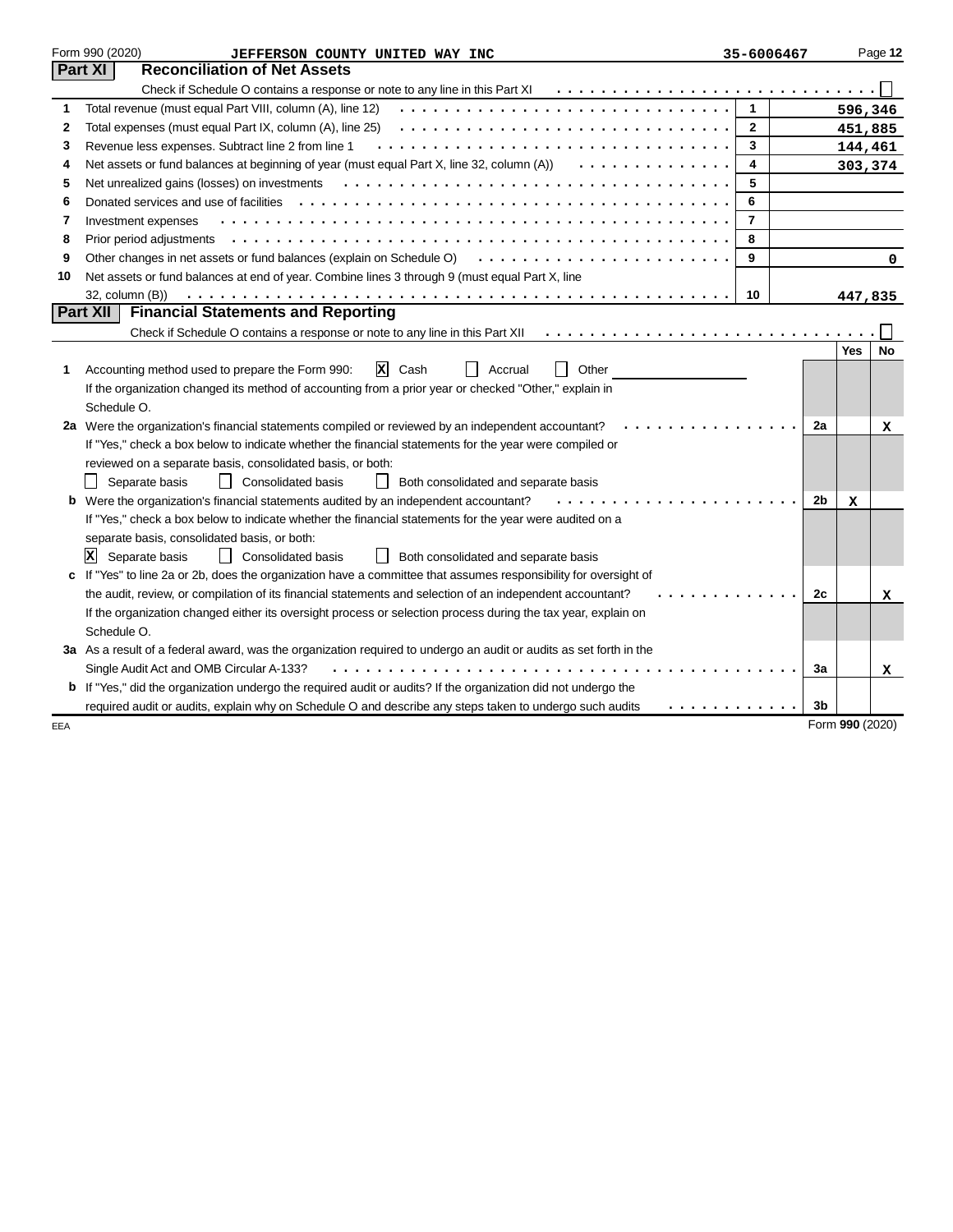| <b>SCHEDULE A</b>    |  |
|----------------------|--|
| (Form 990 or 990-EZ) |  |

# **Public Charity Status and Public Support**

OMB No. 1545-0047 **2020**

| Complete if the organization is a section 501(c)(3) organization or a section 4947(a)(1) nonexempt charitable trust. |                                                                                                                                                                            |                                    |                                                                                  | ZUZU                                                                   |                                                                                                                                  |                          |                          |                                |                                      |  |  |
|----------------------------------------------------------------------------------------------------------------------|----------------------------------------------------------------------------------------------------------------------------------------------------------------------------|------------------------------------|----------------------------------------------------------------------------------|------------------------------------------------------------------------|----------------------------------------------------------------------------------------------------------------------------------|--------------------------|--------------------------|--------------------------------|--------------------------------------|--|--|
| Department of the Treasury                                                                                           |                                                                                                                                                                            |                                    |                                                                                  | <b>Open to Public</b><br>Attach to Form 990 or Form 990-EZ.            |                                                                                                                                  |                          |                          |                                |                                      |  |  |
|                                                                                                                      |                                                                                                                                                                            | Internal Revenue Service           |                                                                                  | Go to www.irs.gov/Form990 for instructions and the latest information. |                                                                                                                                  | <b>Inspection</b>        |                          |                                |                                      |  |  |
|                                                                                                                      |                                                                                                                                                                            | Name of the organization           |                                                                                  |                                                                        |                                                                                                                                  |                          |                          | Employer identification number |                                      |  |  |
|                                                                                                                      |                                                                                                                                                                            |                                    | <b>JEFFERSON COUNTY UNITED WAY INC</b>                                           |                                                                        |                                                                                                                                  |                          |                          | 35-6006467                     |                                      |  |  |
|                                                                                                                      | Part I                                                                                                                                                                     |                                    |                                                                                  |                                                                        | Reason for Public Charity Status. (All organizations must complete this part.) See instructions.                                 |                          |                          |                                |                                      |  |  |
|                                                                                                                      |                                                                                                                                                                            |                                    |                                                                                  |                                                                        | The organization is not a private foundation because it is: (For lines 1 through 12, check only one box.)                        |                          |                          |                                |                                      |  |  |
| 1                                                                                                                    |                                                                                                                                                                            |                                    |                                                                                  |                                                                        | A church, convention of churches, or association of churches described in <b>section 170(b)(1)(A)(i).</b>                        |                          |                          |                                |                                      |  |  |
| 2                                                                                                                    |                                                                                                                                                                            |                                    |                                                                                  |                                                                        | A school described in <b>section 170(b)(1)(A)(ii).</b> (Attach Schedule E (Form 990 or 990-EZ).)                                 |                          |                          |                                |                                      |  |  |
| 3                                                                                                                    |                                                                                                                                                                            |                                    |                                                                                  |                                                                        | A hospital or a cooperative hospital service organization described in section 170(b)(1)(A)(iii).                                |                          |                          |                                |                                      |  |  |
| 4                                                                                                                    | A medical research organization operated in conjunction with a hospital described in <b>section 170(b)(1)(A)(iii).</b> Enter the                                           |                                    |                                                                                  |                                                                        |                                                                                                                                  |                          |                          |                                |                                      |  |  |
|                                                                                                                      |                                                                                                                                                                            |                                    | hospital's name, city, and state:                                                |                                                                        |                                                                                                                                  |                          |                          |                                |                                      |  |  |
| 5                                                                                                                    |                                                                                                                                                                            |                                    |                                                                                  |                                                                        |                                                                                                                                  |                          |                          |                                |                                      |  |  |
|                                                                                                                      | An organization operated for the benefit of a college or university owned or operated by a governmental unit described in<br>section 170(b)(1)(A)(iv). (Complete Part II.) |                                    |                                                                                  |                                                                        |                                                                                                                                  |                          |                          |                                |                                      |  |  |
| 6                                                                                                                    |                                                                                                                                                                            |                                    |                                                                                  |                                                                        | A federal, state, or local government or governmental unit described in section $170(b)(1)(A)(v)$ .                              |                          |                          |                                |                                      |  |  |
| 7                                                                                                                    | $\mathbf{x}$                                                                                                                                                               |                                    |                                                                                  |                                                                        | An organization that normally receives a substantial part of its support from a governmental unit or from the general public     |                          |                          |                                |                                      |  |  |
|                                                                                                                      |                                                                                                                                                                            |                                    | described in section 170(b)(1)(A)(vi). (Complete Part II.)                       |                                                                        |                                                                                                                                  |                          |                          |                                |                                      |  |  |
| 8                                                                                                                    |                                                                                                                                                                            |                                    | A community trust described in section 170(b)(1)(A)(vi). (Complete Part II.)     |                                                                        |                                                                                                                                  |                          |                          |                                |                                      |  |  |
| 9                                                                                                                    |                                                                                                                                                                            |                                    |                                                                                  |                                                                        | An agricultural research organization described in section 170(b)(1)(A)(ix) operated in conjunction with a land-grant college    |                          |                          |                                |                                      |  |  |
|                                                                                                                      |                                                                                                                                                                            |                                    |                                                                                  |                                                                        | or university or a non-land-grant college of agriculture (see instructions). Enter the name, city, and state of the college or   |                          |                          |                                |                                      |  |  |
|                                                                                                                      |                                                                                                                                                                            | university:                        |                                                                                  |                                                                        |                                                                                                                                  |                          |                          |                                |                                      |  |  |
| 10                                                                                                                   |                                                                                                                                                                            |                                    |                                                                                  |                                                                        | An organization that normally receives: (1) more than 33 1/3% of its support from contributions, membership fees, and gross      |                          |                          |                                |                                      |  |  |
|                                                                                                                      |                                                                                                                                                                            |                                    |                                                                                  |                                                                        | receipts from activities related to its exempt functions - subject to certain exceptions; and (2) no more than 33 1/3% of its    |                          |                          |                                |                                      |  |  |
|                                                                                                                      |                                                                                                                                                                            |                                    |                                                                                  |                                                                        | support from gross investment income and unrelated business taxable income (less section 511 tax) from businesses                |                          |                          |                                |                                      |  |  |
|                                                                                                                      |                                                                                                                                                                            |                                    |                                                                                  |                                                                        | acquired by the organization after June 30, 1975. See section 509(a)(2). (Complete Part III.)                                    |                          |                          |                                |                                      |  |  |
| 11                                                                                                                   |                                                                                                                                                                            |                                    |                                                                                  |                                                                        | An organization organized and operated exclusively to test for public safety. See section 509(a)(4).                             |                          |                          |                                |                                      |  |  |
| 12                                                                                                                   |                                                                                                                                                                            |                                    |                                                                                  |                                                                        | An organization organized and operated exclusively for the benefit of, to perform the functions of, or to carry out the purposes |                          |                          |                                |                                      |  |  |
|                                                                                                                      |                                                                                                                                                                            |                                    |                                                                                  |                                                                        | of one or more publicly supported organizations described in section 509(a)(1) or section 509(a)(2). See section 509(a)(3).      |                          |                          |                                |                                      |  |  |
|                                                                                                                      |                                                                                                                                                                            |                                    |                                                                                  |                                                                        | Check the box in lines 12a through 12d that describes the type of supporting organization and complete lines 12e, 12f, and 12g.  |                          |                          |                                |                                      |  |  |
|                                                                                                                      | а                                                                                                                                                                          |                                    |                                                                                  |                                                                        | Type I. A supporting organization operated, supervised, or controlled by its supported organization(s), typically by giving      |                          |                          |                                |                                      |  |  |
|                                                                                                                      |                                                                                                                                                                            |                                    |                                                                                  |                                                                        | the supported organization(s) the power to regularly appoint or elect a majority of the directors or trustees of the             |                          |                          |                                |                                      |  |  |
|                                                                                                                      |                                                                                                                                                                            |                                    | supporting organization. You must complete Part IV, Sections A and B.            |                                                                        |                                                                                                                                  |                          |                          |                                |                                      |  |  |
|                                                                                                                      | b                                                                                                                                                                          | $\mathsf{L}$                       |                                                                                  |                                                                        | <b>Type II.</b> A supporting organization supervised or controlled in connection with its supported organization(s), by having   |                          |                          |                                |                                      |  |  |
|                                                                                                                      |                                                                                                                                                                            |                                    |                                                                                  |                                                                        | control or management of the supporting organization vested in the same persons that control or manage the supported             |                          |                          |                                |                                      |  |  |
|                                                                                                                      |                                                                                                                                                                            |                                    | organization(s). You must complete Part IV, Sections A and C.                    |                                                                        |                                                                                                                                  |                          |                          |                                |                                      |  |  |
|                                                                                                                      | c                                                                                                                                                                          |                                    |                                                                                  |                                                                        | Type III functionally integrated. A supporting organization operated in connection with, and functionally integrated with,       |                          |                          |                                |                                      |  |  |
|                                                                                                                      |                                                                                                                                                                            |                                    |                                                                                  |                                                                        | its supported organization(s) (see instructions). You must complete Part IV, Sections A, D, and E.                               |                          |                          |                                |                                      |  |  |
|                                                                                                                      | a                                                                                                                                                                          |                                    |                                                                                  |                                                                        | Type III non-functionally integrated. A supporting organization operated in connection with its supported organization(s)        |                          |                          |                                |                                      |  |  |
|                                                                                                                      |                                                                                                                                                                            |                                    |                                                                                  |                                                                        | that is not functionally integrated. The organization generally must satisfy a distribution requirement and an attentiveness     |                          |                          |                                |                                      |  |  |
|                                                                                                                      |                                                                                                                                                                            |                                    |                                                                                  |                                                                        | requirement (see instructions). You must complete Part IV, Sections A and D, and Part V.                                         |                          |                          |                                |                                      |  |  |
|                                                                                                                      | е                                                                                                                                                                          |                                    |                                                                                  |                                                                        | Check this box if the organization received a written determination from the IRS that it is a Type I, Type II, Type III          |                          |                          |                                |                                      |  |  |
|                                                                                                                      |                                                                                                                                                                            |                                    |                                                                                  |                                                                        | functionally integrated, or Type III non-functionally integrated supporting organization.                                        |                          |                          |                                |                                      |  |  |
|                                                                                                                      | f                                                                                                                                                                          |                                    | Enter the number of supported organizations                                      |                                                                        |                                                                                                                                  |                          |                          |                                |                                      |  |  |
|                                                                                                                      | g                                                                                                                                                                          |                                    | Provide the following information about the supported organization(s).           |                                                                        |                                                                                                                                  |                          |                          |                                |                                      |  |  |
|                                                                                                                      |                                                                                                                                                                            | (i) Name of supported organization |                                                                                  | (ii) EIN                                                               | (iii) Type of organization                                                                                                       | (iv) Is the organization |                          | (v) Amount of monetary         | (vi) Amount of                       |  |  |
|                                                                                                                      |                                                                                                                                                                            |                                    |                                                                                  |                                                                        | (described on lines 1-10                                                                                                         |                          | listed in your governing | support (see                   | other support (see                   |  |  |
|                                                                                                                      |                                                                                                                                                                            |                                    |                                                                                  |                                                                        | above (see instructions))                                                                                                        | document?                |                          | instructions)                  | instructions)                        |  |  |
|                                                                                                                      |                                                                                                                                                                            |                                    |                                                                                  |                                                                        |                                                                                                                                  | Yes                      | No                       |                                |                                      |  |  |
| (A)                                                                                                                  |                                                                                                                                                                            |                                    |                                                                                  |                                                                        |                                                                                                                                  |                          |                          |                                |                                      |  |  |
|                                                                                                                      |                                                                                                                                                                            |                                    |                                                                                  |                                                                        |                                                                                                                                  |                          |                          |                                |                                      |  |  |
| (B)                                                                                                                  |                                                                                                                                                                            |                                    |                                                                                  |                                                                        |                                                                                                                                  |                          |                          |                                |                                      |  |  |
|                                                                                                                      |                                                                                                                                                                            |                                    |                                                                                  |                                                                        |                                                                                                                                  |                          |                          |                                |                                      |  |  |
| (C)                                                                                                                  |                                                                                                                                                                            |                                    |                                                                                  |                                                                        |                                                                                                                                  |                          |                          |                                |                                      |  |  |
|                                                                                                                      |                                                                                                                                                                            |                                    |                                                                                  |                                                                        |                                                                                                                                  |                          |                          |                                |                                      |  |  |
| (D)                                                                                                                  |                                                                                                                                                                            |                                    |                                                                                  |                                                                        |                                                                                                                                  |                          |                          |                                |                                      |  |  |
|                                                                                                                      |                                                                                                                                                                            |                                    |                                                                                  |                                                                        |                                                                                                                                  |                          |                          |                                |                                      |  |  |
| (E)                                                                                                                  |                                                                                                                                                                            |                                    |                                                                                  |                                                                        |                                                                                                                                  |                          |                          |                                |                                      |  |  |
|                                                                                                                      |                                                                                                                                                                            |                                    |                                                                                  |                                                                        |                                                                                                                                  |                          |                          |                                |                                      |  |  |
| Total                                                                                                                |                                                                                                                                                                            |                                    |                                                                                  |                                                                        |                                                                                                                                  |                          |                          |                                |                                      |  |  |
| EEA                                                                                                                  |                                                                                                                                                                            |                                    | For Paperwork Reduction Act Notice, see the Instructions for Form 990 or 990-EZ. |                                                                        |                                                                                                                                  |                          |                          |                                | Schedule A (Form 990 or 990-EZ) 2020 |  |  |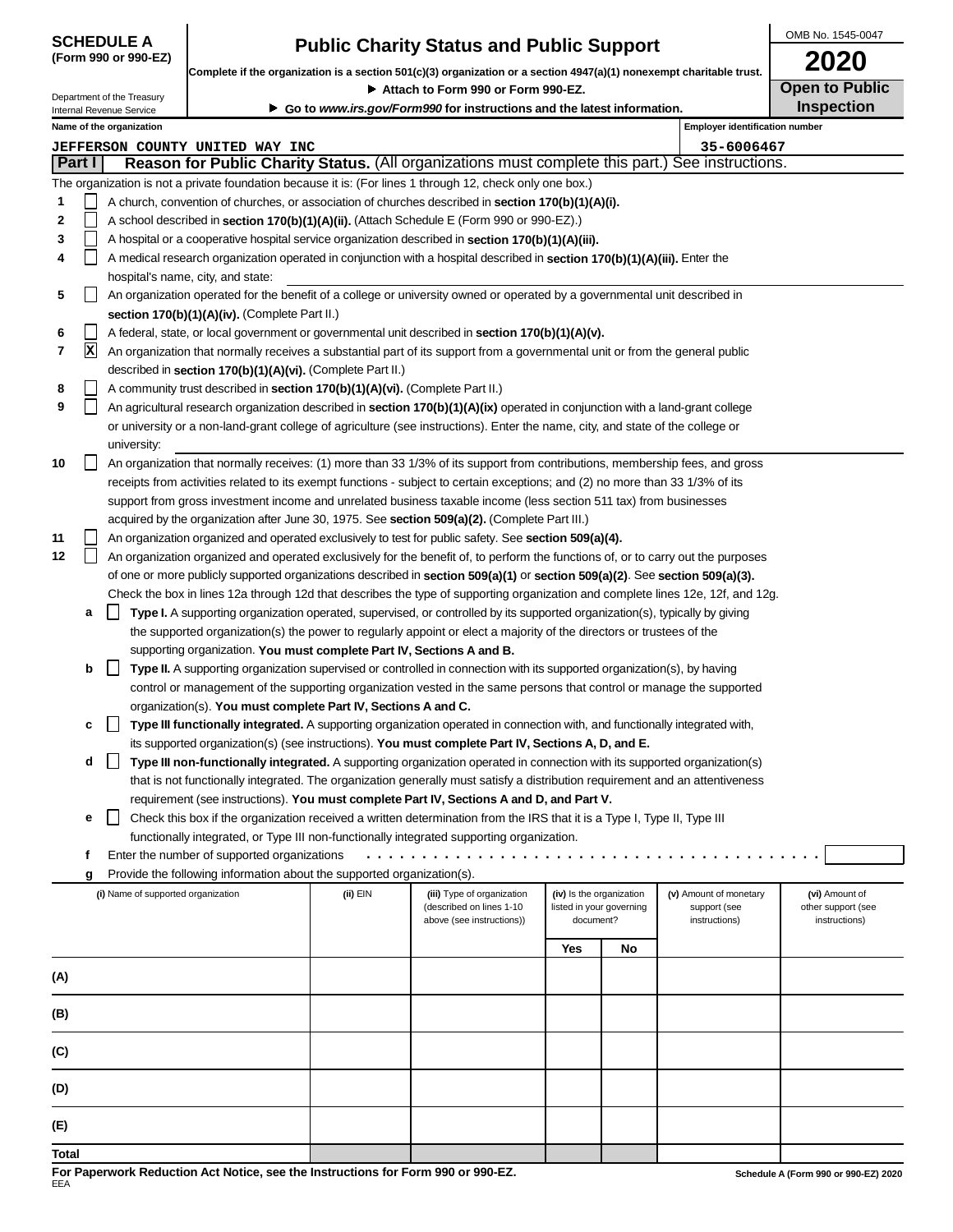|    | Schedule A (Form 990 or 990-EZ) 2020                                                                                                  | JEFFERSON COUNTY UNITED WAY INC |            |            |            | 35-6006467 | Page 2                                  |
|----|---------------------------------------------------------------------------------------------------------------------------------------|---------------------------------|------------|------------|------------|------------|-----------------------------------------|
|    | Support Schedule for Organizations Described in Sections 170(b)(1)(A)(iv) and 170(b)(1)(A)(vi)<br><b>Part II</b>                      |                                 |            |            |            |            |                                         |
|    | (Complete only if you checked the box on line 5, 7, or 8 of Part I or if the organization failed to qualify under                     |                                 |            |            |            |            |                                         |
|    | Part III. If the organization fails to qualify under the tests listed below, please complete Part III.)                               |                                 |            |            |            |            |                                         |
|    | <b>Section A. Public Support</b>                                                                                                      |                                 |            |            |            |            |                                         |
|    | Calendar year (or fiscal year beginning in) ▶                                                                                         | (a) 2016                        | (b) 2017   | $(c)$ 2018 | $(d)$ 2019 | (e) 2020   | (f) Total                               |
|    | 1 Gifts, grants, contributions, and                                                                                                   |                                 |            |            |            |            |                                         |
|    | membership fees received. (Do not                                                                                                     |                                 |            |            |            |            |                                         |
|    | include any "unusual grants.") $\cdots$ .                                                                                             | 381,097                         | 411,702    | 338,424    | 294,608    | 584,621    | 2,010,452                               |
|    | 2 Tax revenues levied for the                                                                                                         |                                 |            |            |            |            |                                         |
|    | organization's benefit and either paid to                                                                                             |                                 |            |            |            |            |                                         |
|    | or expended on its behalf                                                                                                             |                                 |            |            |            |            |                                         |
| 3  | The value of services or facilities                                                                                                   |                                 |            |            |            |            |                                         |
|    | furnished by a governmental unit to the                                                                                               |                                 |            |            |            |            |                                         |
|    | organization without charge                                                                                                           |                                 |            |            |            |            |                                         |
| 4  | Total. Add lines 1 through 3                                                                                                          | 381,097                         | 411,702    | 338,424    | 294,608    | 584,621    | 2,010,452                               |
| 5  | The portion of total contributions by                                                                                                 |                                 |            |            |            |            |                                         |
|    | each person (other than a                                                                                                             |                                 |            |            |            |            |                                         |
|    | governmental unit or publicly                                                                                                         |                                 |            |            |            |            |                                         |
|    | supported organization) included on                                                                                                   |                                 |            |            |            |            |                                         |
|    | line 1 that exceeds 2% of the amount                                                                                                  |                                 |            |            |            |            |                                         |
|    | shown on line 11, column (f) $\ldots$                                                                                                 |                                 |            |            |            |            | 727,590                                 |
|    | 6 Public support. Subtract line 5 from line 4                                                                                         |                                 |            |            |            |            | 1,282,862                               |
|    | <b>Section B. Total Support</b>                                                                                                       |                                 |            |            |            |            |                                         |
|    | Calendar year (or fiscal year beginning in) ▶                                                                                         | (a) 2016                        | $(b)$ 2017 | $(c)$ 2018 | $(d)$ 2019 | (e) 2020   | (f) Total                               |
|    | 7 Amounts from line 4                                                                                                                 | 381,097                         | 411,702    | 338,424    | 294,608    | 584,621    | 2,010,452                               |
| 8  | Gross income from interest, dividends,                                                                                                |                                 |            |            |            |            |                                         |
|    | payments received on securities loans,                                                                                                |                                 |            |            |            |            |                                         |
|    | rents, royalties, and income from                                                                                                     |                                 |            |            |            |            |                                         |
|    | similar sources                                                                                                                       | 1,650                           | 1,706      | 1,930      | 2,503      | 2,825      | 10,614                                  |
| 9. | Net income from unrelated business                                                                                                    |                                 |            |            |            |            |                                         |
|    | activities, whether or not the business                                                                                               |                                 |            |            |            |            |                                         |
|    | is regularly carried on $\dots \dots \dots$                                                                                           |                                 |            |            |            |            |                                         |
|    | 10 Other income. Do not include gain or                                                                                               |                                 |            |            |            |            |                                         |
|    | loss from the sale of capital assets                                                                                                  |                                 |            |            |            |            |                                         |
|    | (Explain in Part VI.)                                                                                                                 | 1,004                           |            |            |            | 8,900      | 9,904                                   |
|    | 11 Total support. Add lines 7 through 10                                                                                              |                                 |            |            |            |            | 2,030,970                               |
|    |                                                                                                                                       |                                 |            |            |            |            |                                         |
|    | 13 First five years. If the Form 990 is for the organization's first, second, third, fourth, or fifth tax year as a section 501(c)(3) |                                 |            |            |            |            |                                         |
|    |                                                                                                                                       |                                 |            |            |            |            | $\blacktriangleright$ $\mid \; \; \mid$ |
|    | <b>Section C. Computation of Public Support Percentage</b>                                                                            |                                 |            |            |            |            |                                         |
|    | 14 Public support percentage for 2020 (line 6, column (f), divided by line 11, column (f) $\ldots \ldots$                             |                                 |            |            |            | 14         | 63.16 %                                 |
|    |                                                                                                                                       |                                 |            |            |            | 15         | 68.89 %                                 |
|    | 16a 33 1/3% support test - 2020. If the organization did not check the box on line 13, and line 14 is 33 1/3% or more, check this     |                                 |            |            |            |            |                                         |
|    | box and stop here. The organization qualifies as a publicly supported organization $\cdots \cdots \cdots \cdots \cdots \cdots \cdots$ |                                 |            |            |            |            | $\mathbf x$                             |
|    | b 33 1/3% support test - 2019. If the organization did not check a box on line 13 or 16a, and line 15 is 33 1/3% or more, check       |                                 |            |            |            |            |                                         |
|    | this box and stop here. The organization qualifies as a publicly supported organization $\ldots \ldots \ldots \ldots \ldots \ldots$   |                                 |            |            |            |            | $\Box$                                  |
|    | 17a 10%-facts-and-circumstances test - 2020. If the organization did not check a box on line 13, 16a, or 16b, and line 14 is          |                                 |            |            |            |            |                                         |
|    | 10% or more, and if the organization meets the facts-and-circumstances test, check this box and stop here. Explain in                 |                                 |            |            |            |            |                                         |
|    | Part VI how the organization meets the facts-and-circumstances test. The organization qualifies as a publicly supported               |                                 |            |            |            |            |                                         |
|    |                                                                                                                                       |                                 |            |            |            |            |                                         |
|    | b 10%-facts-and-circumstances test - 2019. If the organization did not check a box on line 13, 16a, 16b, or 17a, and line             |                                 |            |            |            |            |                                         |
|    | 15 is 10% or more, and if the organization meets the facts-and-circumstances test, check this box and stop here. Explain              |                                 |            |            |            |            |                                         |
|    | in Part VI how the organization meets the facts-and-circumstances test. The organization qualifies as a publicly supported            |                                 |            |            |            |            |                                         |
|    |                                                                                                                                       |                                 |            |            |            |            |                                         |
|    | 18 Private foundation. If the organization did not check a box on line 13, 16a, 16b, 17a, or 17b, check this box and see              |                                 |            |            |            |            |                                         |
|    |                                                                                                                                       |                                 |            |            |            |            |                                         |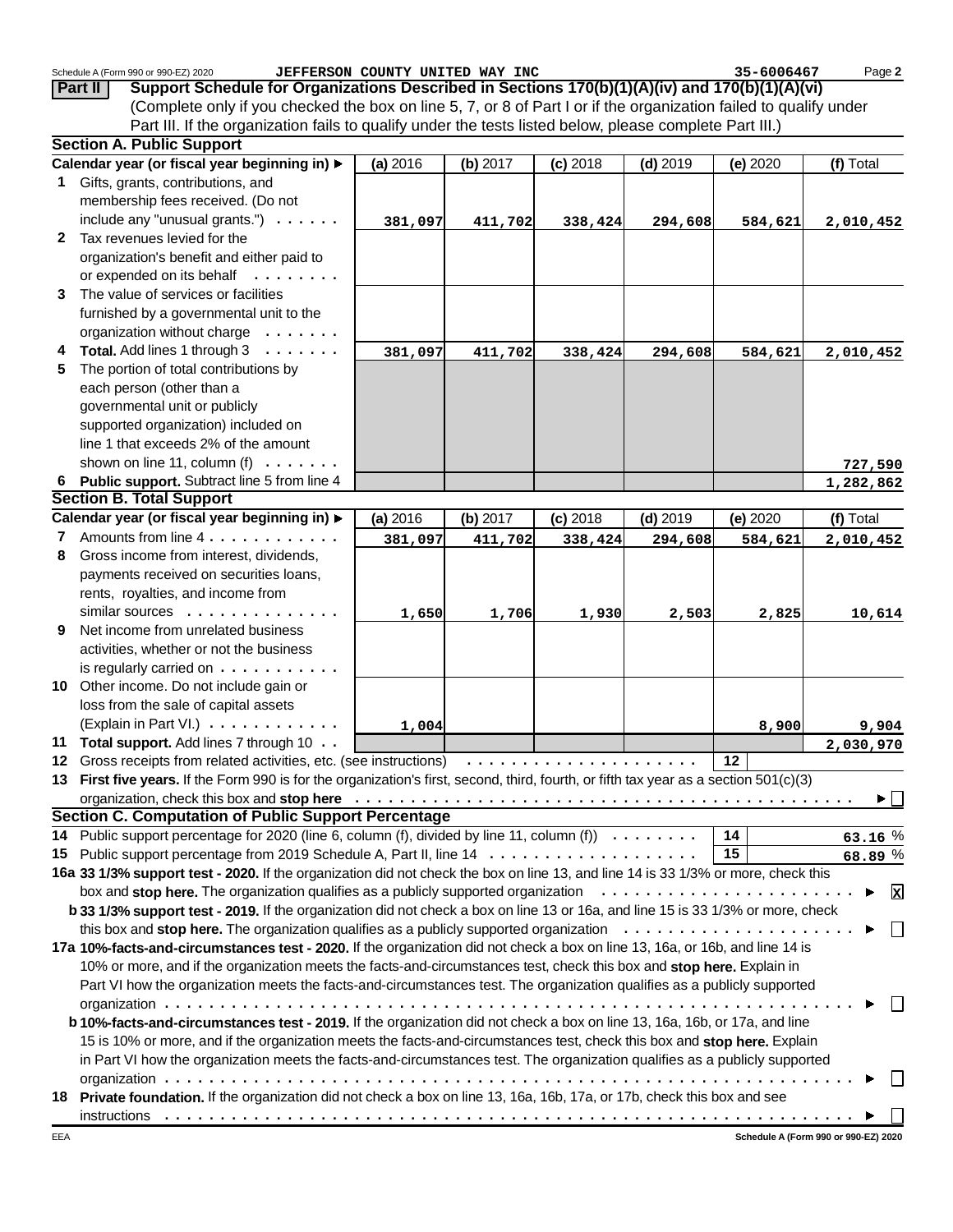**(Form 990, 990-EZ,**

Department of the Treasury Internal Revenue Service

Name of the organization

# **Schedule B Schedule of Contributors**

OMB No. 1545-0047

**or 990-PF) Attach to Form 990, Form 990-EZ, or Form 990-PF.**

**2020**

|  |  |  | Go to www.irs.gov/Form990 for the latest information. |  |
|--|--|--|-------------------------------------------------------|--|
|  |  |  |                                                       |  |

| Name of the organization              | <b>Employer identification number</b> |  |  |  |  |  |
|---------------------------------------|---------------------------------------|--|--|--|--|--|
| JEFFERSON COUNTY UNITED WAY INC       | 35-6006467                            |  |  |  |  |  |
| <b>Organization type (check one):</b> |                                       |  |  |  |  |  |

| Filers of:         | Section:                                                                    |
|--------------------|-----------------------------------------------------------------------------|
| Form 990 or 990-EZ | $\mathbf{X}$ 501(c)( 3 ) (enter number) organization                        |
|                    | $4947(a)(1)$ nonexempt charitable trust not treated as a private foundation |
|                    | 527 political organization                                                  |
| Form 990-PF        | 501(c)(3) exempt private foundation                                         |
|                    | 4947(a)(1) nonexempt charitable trust treated as a private foundation       |
|                    | 501(c)(3) taxable private foundation                                        |
|                    |                                                                             |

Check if your organization is covered by the **General Rule** or a **Special Rule.**

**Note:** Only a section 501(c)(7), (8), or (10) organization can check boxes for both the General Rule and a Special Rule. See instructions.

### **General Rule**

For an organization filing Form 990, 990-EZ, or 990-PF that received, during the year, contributions totaling \$5,000 **X**or more (in money or property) from any one contributor. Complete Parts I and II. See instructions for determining a contributor's total contributions.

### **Special Rules**

For an organization described in section  $501(c)(3)$  filing Form 990 or 990-EZ that met the 33 1/3% support test of the regulations under sections 509(a)(1) and 170(b)(1)(A)(vi), that checked Schedule A (Form 990 or 990-EZ), Part II, line 13, 16a, or 16b, and that received from any one contributor, during the year, total contributions of the greater of **(1)** \$5,000; or **(2)** 2% of the amount on (i) Form 990, Part VIII, line 1h; or (ii) Form 990-EZ, line 1. Complete Parts I and II.

For an organization described in section 501(c)(7), (8), or (10) filing Form 990 or 990-EZ that received from any one contributor, during the year, total contributions of more than \$1,000 *exclusively* for religious, charitable, scientific, literary, or educational purposes, or for the prevention of cruelty to children or animals. Complete Parts I (entering "N/A" in column (b) instead of the contributor name and address), II, and III.

For an organization described in section  $501(c)(7)$ , (8), or (10) filing Form 990 or 990-EZ that received from any one contributor, during the year, contributions *exclusively* for religious, charitable, etc., purposes, but no such contributions totaled more than \$1,000. If this box is checked, enter here the total contributions that were received during the year for an *exclusively* religious, charitable, etc., purpose. Don't complete any of the parts unless the **General Rule** applies to this organization because it received *nonexclusively* religious, charitable, etc., contributions totaling \$5,000 or more during the year  $\cdots \cdots \cdots \cdots$ 

**Caution:** An organization that isn't covered by the General Rule and/or the Special Rules doesn't file Schedule B (Form 990, 990-EZ, or 990-PF), but it **must** answer "No" on Part IV, line 2, of its Form 990; or check the box on line H of its Form 990-EZ or on its Form 990-PF, Part I, line 2, to certify that it doesn't meet the filing requirements of Schedule B (Form 990, 990-EZ, or 990-PF).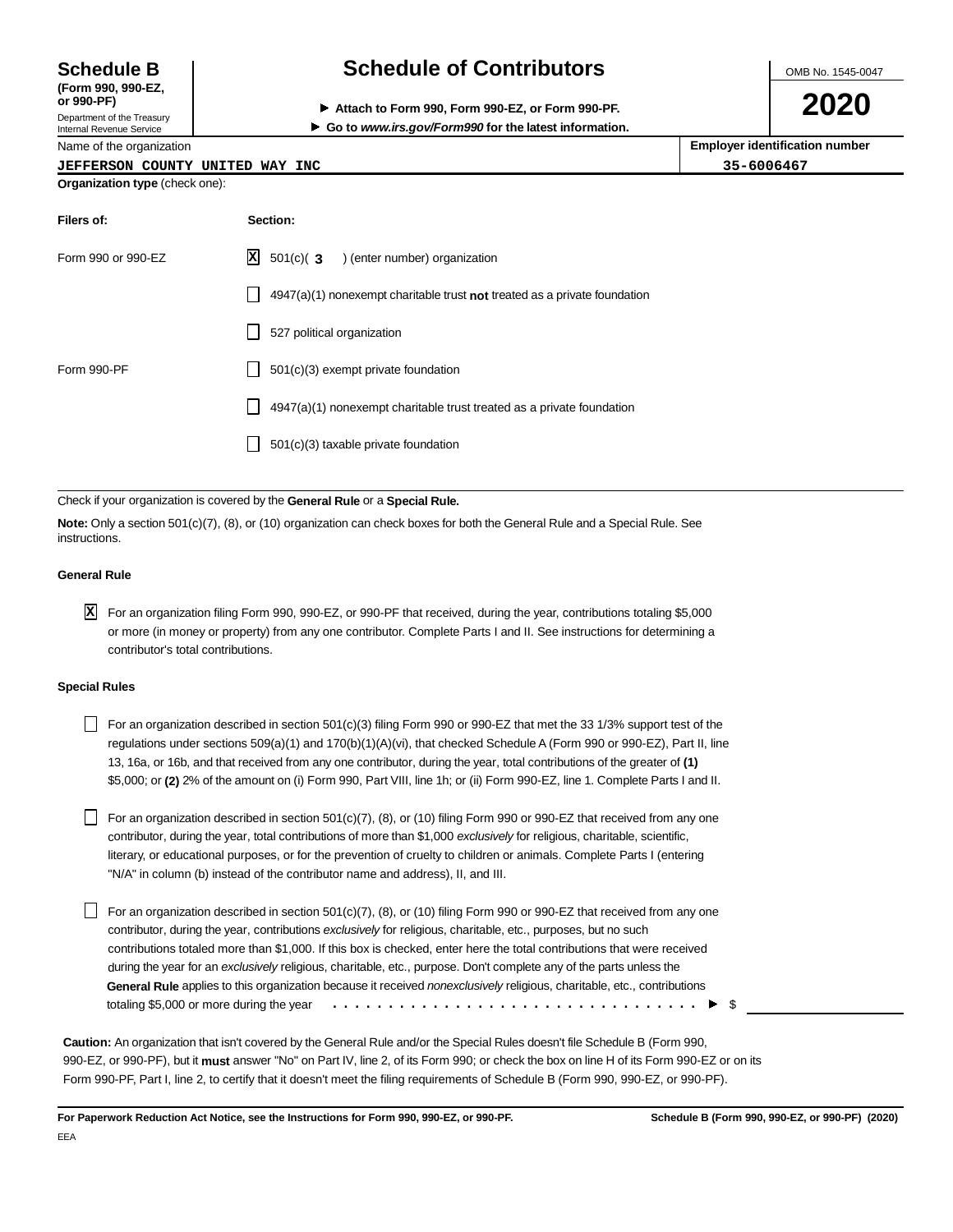Name of organization **Employer identification number Employer identification number** 

**JEFFERSON COUNTY UNITED WAY INC** 35-6006467

| Part I                  | Contributors (see instructions). Use duplicate copies of Part I if additional space is needed. |                                   |                                                                                                                                                |
|-------------------------|------------------------------------------------------------------------------------------------|-----------------------------------|------------------------------------------------------------------------------------------------------------------------------------------------|
| (a)<br>No.              | (b)<br>Name, address, and ZIP + 4                                                              | (c)<br><b>Total contributions</b> | (d)<br><b>Type of contribution</b>                                                                                                             |
| $\mathbf{1}$            | SCHROEDER FOUNDATION<br><b>214 EAST MAIN</b><br>MADISON IN 47250                               | \$<br>5,000                       | <b>Person</b><br>⊠<br><b>Payroll</b><br>$\mathcal{L}_{\mathcal{A}}$<br><b>Noncash</b><br>П<br>(Complete Part II for<br>noncash contributions.) |
| (a)<br>No.              | (b)<br>Name, address, and ZIP + 4                                                              | (c)<br><b>Total contributions</b> | (d)<br><b>Type of contribution</b>                                                                                                             |
| $\overline{2}$          | ARVIN SANGO INC<br>2905 WILSON AVE<br>MADISON IN 47250                                         | \$<br>15,000                      | <b>Person</b><br>⊠<br><b>Payroll</b><br>$\Box$<br><b>Noncash</b><br>П<br>(Complete Part II for<br>noncash contributions.)                      |
| (a)<br>No.              | (b)<br>Name, address, and ZIP + 4                                                              | (c)<br><b>Total contributions</b> | (d)<br><b>Type of contribution</b>                                                                                                             |
| $\overline{\mathbf{3}}$ | ARVIN SANGO INC - EMPLOYEES<br>2905 WILSON AVE<br>MADISON IN 47250                             | \$<br>11,695                      | <b>Person</b><br>⊠<br><b>Payroll</b><br><b>Noncash</b><br>П<br>(Complete Part II for<br>noncash contributions.)                                |
| (a)<br>No.              | (b)<br>Name, address, and ZIP + 4                                                              | (c)<br><b>Total contributions</b> | (d)<br><b>Type of contribution</b>                                                                                                             |
| $\overline{4}$          | <b>GROTE INDUSTRIES</b><br>2600 LANIER DR<br>MADISON IN 47250                                  | \$<br>12,132                      | <b>Person</b><br>⊠<br><b>Payroll</b><br>$\Box$<br><b>Noncash</b><br>П<br>(Complete Part II for<br>noncash contributions.)                      |
| (a)<br>No.              | (b)<br>Name, address, and ZIP + 4                                                              | (c)<br><b>Total contributions</b> | (d)<br><b>Type of contribution</b>                                                                                                             |
| 5                       | GROTE INDUSTRIES - EMPLOYEES<br>2600 LANIER DR<br>MADISON IN 47250                             | \$<br>6,716                       | <b>Person</b><br><b>Payroll</b><br>$\mathbf{x}$<br><b>Noncash</b><br>(Complete Part II for<br>noncash contributions.)                          |
| (a)<br>No.              | (b)<br>Name, address, and ZIP + 4                                                              | (c)<br><b>Total contributions</b> | (d)<br><b>Type of contribution</b>                                                                                                             |
| 6                       | IKE<br>HWY 56<br>MADISON IN 47250                                                              | \$<br>7,000                       | <b>Person</b><br>⊠<br><b>Payroll</b><br><b>Noncash</b><br>(Complete Part II for<br>noncash contributions.)                                     |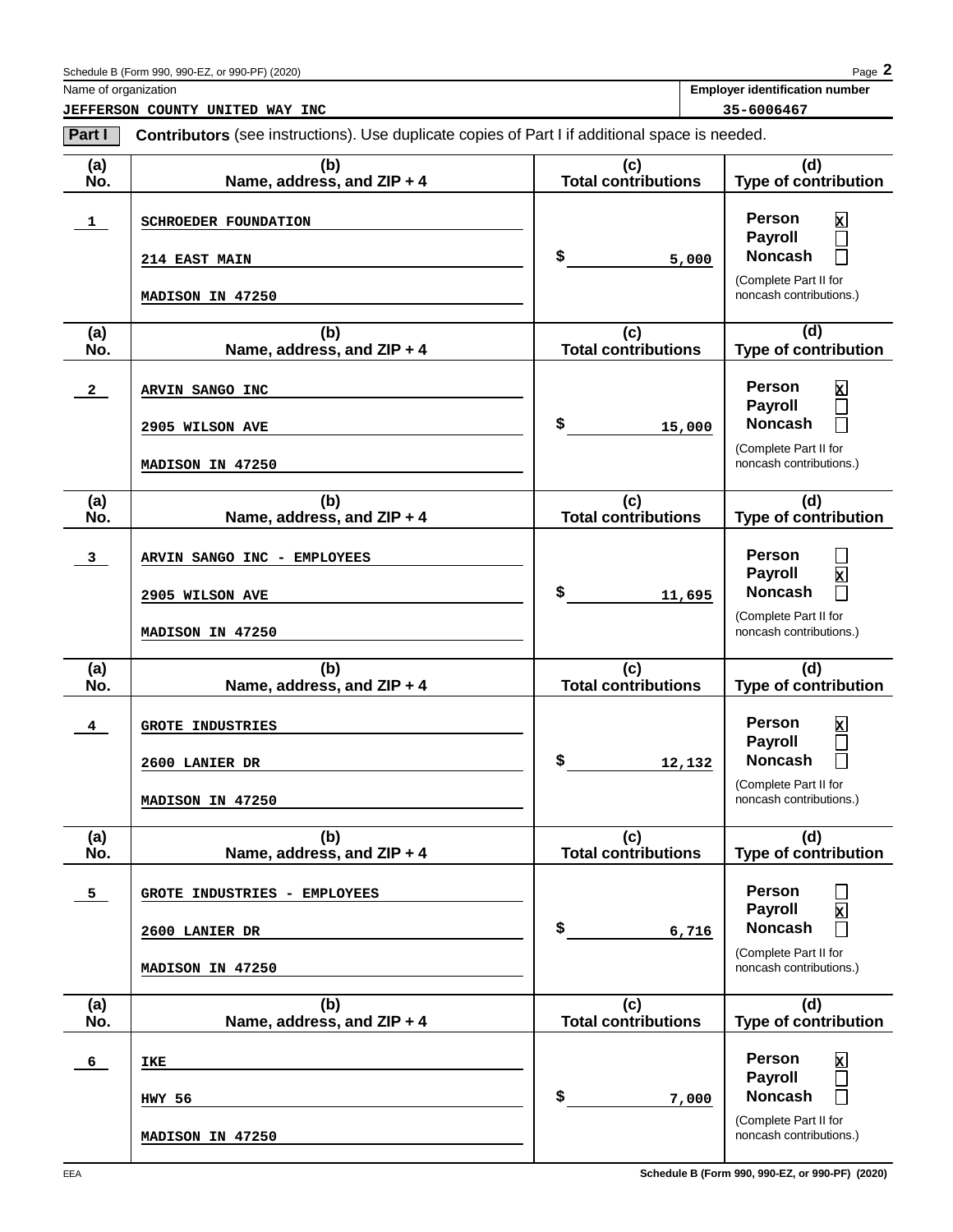**JEFFERSON COUNTY UNITED WAY INC** 35-6006467

Name of organization **Employer identification number Employer identification number** 

| Part I         | <b>Contributors</b> (see instructions). Use duplicate copies of Part I if additional space is needed. |                                   |                                                                                                                                       |  |  |
|----------------|-------------------------------------------------------------------------------------------------------|-----------------------------------|---------------------------------------------------------------------------------------------------------------------------------------|--|--|
| (a)<br>No.     | (b)<br>Name, address, and ZIP + 4                                                                     | (c)<br><b>Total contributions</b> | (d)<br><b>Type of contribution</b>                                                                                                    |  |  |
| 7 <sub>1</sub> | IKE - EMPLOYEES<br>HWY 56<br>MADISON IN 47250                                                         | \$<br>10,992                      | <b>Person</b><br>⊠<br><b>Payroll</b><br><b>Noncash</b><br>П<br>(Complete Part II for<br>noncash contributions.)                       |  |  |
| (a)<br>No.     | (b)<br>Name, address, and ZIP + 4                                                                     | (c)<br><b>Total contributions</b> | (d)<br><b>Type of contribution</b>                                                                                                    |  |  |
| 8              | MADISON CHEMICAL<br>3141 CLIFTY DRIVE<br>MADISON IN 47250                                             | \$<br>17,500                      | <b>Person</b><br>⊠<br><b>Payroll</b><br>П<br><b>Noncash</b><br>П<br>(Complete Part II for<br>noncash contributions.)                  |  |  |
| (a)<br>No.     | (b)<br>Name, address, and ZIP + 4                                                                     | (c)<br><b>Total contributions</b> | (d)<br><b>Type of contribution</b>                                                                                                    |  |  |
| 9              | MADISON PRECISION<br><b>94 EAST 400N</b><br>MADISON IN 47250                                          | \$<br>10,000                      | <b>Person</b><br>⊠<br><b>Payroll</b><br>П<br><b>Noncash</b><br>П<br>(Complete Part II for<br>noncash contributions.)                  |  |  |
| (a)<br>No.     | (b)<br>Name, address, and ZIP + 4                                                                     | (c)<br><b>Total contributions</b> | (d)<br><b>Type of contribution</b>                                                                                                    |  |  |
| 10             | MADISON PRECISION - EMPLOYEES<br><b>94 EAST 400N</b><br>MADISON IN 47250                              | \$<br>15,562                      | <b>Person</b><br>$\overline{\mathbf{x}}$<br><b>Payroll</b><br><b>Noncash</b><br>П<br>(Complete Part II for<br>noncash contributions.) |  |  |
| (a)<br>No.     | (b)<br>Name, address, and $ZIP + 4$                                                                   | (c)<br><b>Total contributions</b> | (d)<br><b>Type of contribution</b>                                                                                                    |  |  |
| 11             | VEHICLE SERVICE GROUP<br>2700 LANIER DR<br>MADISON IN 47250                                           | \$<br>13,000                      | <b>Person</b><br>⊠<br><b>Payroll</b><br><b>Noncash</b><br>(Complete Part II for<br>noncash contributions.)                            |  |  |
| (a)<br>No.     | (b)<br>Name, address, and ZIP + 4                                                                     | (c)<br><b>Total contributions</b> | (d)<br><b>Type of contribution</b>                                                                                                    |  |  |
| 12             | VEHICLE SERVICE GROUP - EMPLOYEES<br>2700 LANIER DR<br>MADISON IN 47250                               | \$<br>14,926                      | <b>Person</b><br>⊠<br><b>Payroll</b><br><b>Noncash</b><br>(Complete Part II for<br>noncash contributions.)                            |  |  |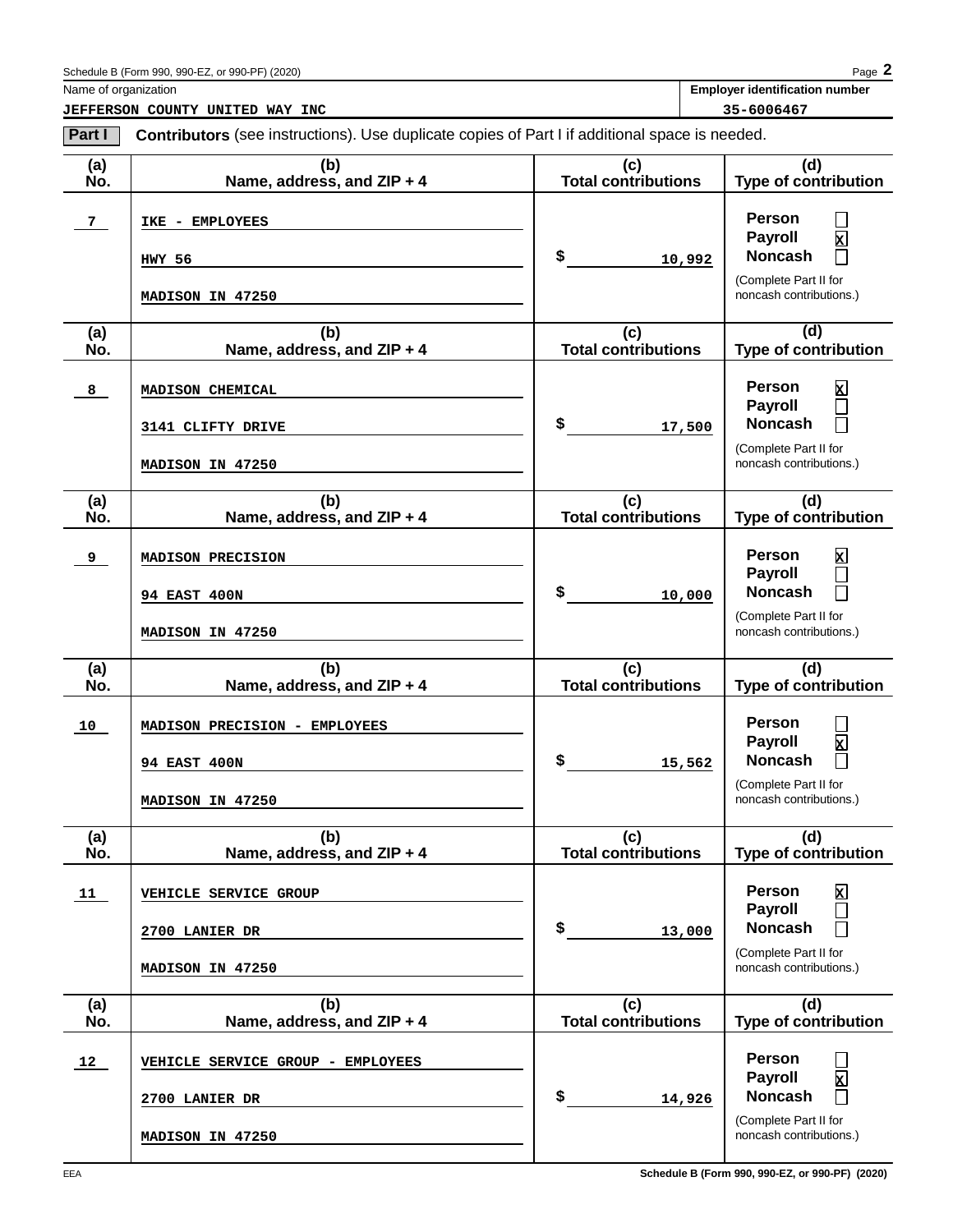Name of organization **Employer identification number Employer identification number** 

**JEFFERSON COUNTY UNITED WAY INC** 35-6006467

| Part I     | Contributors (see instructions). Use duplicate copies of Part I if additional space is needed. |                            |                                                                                                                            |  |  |  |  |
|------------|------------------------------------------------------------------------------------------------|----------------------------|----------------------------------------------------------------------------------------------------------------------------|--|--|--|--|
| (a)<br>Ńó. | (b)<br>Name, address, and ZIP + 4                                                              | (c)<br>Total contributions | (d)<br>Type of contribution                                                                                                |  |  |  |  |
| 13         | KING'S DAUGHTERS HOSPITAL<br>1373 N STATE RD 62<br>MADISON IN 47250                            | \$<br>9,443                | <b>Person</b><br>$\mathbf{z}$<br><b>Payroll</b><br><b>Noncash</b><br>П<br>(Complete Part II for<br>noncash contributions.) |  |  |  |  |
| (a)<br>No. | (b)<br>Name, address, and ZIP + 4                                                              | (c)<br>Total contributions | (d)<br><b>Type of contribution</b>                                                                                         |  |  |  |  |
| 14         | INDIANA ASSOCIATION OF UNITED WAY<br>3901 MERIDIAN ST<br>INDIANAPOLIS IN 46208                 | \$<br>295,000              | <b>Person</b><br>$\mathbf{z}$<br>Payroll<br><b>Noncash</b><br>(Complete Part II for<br>noncash contributions.)             |  |  |  |  |
| (a)<br>No. | (b)<br>Name, address, and ZIP + 4                                                              | (c)<br>Total contributions | (d)<br><b>Type of contribution</b>                                                                                         |  |  |  |  |
| 15         | DOW CORNING - EMPLOYEES<br>4770 US HIGHWAY 42<br>CARROLLTON KY 41008                           | \$<br>10,987               | <b>Person</b><br>$\mathbf{z}$<br>Payroll<br><b>Noncash</b><br>$\Box$<br>(Complete Part II for<br>noncash contributions.)   |  |  |  |  |
| (a)<br>Ñó. | (b)<br>Name, address, and ZIP + 4                                                              | (c)<br>Total contributions | (d)<br>Type of contribution                                                                                                |  |  |  |  |
|            |                                                                                                | \$                         | <b>Person</b><br>Payroll<br><b>Noncash</b><br>(Complete Part II for<br>noncash contributions.)                             |  |  |  |  |
| (a)<br>No. | (b)<br>Name, address, and ZIP + 4                                                              | (c)<br>Total contributions | (d)<br>Type of contribution                                                                                                |  |  |  |  |
|            |                                                                                                | \$                         | <b>Person</b><br><b>Payroll</b><br><b>Noncash</b><br>(Complete Part II for<br>noncash contributions.)                      |  |  |  |  |
| (a)<br>No. | (b)<br>Name, address, and ZIP + 4                                                              | (c)<br>Total contributions | (d)<br><b>Type of contribution</b>                                                                                         |  |  |  |  |
|            |                                                                                                | \$                         | <b>Person</b><br><b>Payroll</b><br><b>Noncash</b><br>(Complete Part II for<br>noncash contributions.)                      |  |  |  |  |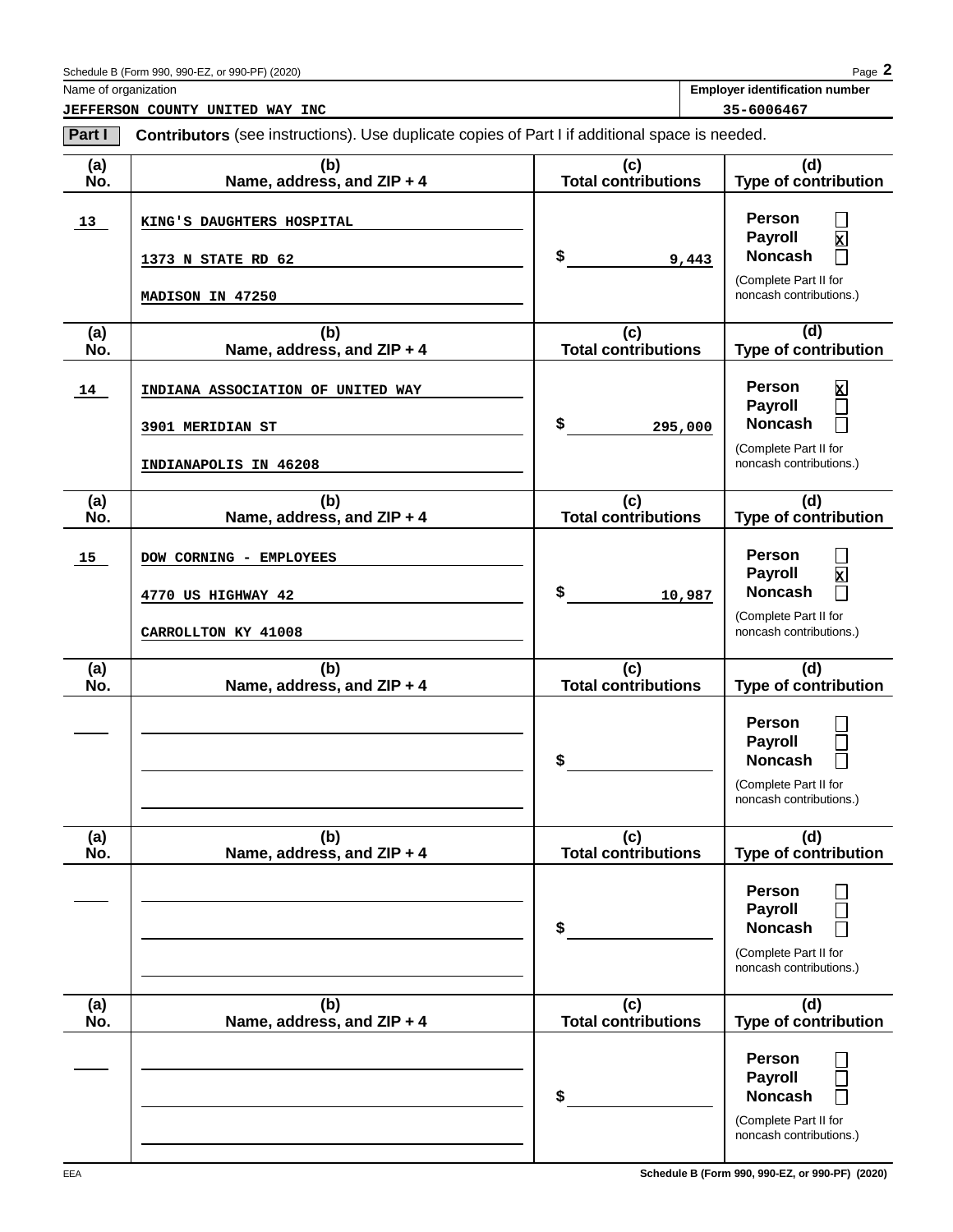| <b>SCHEDULE D</b> |  |
|-------------------|--|
| (Form 990)        |  |

## **Supplemental Financial Statements**

**Complete if the organization answered "Yes" on Form 990,**

**Part IV, line 6, 7, 8, 9, 10, 11a, 11b, 11c, 11d, 11e, 11f, 12a, or 12b.**

OMB No. 1545-0047

**2020**

 $\Box$  No

**Yes No**

**Yes No**

▶ Attach to Form 990. **Department of Attach to Form 990.** Open to Public **Inspection**

|              | Department of the Treasury |                                                                                                              | <b>F</b> Allach to Form 330.                                             |                                       | <b>UPBILIO</b>               |
|--------------|----------------------------|--------------------------------------------------------------------------------------------------------------|--------------------------------------------------------------------------|---------------------------------------|------------------------------|
|              | Internal Revenue Service   |                                                                                                              | ► Go to www.irs.gov/Form990 for instructions and the latest information. |                                       | Inspectio                    |
|              | Name of the organization   |                                                                                                              |                                                                          | <b>Employer identification number</b> |                              |
|              | <b>JEFFERSON</b>           | COUNTY UNITED<br>WAY INC                                                                                     |                                                                          | 35-6006467                            |                              |
|              | Part I                     | Organizations Maintaining Donor Advised Funds or Other Similar Funds or Accounts.                            |                                                                          |                                       |                              |
|              |                            | Complete if the organization answered "Yes" on Form 990, Part IV, line 6.                                    |                                                                          |                                       |                              |
|              |                            |                                                                                                              | (a) Donor advised funds                                                  |                                       | (b) Funds and other accounts |
|              |                            | Total number at end of year $\cdots$                                                                         |                                                                          |                                       |                              |
| $\mathbf{2}$ |                            | Aggregate value of contributions to (during year) $\cdots$                                                   |                                                                          |                                       |                              |
| 3            |                            | Aggregate value of grants from (during year) $\cdots$                                                        |                                                                          |                                       |                              |
| 4            |                            | Aggregate value at end of year $\cdots$                                                                      |                                                                          |                                       |                              |
| 5            |                            | Did the organization inform all donors and donor advisors in writing that the assets held in donor advised   |                                                                          |                                       |                              |
|              |                            | funds are the organization's property, subject to the organization's exclusive legal control?                |                                                                          | .                                     | Yes                          |
| 6            |                            | Did the organization inform all grantees, donors, and donor advisors in writing that grant funds can be used |                                                                          |                                       |                              |

**Part II Conservation Easements. 6** only for charitable purposes and not for the benefit of the donor or donor advisor, or for any other purpose conferring impermissible private benefit? . . . . . . . . . . . . . . . . . . . . . . . . . . . . . . . . . . . . . . . . .

|   | <u>. artii</u><br>CONSERVATION LASCINGINS.                                                                                                |  |                                                |           |                                                    |    |
|---|-------------------------------------------------------------------------------------------------------------------------------------------|--|------------------------------------------------|-----------|----------------------------------------------------|----|
|   | Complete if the organization answered "Yes" on Form 990, Part IV, line 7.                                                                 |  |                                                |           |                                                    |    |
|   | Purpose(s) of conservation easements held by the organization (check all that apply).                                                     |  |                                                |           |                                                    |    |
|   | Preservation of land for public use (e.g., recreation or education)                                                                       |  |                                                |           | Preservation of a historically important land area |    |
|   | Protection of natural habitat                                                                                                             |  | Preservation of a certified historic structure |           |                                                    |    |
|   | Preservation of open space                                                                                                                |  |                                                |           |                                                    |    |
| 2 | Complete lines 2a through 2d if the organization held a qualified conservation contribution in the form of a conservation                 |  |                                                |           |                                                    |    |
|   | easement on the last day of the tax year.                                                                                                 |  |                                                |           | Held at the End of the Tax Year                    |    |
| а | Total number of conservation easements                                                                                                    |  |                                                | 2a        |                                                    |    |
| b | Total acreage restricted by conservation easements                                                                                        |  |                                                | <b>2b</b> |                                                    |    |
|   | Number of conservation easements on a certified historic structure included in (a)                                                        |  |                                                | 2c        |                                                    |    |
| d | Number of conservation easements included in (c) acquired after 7/25/06, and not on a                                                     |  |                                                |           |                                                    |    |
|   | historic structure listed in the National Register                                                                                        |  |                                                | 2d        |                                                    |    |
| 3 | Number of conservation easements modified, transferred, released, extinguished, or terminated by the organization during the              |  |                                                |           |                                                    |    |
|   | tax year                                                                                                                                  |  |                                                |           |                                                    |    |
| 4 | Number of states where property subject to conservation easement is located                                                               |  |                                                |           |                                                    |    |
| 5 | Does the organization have a written policy regarding the periodic monitoring, inspection, handling of                                    |  |                                                |           |                                                    |    |
|   | violations, and enforcement of the conservation easements it holds?                                                                       |  |                                                |           | Yes                                                | No |
| 6 | Staff and volunteer hours devoted to monitoring, inspecting, handling of violations, and enforcing conservation easements during the year |  |                                                |           |                                                    |    |
|   |                                                                                                                                           |  |                                                |           |                                                    |    |
| 7 | Amount of expenses incurred in monitoring, inspecting, handling of violations, and enforcing conservation easements during the year       |  |                                                |           |                                                    |    |
|   |                                                                                                                                           |  |                                                |           |                                                    |    |
|   | Does each consequation operator reported on $\lim_{\Delta t \to 0} 2(d)$ above satisfy the requirements of section 170(b)(d)(d)(e)(i)     |  |                                                |           |                                                    |    |

| 8 | Does each conservation easement reported on line $2(d)$ above satisfy the requirements of section 170(h)(4)(B)(i)                 |  |
|---|-----------------------------------------------------------------------------------------------------------------------------------|--|
|   |                                                                                                                                   |  |
|   | 9 In Part XIII, describe how the organization reports conservation easements in its revenue and expense statement and             |  |
|   | balance sheet, and include, if applicable, the text of the footnote to the organization's financial statements that describes the |  |

organization's accounting for conservation easements.

| Part III | Organizations Maintaining Collections of Art, Historical Treasures, or Other Similar Assets. |  |
|----------|----------------------------------------------------------------------------------------------|--|
|          | Complete if the organization answered "Yes" on Form 990, Part IV, line 8.                    |  |

| 1a l | If the organization elected, as permitted under FASB ASC 958, not to report in its revenue statement and balance sheet works      |
|------|-----------------------------------------------------------------------------------------------------------------------------------|
|      | of art, historical treasures, or other similar assets held for public exhibition, education, or research in furtherance of public |
|      | service, provide, in Part XIII the text of the footnote to its financial statements that describes these items.                   |
| b.   | If the organization elected, as permitted under FASB ASC 958, to report in its revenue statement and balance sheet works of       |

art, historical treasures, or other similar assets held for public exhibition, education, or research in furtherance of public service, provide the following amounts relating to these items: . . . . . . . . . . . . . . . . . . . . . . . . . . . . . .

| 2 If the organization received or held works of art, historical treasures, or other similar assets for financial gain, provide the                                  |
|---------------------------------------------------------------------------------------------------------------------------------------------------------------------|
| following amounts required to be reported under FASB ASC 958 relating to these items:                                                                               |
| <b>a</b> Revenue included on Form 990, Part VIII, line 1 $\cdots \cdots \cdots \cdots \cdots \cdots \cdots \cdots \cdots \cdots$                                    |
| <b>b</b> Assets included in Form 990, Part $X$ $\cdots$ $\cdots$ $\cdots$ $\cdots$ $\cdots$ $\cdots$ $\cdots$ $\cdots$ $\cdots$ $\cdots$ $\cdots$ $\cdots$ $\cdots$ |

**For Paperwork Reduction Act Notice, see the Instructions for Form 990.**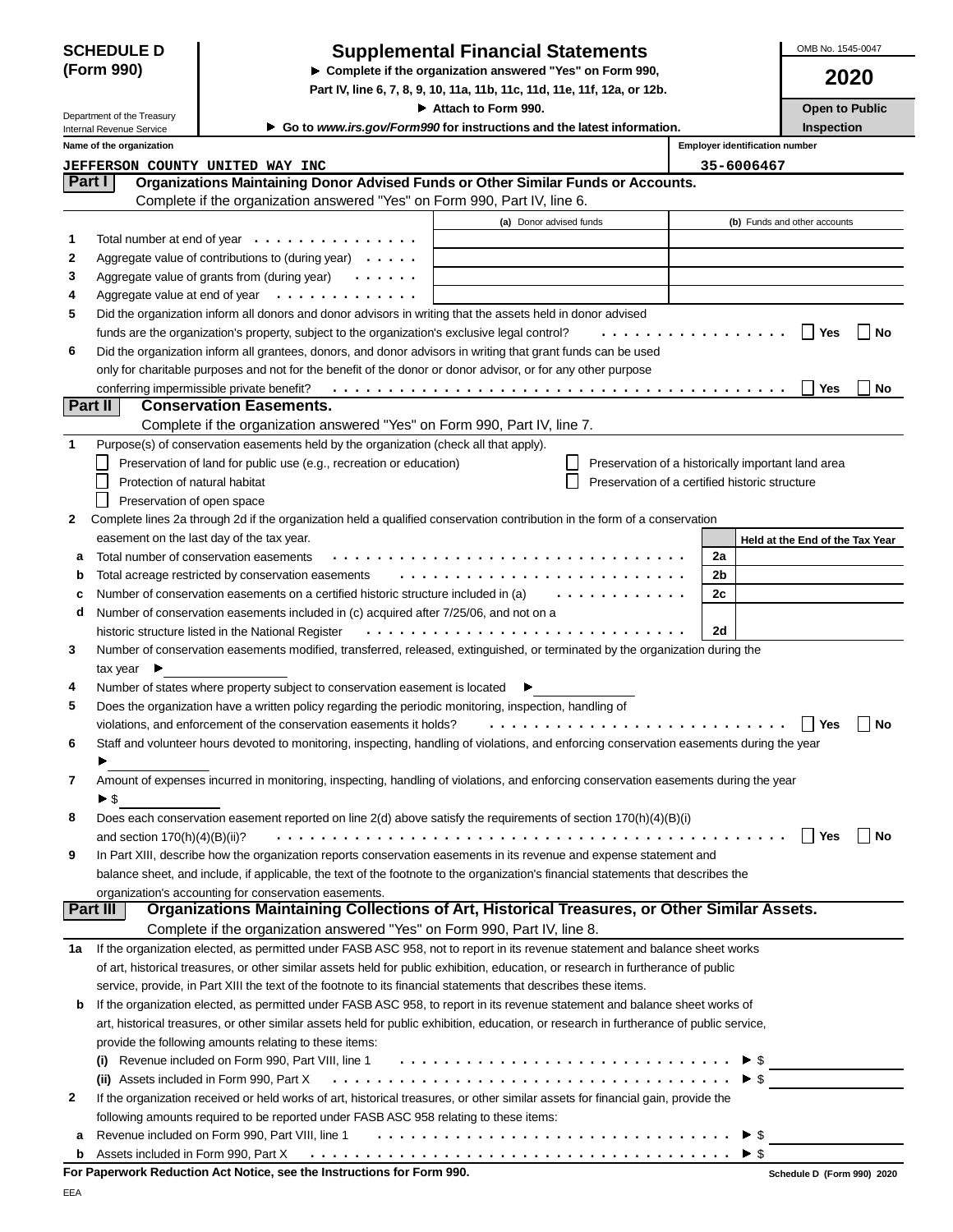|     | Schedule D (Form 990) 2020<br>JEFFERSON COUNTY UNITED WAY INC                                                                   |                         |   |                |                           |    | 35-6006467           |                     | Page 2                     |
|-----|---------------------------------------------------------------------------------------------------------------------------------|-------------------------|---|----------------|---------------------------|----|----------------------|---------------------|----------------------------|
|     | Organizations Maintaining Collections of Art, Historical Treasures, or Other Similar Assets (continued)<br><b>Part III</b>      |                         |   |                |                           |    |                      |                     |                            |
| 3   | Using the organization's acquisition, accession, and other records, check any of the following that make significant use of its |                         |   |                |                           |    |                      |                     |                            |
|     | collection items (check all that apply):                                                                                        |                         |   |                |                           |    |                      |                     |                            |
| а   | Public exhibition                                                                                                               |                         | d |                | Loan or exchange programs |    |                      |                     |                            |
| b   | Scholarly research                                                                                                              |                         | е | Other          |                           |    |                      |                     |                            |
|     |                                                                                                                                 |                         |   |                |                           |    |                      |                     |                            |
| c   | Preservation for future generations                                                                                             |                         |   |                |                           |    |                      |                     |                            |
| 4   | Provide a description of the organization's collections and explain how they further the organization's exempt purpose in Part  |                         |   |                |                           |    |                      |                     |                            |
|     | XIII.                                                                                                                           |                         |   |                |                           |    |                      |                     |                            |
| 5   | During the year, did the organization solicit or receive donations of art, historical treasures, or other similar               |                         |   |                |                           |    |                      |                     |                            |
|     | assets to be sold to raise funds rather than to be maintained as part of the organization's collection?                         |                         |   |                |                           |    |                      | Yes                 | No                         |
|     | <b>Escrow and Custodial Arrangements.</b><br><b>Part IV</b>                                                                     |                         |   |                |                           |    |                      |                     |                            |
|     | Complete if the organization answered "Yes" on Form 990, Part IV, line 9, or reported an amount on Form                         |                         |   |                |                           |    |                      |                     |                            |
|     | 990, Part X, line 21.                                                                                                           |                         |   |                |                           |    |                      |                     |                            |
| 1a  | Is the organization an agent, trustee, custodian or other intermediary for contributions or other assets not                    |                         |   |                |                           |    |                      |                     |                            |
|     | included on Form 990, Part X?                                                                                                   |                         |   |                |                           |    |                      | l Yes               | No                         |
|     | If "Yes," explain the arrangement in Part XIII and complete the following table:                                                |                         |   |                |                           |    |                      |                     |                            |
| b   |                                                                                                                                 |                         |   |                |                           |    |                      |                     |                            |
|     |                                                                                                                                 |                         |   |                |                           |    |                      | Amount              |                            |
| с   | Beginning balance                                                                                                               |                         |   |                |                           | 1c |                      |                     |                            |
| d   | Additions during the year                                                                                                       |                         |   |                |                           | 1d |                      |                     |                            |
| е   | Distributions during the year                                                                                                   |                         |   |                |                           | 1e |                      |                     |                            |
| f   | Ending balance                                                                                                                  |                         |   |                |                           | 1f |                      |                     |                            |
| 2a  | Did the organization include an amount on Form 990, Part X, line 21, for escrow or custodial account liability?                 |                         |   |                |                           |    | .                    | Yes                 | No                         |
| b   | If "Yes," explain the arrangement in Part XIII. Check here if the explanation has been provided on Part XIII                    |                         |   |                |                           |    | .                    |                     |                            |
|     | <b>Endowment Funds.</b><br><b>Part V</b>                                                                                        |                         |   |                |                           |    |                      |                     |                            |
|     | Complete if the organization answered "Yes" on Form 990, Part IV, line 10.                                                      |                         |   |                |                           |    |                      |                     |                            |
|     |                                                                                                                                 | (a) Current year        |   | (b) Prior year | (c) Two years back        |    | (d) Three years back | (e) Four years back |                            |
| 1a  | Beginning of year balance                                                                                                       |                         |   |                |                           |    |                      |                     |                            |
| b   | Contributions<br>.                                                                                                              |                         |   |                |                           |    |                      |                     |                            |
|     |                                                                                                                                 |                         |   |                |                           |    |                      |                     |                            |
| c   | Net investment earnings, gains, and                                                                                             |                         |   |                |                           |    |                      |                     |                            |
|     | $losses$                                                                                                                        |                         |   |                |                           |    |                      |                     |                            |
| d   | Grants or scholarships<br>.                                                                                                     |                         |   |                |                           |    |                      |                     |                            |
| е   | Other expenditures for facilities and                                                                                           |                         |   |                |                           |    |                      |                     |                            |
|     | programs $\dots \dots \dots \dots$                                                                                              |                         |   |                |                           |    |                      |                     |                            |
| t   | Administrative expenses                                                                                                         |                         |   |                |                           |    |                      |                     |                            |
| g   | End of year balance<br>.                                                                                                        |                         |   |                |                           |    |                      |                     |                            |
| 2   | Provide the estimated percentage of the current year end balance (line 1g, column (a)) held as:                                 |                         |   |                |                           |    |                      |                     |                            |
|     | Board designated or quasi-endowment $\blacktriangleright$                                                                       | %                       |   |                |                           |    |                      |                     |                            |
| b   | %<br>Permanent endowment ▶                                                                                                      |                         |   |                |                           |    |                      |                     |                            |
| c   | $\frac{0}{0}$<br>Term endowment                                                                                                 |                         |   |                |                           |    |                      |                     |                            |
|     |                                                                                                                                 |                         |   |                |                           |    |                      |                     |                            |
|     | The percentages on lines 2a, 2b, and 2c should equal 100%.                                                                      |                         |   |                |                           |    |                      |                     |                            |
| за  | Are there endowment funds not in the possession of the organization that are held and administered for the                      |                         |   |                |                           |    |                      |                     |                            |
|     | organization by:                                                                                                                |                         |   |                |                           |    |                      |                     | Yes<br>No                  |
|     | Unrelated organizations<br>$\mathbf{u}$                                                                                         |                         |   |                |                           |    |                      | 3a(i)               |                            |
|     | (ii) Related organizations                                                                                                      |                         |   |                |                           |    |                      | 3a(ii)              |                            |
| b   | If "Yes" on line 3a(ii), are the related organizations listed as required on Schedule R?                                        |                         |   |                | .                         |    |                      | 3b                  |                            |
| 4   | Describe in Part XIII the intended uses of the organization's endowment funds.                                                  |                         |   |                |                           |    |                      |                     |                            |
|     | Land, Buildings, and Equipment.<br><b>Part VI</b>                                                                               |                         |   |                |                           |    |                      |                     |                            |
|     | Complete if the organization answered "Yes" on Form 990, Part IV, line 11a. See Form 990, Part X, line 10.                      |                         |   |                |                           |    |                      |                     |                            |
|     | Description of property                                                                                                         | (a) Cost or other basis |   |                | (b) Cost or other basis   |    | (c) Accumulated      | (d) Book value      |                            |
|     |                                                                                                                                 | (investment)            |   |                | (other)                   |    | depreciation         |                     |                            |
| 1a  | Land                                                                                                                            |                         |   |                |                           |    |                      |                     |                            |
|     |                                                                                                                                 |                         |   |                |                           |    |                      |                     |                            |
| b   | <b>Buildings</b>                                                                                                                |                         |   |                |                           |    |                      |                     |                            |
| c   | Leasehold improvements                                                                                                          |                         |   |                |                           |    |                      |                     |                            |
| d   | Equipment                                                                                                                       |                         |   |                | 10,163                    |    | 8,163                |                     | 2,000                      |
| е   | Other                                                                                                                           |                         |   |                |                           |    |                      |                     |                            |
|     | Total. Add lines 1a through 1e. (Column (d) must equal Form 990, Part X, column (B), line 10c.)                                 |                         |   |                |                           |    | .                    |                     | 2,000                      |
| EEA |                                                                                                                                 |                         |   |                |                           |    |                      |                     | Schedule D (Form 990) 2020 |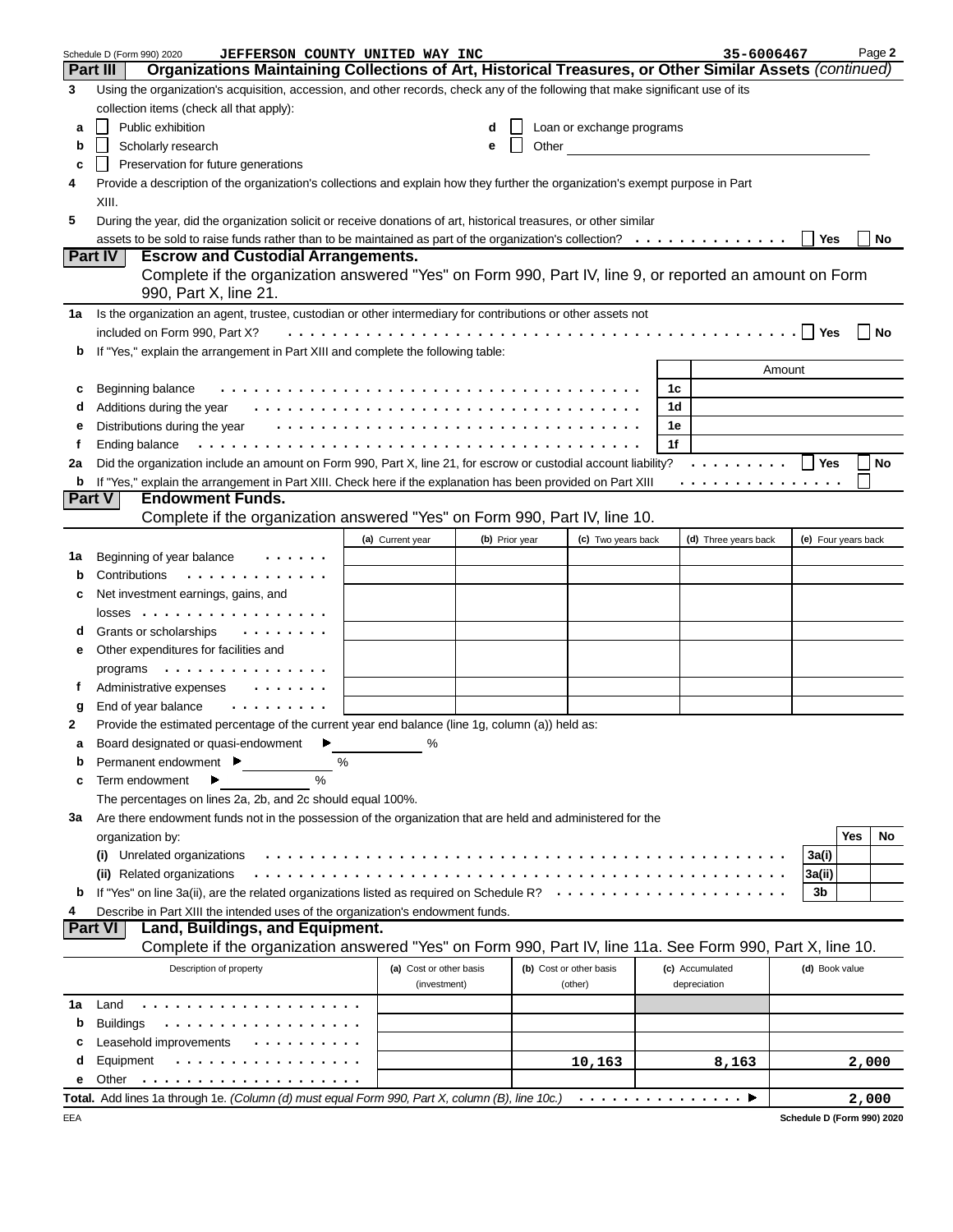| Schedule D (Form 990) 2020 | <b>JEFFERSON COUNTY UNITED WAY INC</b>                                                                                                               |                |                |  | 35-6006467                                                   | Page 3         |
|----------------------------|------------------------------------------------------------------------------------------------------------------------------------------------------|----------------|----------------|--|--------------------------------------------------------------|----------------|
| <b>Part VII</b>            | <b>Investments - Other Securities.</b><br>Complete if the organization answered "Yes" on Form 990, Part IV, line 11b. See Form 990, Part X, line 12. |                |                |  |                                                              |                |
|                            | (a) Description of security or category<br>(including name of security)                                                                              |                | (b) Book value |  | (c) Method of valuation:<br>Cost or end-of-year market value |                |
| (1) Financial derivatives  |                                                                                                                                                      |                |                |  |                                                              |                |
|                            | (2) Closely-held equity interests                                                                                                                    |                |                |  |                                                              |                |
| $(3)$ Other                |                                                                                                                                                      |                |                |  |                                                              |                |
| (A)                        |                                                                                                                                                      |                |                |  |                                                              |                |
| (B)                        |                                                                                                                                                      |                |                |  |                                                              |                |
| (C)                        |                                                                                                                                                      |                |                |  |                                                              |                |
| (D)                        |                                                                                                                                                      |                |                |  |                                                              |                |
| (E)                        |                                                                                                                                                      |                |                |  |                                                              |                |
| (F)                        |                                                                                                                                                      |                |                |  |                                                              |                |
| (G)<br>(H)                 |                                                                                                                                                      |                |                |  |                                                              |                |
|                            | Total. (Column (b) must equal Form 990, Part X, col. (B) line 12.)                                                                                   | . 9            |                |  |                                                              |                |
| <b>Part VIII</b>           | <b>Investments - Program Related.</b>                                                                                                                |                |                |  |                                                              |                |
|                            | Complete if the organization answered "Yes" on Form 990, Part IV, line 11c. See Form 990, Part X, line 13.                                           |                |                |  |                                                              |                |
|                            | (a) Description of investment                                                                                                                        |                | (b) Book value |  | (c) Method of valuation:                                     |                |
| (1)                        |                                                                                                                                                      |                |                |  | Cost or end-of-year market value                             |                |
| (2)                        |                                                                                                                                                      |                |                |  |                                                              |                |
| (3)                        |                                                                                                                                                      |                |                |  |                                                              |                |
| (4)                        |                                                                                                                                                      |                |                |  |                                                              |                |
| (5)                        |                                                                                                                                                      |                |                |  |                                                              |                |
| (6)                        |                                                                                                                                                      |                |                |  |                                                              |                |
| (7)                        |                                                                                                                                                      |                |                |  |                                                              |                |
| (8)                        |                                                                                                                                                      |                |                |  |                                                              |                |
| (9)                        |                                                                                                                                                      |                |                |  |                                                              |                |
|                            | Total. (Column (b) must equal Form 990, Part X, col. (B) line 13.)                                                                                   | . <b>.</b>     |                |  |                                                              |                |
| Part IX                    | <b>Other Assets.</b>                                                                                                                                 |                |                |  |                                                              |                |
|                            | Complete if the organization answered "Yes" on Form 990, Part IV, line 11d. See Form 990, Part X, line 15.                                           |                |                |  |                                                              |                |
|                            | (a) Description                                                                                                                                      |                |                |  |                                                              | (b) Book value |
| (1)<br>(2)                 |                                                                                                                                                      |                |                |  |                                                              |                |
| (3)                        |                                                                                                                                                      |                |                |  |                                                              |                |
| (4)                        |                                                                                                                                                      |                |                |  |                                                              |                |
| (5)                        |                                                                                                                                                      |                |                |  |                                                              |                |
| (6)                        |                                                                                                                                                      |                |                |  |                                                              |                |
| (7)                        |                                                                                                                                                      |                |                |  |                                                              |                |
| (8)                        |                                                                                                                                                      |                |                |  |                                                              |                |
| (9)                        |                                                                                                                                                      |                |                |  |                                                              |                |
|                            | Total. (Column (b) must equal Form 990, Part X, col. (B) line 15.)                                                                                   |                |                |  |                                                              |                |
| <b>Part X</b>              | <b>Other Liabilities.</b><br>Complete if the organization answered "Yes" on Form 990, Part IV, line 11e or 11f. See Form 990, Part X,                |                |                |  |                                                              |                |
|                            | line 25.                                                                                                                                             |                |                |  |                                                              |                |
| 1.                         | (a) Description of liability                                                                                                                         | (b) Book value |                |  |                                                              |                |
| (1) Federal income taxes   |                                                                                                                                                      |                |                |  |                                                              |                |
| (2)                        |                                                                                                                                                      |                |                |  |                                                              |                |
| (3)                        |                                                                                                                                                      |                |                |  |                                                              |                |
| (4)<br>(5)                 |                                                                                                                                                      |                |                |  |                                                              |                |
| (6)                        |                                                                                                                                                      |                |                |  |                                                              |                |
| (7)                        |                                                                                                                                                      |                |                |  |                                                              |                |
| (8)                        |                                                                                                                                                      |                |                |  |                                                              |                |
| (9)                        |                                                                                                                                                      |                |                |  |                                                              |                |
|                            | Total. (Column (b) must equal Form 990, Part X, col. (B) line 25.)<br>. е                                                                            |                |                |  |                                                              |                |
|                            | 2. Liability for uncertain tax positions. In Part XIII, provide the text of the footnote to the organization's financial statements that reports the |                |                |  |                                                              |                |
|                            | organization's liability for uncertain tax positions under FASB ASC 740. Check here if the text of the footnote has been provided in Part XIII       |                |                |  |                                                              |                |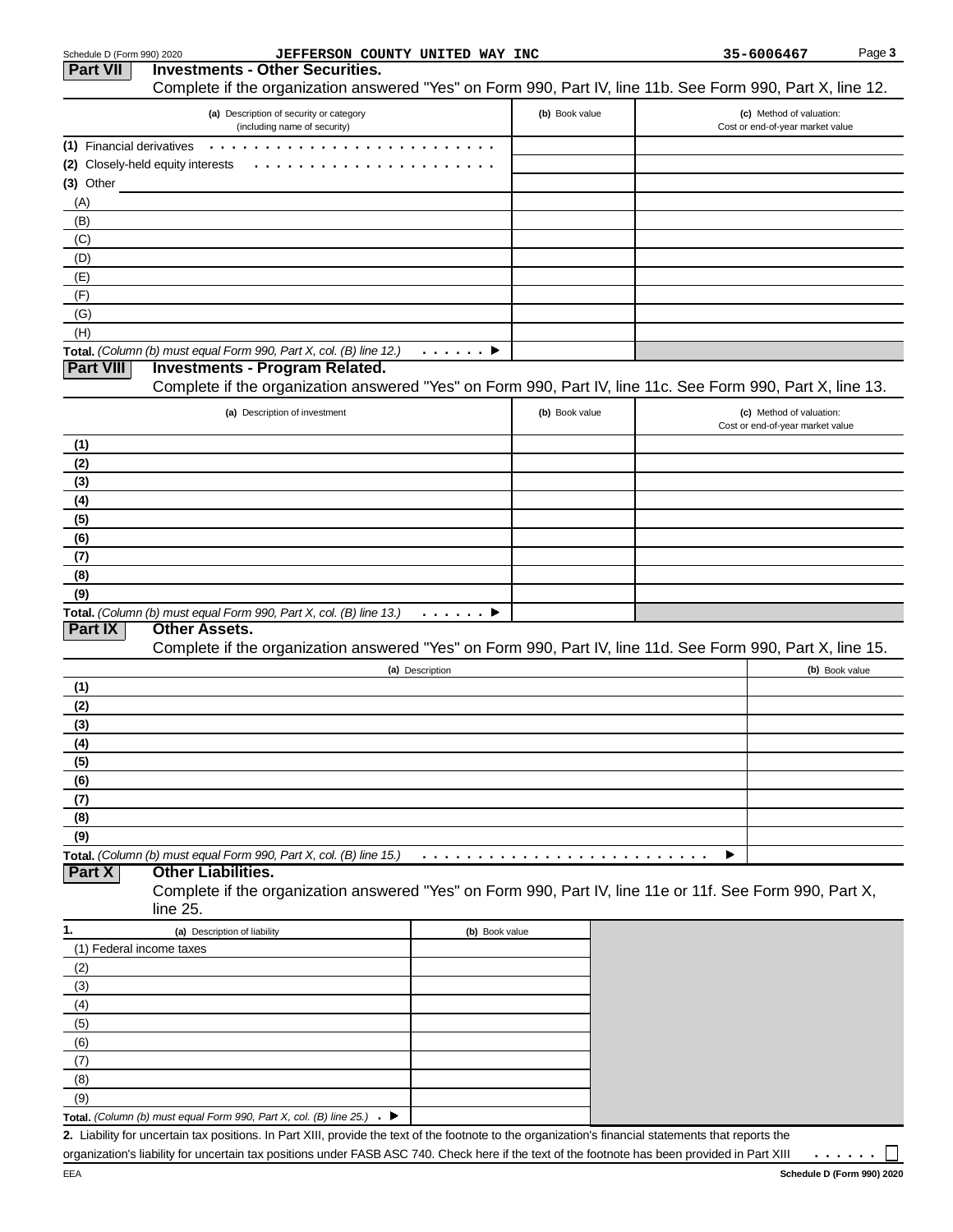|              | JEFFERSON COUNTY UNITED WAY INC<br>Schedule D (Form 990) 2020                                                                                                                                                 | 35-6006467 | Page 4  |
|--------------|---------------------------------------------------------------------------------------------------------------------------------------------------------------------------------------------------------------|------------|---------|
|              | Reconciliation of Revenue per Audited Financial Statements With Revenue per Return.<br><b>Part XI</b>                                                                                                         |            |         |
|              | Complete if the organization answered "Yes" on Form 990, Part IV, line 12a.                                                                                                                                   |            |         |
| $\mathbf{1}$ | Total revenue, gains, and other support per audited financial statements                                                                                                                                      | 1          | 596,346 |
| $\mathbf{2}$ | Amounts included on line 1 but not on Form 990, Part VIII, line 12:                                                                                                                                           |            |         |
| а            | 2a                                                                                                                                                                                                            |            |         |
| b            | Donated services and use of facilities $\cdots \cdots \cdots \cdots \cdots \cdots \cdots$<br>2 <sub>b</sub>                                                                                                   |            |         |
|              | 2c                                                                                                                                                                                                            |            |         |
| d            | 2d                                                                                                                                                                                                            |            |         |
| е            | Add lines 2a through 2d                                                                                                                                                                                       | 2е         |         |
| 3            | Subtract line 2e from line 1                                                                                                                                                                                  | 3          | 596,346 |
| 4            | Amounts included on Form 990, Part VIII, line 12, but not on line 1:                                                                                                                                          |            |         |
| а            | Investment expenses not included on Form 990, Part VIII, line 7b<br>$\mathbf{1} \cdot \mathbf{1} \cdot \mathbf{1} \cdot \mathbf{1} \cdot \mathbf{1} \cdot \mathbf{1} \cdot \mathbf{1} \cdot \mathbf{1}$<br>4a |            |         |
| b            | 4 <sub>b</sub>                                                                                                                                                                                                |            |         |
| C            | Add lines 4a and 4b                                                                                                                                                                                           | 4c         |         |
| 5            | Total revenue. Add lines 3 and 4c. (This must equal Form 990, Part I, line 12.) $\cdots \cdots \cdots \cdots \cdots$                                                                                          | 5          | 596,346 |
|              | Reconciliation of Expenses per Audited Financial Statements With Expenses per Return.<br><b>Part XII</b>                                                                                                      |            |         |
|              | Complete if the organization answered "Yes" on Form 990, Part IV, line 12a.                                                                                                                                   |            |         |
| 1            | Total expenses and losses per audited financial statements                                                                                                                                                    | 1          | 451,885 |
| $\mathbf{2}$ | Amounts included on line 1 but not on Form 990, Part IX, line 25:                                                                                                                                             |            |         |
| a            | Donated services and use of facilities $\cdots \cdots \cdots \cdots \cdots \cdots \cdots$<br>2a                                                                                                               |            |         |
| b            | 2 <sub>b</sub>                                                                                                                                                                                                |            |         |
| c            | 2c                                                                                                                                                                                                            |            |         |
| d            | 2d                                                                                                                                                                                                            |            |         |
| е            | Add lines 2a through 2d                                                                                                                                                                                       | 2е         |         |
| 3            | Subtract line 2e from line 1                                                                                                                                                                                  | 3          | 451,885 |
| 4            | Amounts included on Form 990, Part IX, line 25, but not on line 1:                                                                                                                                            |            |         |
| a            | Investment expenses not included on Form 990, Part VIII, line 7b<br>4a                                                                                                                                        |            |         |
| b            | 4 <sub>b</sub>                                                                                                                                                                                                |            |         |
| c            | Add lines 4a and 4b                                                                                                                                                                                           | 4c         |         |
| 5.           | Total expenses. Add lines 3 and 4c. (This must equal Form 990, Part I, line 18.)<br>.                                                                                                                         | 5          | 451,885 |
|              | <b>Part XIII</b><br>Supplemental Information.                                                                                                                                                                 |            |         |

Provide the descriptions required for Part II, lines 3, 5, and 9; Part III, lines 1a and 4; Part IV, lines 1b and 2b; Part V, line 4; Part X, line 2; Part XI, lines 2d and 4b; and Part XII, lines 2d and 4b. Also complete this part to provide any additional information.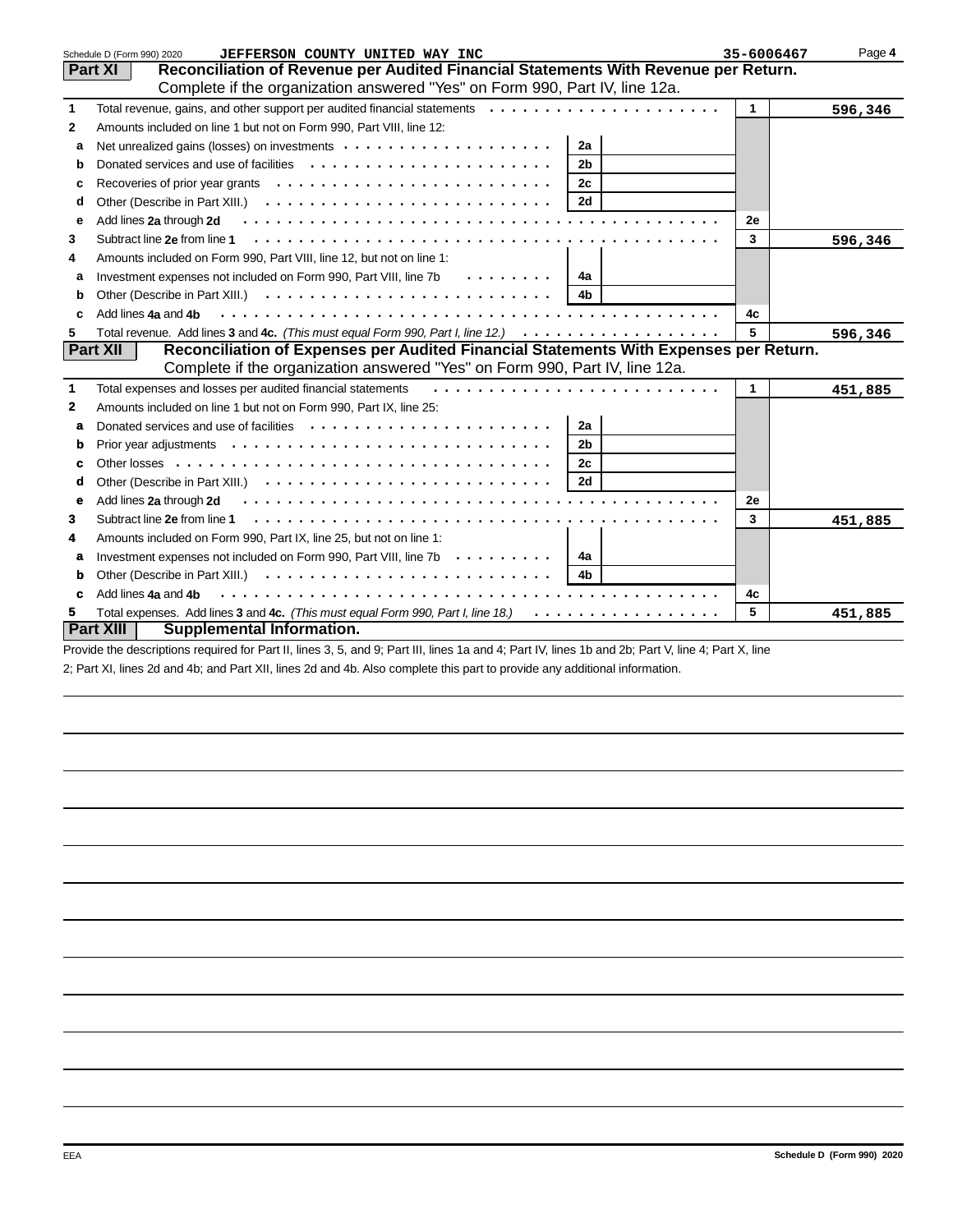| <b>Grants and Other Assistance to Organizations,</b><br><b>SCHEDULE I</b>                                                                                  |                                                                                                                                                            |                                                                                                                               |                 |                       |                    |                                  |                     | OMB No. 1545-0047          |  |
|------------------------------------------------------------------------------------------------------------------------------------------------------------|------------------------------------------------------------------------------------------------------------------------------------------------------------|-------------------------------------------------------------------------------------------------------------------------------|-----------------|-----------------------|--------------------|----------------------------------|---------------------|----------------------------|--|
| (Form 990)                                                                                                                                                 |                                                                                                                                                            | Governments, and Individuals in the United States                                                                             |                 | 2020                  |                    |                                  |                     |                            |  |
|                                                                                                                                                            |                                                                                                                                                            | Complete if the organization answered "Yes" on Form 990, Part IV, line 21 or 22.                                              |                 | <b>Open to Public</b> |                    |                                  |                     |                            |  |
| Attach to Form 990.<br>Department of the Treasury<br>Go to www.irs.gov/Form990 for the latest information.<br>Internal Revenue Service                     |                                                                                                                                                            |                                                                                                                               |                 |                       |                    |                                  |                     | <b>Inspection</b>          |  |
| <b>Employer identification number</b><br>Name of the organization                                                                                          |                                                                                                                                                            |                                                                                                                               |                 |                       |                    |                                  |                     |                            |  |
|                                                                                                                                                            |                                                                                                                                                            |                                                                                                                               |                 |                       |                    |                                  |                     |                            |  |
| <u>JEFFERSON COUNTY UNITED WAY INC</u><br>35-6006467<br><b>General Information on Grants and Assistance</b><br><b>Part I</b>                               |                                                                                                                                                            |                                                                                                                               |                 |                       |                    |                                  |                     |                            |  |
| $\mathbf 1$                                                                                                                                                | Does the organization maintain records to substantiate the amount of the grants or assistance, the grantees' eligibility for the grants or assistance, and |                                                                                                                               |                 |                       |                    |                                  |                     |                            |  |
|                                                                                                                                                            | $x$ Yes<br> No<br>the selection criteria used to award the grants or assistance?                                                                           |                                                                                                                               |                 |                       |                    |                                  |                     |                            |  |
|                                                                                                                                                            | 2 Describe in Part IV the organization's procedures for monitoring the use of grant funds in the United States.                                            |                                                                                                                               |                 |                       |                    |                                  |                     |                            |  |
| Grants and Other Assistance to Domestic Organizations and Domestic Governments. Complete if the organization answered "Yes" on Form 990,<br><b>Part II</b> |                                                                                                                                                            |                                                                                                                               |                 |                       |                    |                                  |                     |                            |  |
|                                                                                                                                                            |                                                                                                                                                            | Part IV, line 21, for any recipient that received more than \$5,000. Part II can be duplicated if additional space is needed. |                 |                       |                    |                                  |                     |                            |  |
| (a) Name and address of organization                                                                                                                       |                                                                                                                                                            | $(b)$ EIN                                                                                                                     | (c) IRC section | (d) Amount of cash    | (e) Amount of non- | (f) Method of valuation          | (g) Description of  | (h) Purpose of grant       |  |
| or government                                                                                                                                              |                                                                                                                                                            |                                                                                                                               | (if applicable) | grant                 | cash assistance    | (book, FMV, appraisal,<br>other) | noncash assistance  | or assistance              |  |
| (1) AMERICAN RED CROSS                                                                                                                                     |                                                                                                                                                            |                                                                                                                               |                 |                       |                    |                                  |                     |                            |  |
| <b>404 E MAIN ST</b>                                                                                                                                       |                                                                                                                                                            |                                                                                                                               |                 |                       |                    |                                  |                     |                            |  |
| MADISON IN 47250                                                                                                                                           |                                                                                                                                                            |                                                                                                                               |                 | 25,000                |                    | <b>FMV</b>                       |                     | FOOD, CLOTH                |  |
| (2) BIG BROTHERS BIG SISTERS                                                                                                                               |                                                                                                                                                            |                                                                                                                               |                 |                       |                    |                                  |                     |                            |  |
| <b>411 WEST MAIN ST</b>                                                                                                                                    |                                                                                                                                                            |                                                                                                                               |                 |                       |                    |                                  |                     | YOUTH                      |  |
| MADISON IN 47250                                                                                                                                           |                                                                                                                                                            |                                                                                                                               |                 | 6,100                 |                    | <b>FMV</b>                       |                     | MENTORING                  |  |
| (3) BOYS & GIRLS CLUB                                                                                                                                      |                                                                                                                                                            |                                                                                                                               |                 |                       |                    |                                  |                     |                            |  |
| PO BOX 1128                                                                                                                                                |                                                                                                                                                            |                                                                                                                               |                 |                       |                    |                                  |                     | YOUTH                      |  |
| MADISON IN 47250                                                                                                                                           |                                                                                                                                                            |                                                                                                                               |                 | 77,100                |                    | <b>FMV</b>                       |                     | PROGRAMS                   |  |
| (4) SAFE PASSAGE                                                                                                                                           |                                                                                                                                                            |                                                                                                                               |                 |                       |                    |                                  |                     |                            |  |
| <b>MADISON</b>                                                                                                                                             |                                                                                                                                                            |                                                                                                                               |                 |                       |                    |                                  |                     | DOMESTIC                   |  |
| MADISON IN 47250                                                                                                                                           |                                                                                                                                                            |                                                                                                                               |                 | 23,100                |                    | <b>FMV</b>                       |                     | <b>VIOLENCE</b>            |  |
| (5) GIRLS INC                                                                                                                                              |                                                                                                                                                            |                                                                                                                               |                 |                       |                    |                                  |                     |                            |  |
| 109 W THIRD ST                                                                                                                                             |                                                                                                                                                            |                                                                                                                               |                 |                       |                    |                                  |                     |                            |  |
| MADISON IN 47250                                                                                                                                           |                                                                                                                                                            |                                                                                                                               |                 | 70,440                |                    | <b>FMV</b>                       |                     | <b><i>ENSPIRE GIRL</i></b> |  |
| (6) LA CASA AMIGA                                                                                                                                          |                                                                                                                                                            |                                                                                                                               |                 |                       |                    |                                  |                     |                            |  |
| 2045 RIDGEWOOD DR                                                                                                                                          |                                                                                                                                                            |                                                                                                                               |                 |                       |                    |                                  |                     |                            |  |
| MADISON IN 47250                                                                                                                                           |                                                                                                                                                            |                                                                                                                               |                 | 9,000                 |                    | <b>FMV</b>                       |                     | <b>HELP SPANISH</b>        |  |
| (7) LIFETIME RESOURCES                                                                                                                                     |                                                                                                                                                            |                                                                                                                               |                 |                       |                    |                                  |                     |                            |  |
| 13091 BENEDICT DR                                                                                                                                          |                                                                                                                                                            |                                                                                                                               |                 |                       |                    |                                  |                     |                            |  |
| DILLSBORO IN 47018                                                                                                                                         |                                                                                                                                                            |                                                                                                                               |                 | 15,000                |                    | <b>FMV</b>                       |                     | <b>HEALTH</b>              |  |
| (8) RETIRED SENIOR VOLUNTEER PR                                                                                                                            |                                                                                                                                                            |                                                                                                                               |                 |                       |                    |                                  |                     |                            |  |
| 512 WEST MAIN ST                                                                                                                                           |                                                                                                                                                            |                                                                                                                               |                 |                       |                    |                                  |                     |                            |  |
| MADISON IN 47250                                                                                                                                           |                                                                                                                                                            |                                                                                                                               | 5,700           |                       | FMV                |                                  | <b>VOLUNTEERISM</b> |                            |  |
| (9) SALVATION ARMY                                                                                                                                         |                                                                                                                                                            |                                                                                                                               |                 |                       |                    |                                  |                     |                            |  |
| PO BOX 222                                                                                                                                                 |                                                                                                                                                            |                                                                                                                               |                 |                       |                    |                                  |                     |                            |  |
| MADISON IN 47250                                                                                                                                           |                                                                                                                                                            |                                                                                                                               |                 | 65,200                |                    | <b>FMV</b>                       |                     | <b>MANKIND</b>             |  |
| (10BOY SCOUTS OF AMERICA                                                                                                                                   |                                                                                                                                                            |                                                                                                                               |                 |                       |                    |                                  |                     |                            |  |
| 5625 EAST STATE ROAD 46                                                                                                                                    |                                                                                                                                                            |                                                                                                                               |                 |                       |                    |                                  |                     | YOUTH                      |  |
| BLOOMINGTON IN 47401                                                                                                                                       |                                                                                                                                                            |                                                                                                                               |                 | 8,000                 |                    | <b>FMV</b>                       |                     | PROGRAMS                   |  |
|                                                                                                                                                            | 2 Enter total number of section 501(c)(3) and government organizations listed in the line 1 table                                                          |                                                                                                                               |                 |                       |                    |                                  |                     |                            |  |
|                                                                                                                                                            | 3 Enter total number of other organizations listed in the line 1 table                                                                                     |                                                                                                                               |                 |                       |                    |                                  |                     |                            |  |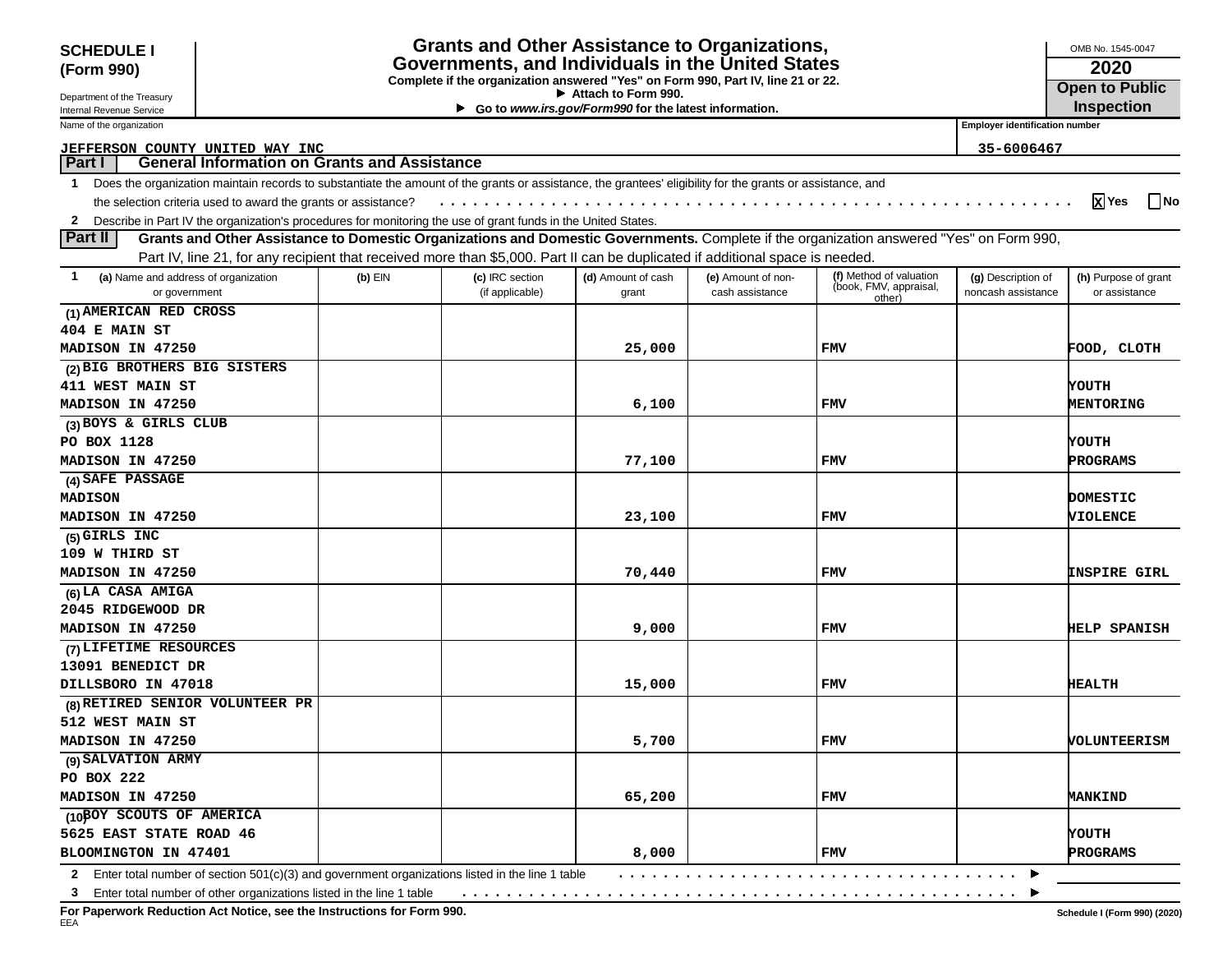| <b>SCHEDULE I</b>                                                      |                                                                |                                                                                                                                       | <b>Grants and Other Assistance to Organizations,</b>                                                                                                       |                                                                              |                    |                                                                                                                                          |                                       | OMB No. 1545-0047    |  |
|------------------------------------------------------------------------|----------------------------------------------------------------|---------------------------------------------------------------------------------------------------------------------------------------|------------------------------------------------------------------------------------------------------------------------------------------------------------|------------------------------------------------------------------------------|--------------------|------------------------------------------------------------------------------------------------------------------------------------------|---------------------------------------|----------------------|--|
| (Form 990)                                                             |                                                                | Governments, and Individuals in the United States<br>Complete if the organization answered "Yes" on Form 990, Part IV, line 21 or 22. |                                                                                                                                                            |                                                                              |                    |                                                                                                                                          |                                       |                      |  |
|                                                                        |                                                                |                                                                                                                                       |                                                                                                                                                            | <b>Open to Public</b>                                                        |                    |                                                                                                                                          |                                       |                      |  |
| Department of the Treasury<br>Internal Revenue Service                 |                                                                |                                                                                                                                       |                                                                                                                                                            | Attach to Form 990.<br>Go to www.irs.gov/Form990 for the latest information. |                    |                                                                                                                                          |                                       |                      |  |
| Name of the organization                                               |                                                                |                                                                                                                                       |                                                                                                                                                            |                                                                              |                    |                                                                                                                                          | <b>Employer identification number</b> |                      |  |
|                                                                        | JEFFERSON COUNTY UNITED WAY INC<br>35-6006467                  |                                                                                                                                       |                                                                                                                                                            |                                                                              |                    |                                                                                                                                          |                                       |                      |  |
| <b>Part I</b>                                                          | <b>General Information on Grants and Assistance</b>            |                                                                                                                                       |                                                                                                                                                            |                                                                              |                    |                                                                                                                                          |                                       |                      |  |
| $\mathbf 1$                                                            |                                                                |                                                                                                                                       | Does the organization maintain records to substantiate the amount of the grants or assistance, the grantees' eligibility for the grants or assistance, and |                                                                              |                    |                                                                                                                                          |                                       |                      |  |
|                                                                        | the selection criteria used to award the grants or assistance? |                                                                                                                                       |                                                                                                                                                            |                                                                              |                    |                                                                                                                                          |                                       | Yes<br><b>No</b>     |  |
|                                                                        |                                                                |                                                                                                                                       | 2 Describe in Part IV the organization's procedures for monitoring the use of grant funds in the United States.                                            |                                                                              |                    |                                                                                                                                          |                                       |                      |  |
| ∣ Part II                                                              |                                                                |                                                                                                                                       |                                                                                                                                                            |                                                                              |                    | Grants and Other Assistance to Domestic Organizations and Domestic Governments. Complete if the organization answered "Yes" on Form 990, |                                       |                      |  |
|                                                                        |                                                                |                                                                                                                                       | Part IV, line 21, for any recipient that received more than \$5,000. Part II can be duplicated if additional space is needed.                              |                                                                              |                    |                                                                                                                                          |                                       |                      |  |
| (a) Name and address of organization<br>1                              |                                                                | $(b)$ EIN                                                                                                                             | (c) IRC section                                                                                                                                            | (d) Amount of cash                                                           | (e) Amount of non- | (f) Method of valuation                                                                                                                  | (g) Description of                    | (h) Purpose of grant |  |
| or government                                                          |                                                                |                                                                                                                                       | (if applicable)                                                                                                                                            | grant                                                                        | cash assistance    | (book, FMV, appraisal,<br>other)                                                                                                         | noncash assistance                    | or assistance        |  |
| (1) COMMUNITY FOUNDATION OF SWI                                        |                                                                |                                                                                                                                       |                                                                                                                                                            |                                                                              |                    |                                                                                                                                          |                                       |                      |  |
| 303 FERRY ST                                                           |                                                                |                                                                                                                                       |                                                                                                                                                            |                                                                              |                    |                                                                                                                                          |                                       |                      |  |
| VEVAY IN 47043                                                         |                                                                |                                                                                                                                       |                                                                                                                                                            | 49,970                                                                       |                    | <b>FMV</b>                                                                                                                               |                                       | COVID-19             |  |
| (2)                                                                    |                                                                |                                                                                                                                       |                                                                                                                                                            |                                                                              |                    |                                                                                                                                          |                                       |                      |  |
|                                                                        |                                                                |                                                                                                                                       |                                                                                                                                                            |                                                                              |                    |                                                                                                                                          |                                       |                      |  |
|                                                                        |                                                                |                                                                                                                                       |                                                                                                                                                            |                                                                              |                    |                                                                                                                                          |                                       |                      |  |
| (3)                                                                    |                                                                |                                                                                                                                       |                                                                                                                                                            |                                                                              |                    |                                                                                                                                          |                                       |                      |  |
|                                                                        |                                                                |                                                                                                                                       |                                                                                                                                                            |                                                                              |                    |                                                                                                                                          |                                       |                      |  |
|                                                                        |                                                                |                                                                                                                                       |                                                                                                                                                            |                                                                              |                    |                                                                                                                                          |                                       |                      |  |
| (4)                                                                    |                                                                |                                                                                                                                       |                                                                                                                                                            |                                                                              |                    |                                                                                                                                          |                                       |                      |  |
|                                                                        |                                                                |                                                                                                                                       |                                                                                                                                                            |                                                                              |                    |                                                                                                                                          |                                       |                      |  |
|                                                                        |                                                                |                                                                                                                                       |                                                                                                                                                            |                                                                              |                    |                                                                                                                                          |                                       |                      |  |
|                                                                        |                                                                |                                                                                                                                       |                                                                                                                                                            |                                                                              |                    |                                                                                                                                          |                                       |                      |  |
| (5)                                                                    |                                                                |                                                                                                                                       |                                                                                                                                                            |                                                                              |                    |                                                                                                                                          |                                       |                      |  |
|                                                                        |                                                                |                                                                                                                                       |                                                                                                                                                            |                                                                              |                    |                                                                                                                                          |                                       |                      |  |
|                                                                        |                                                                |                                                                                                                                       |                                                                                                                                                            |                                                                              |                    |                                                                                                                                          |                                       |                      |  |
| (6)                                                                    |                                                                |                                                                                                                                       |                                                                                                                                                            |                                                                              |                    |                                                                                                                                          |                                       |                      |  |
|                                                                        |                                                                |                                                                                                                                       |                                                                                                                                                            |                                                                              |                    |                                                                                                                                          |                                       |                      |  |
|                                                                        |                                                                |                                                                                                                                       |                                                                                                                                                            |                                                                              |                    |                                                                                                                                          |                                       |                      |  |
| (7)                                                                    |                                                                |                                                                                                                                       |                                                                                                                                                            |                                                                              |                    |                                                                                                                                          |                                       |                      |  |
|                                                                        |                                                                |                                                                                                                                       |                                                                                                                                                            |                                                                              |                    |                                                                                                                                          |                                       |                      |  |
|                                                                        |                                                                |                                                                                                                                       |                                                                                                                                                            |                                                                              |                    |                                                                                                                                          |                                       |                      |  |
| (8)                                                                    |                                                                |                                                                                                                                       |                                                                                                                                                            |                                                                              |                    |                                                                                                                                          |                                       |                      |  |
|                                                                        |                                                                |                                                                                                                                       |                                                                                                                                                            |                                                                              |                    |                                                                                                                                          |                                       |                      |  |
|                                                                        |                                                                |                                                                                                                                       |                                                                                                                                                            |                                                                              |                    |                                                                                                                                          |                                       |                      |  |
| (9)                                                                    |                                                                |                                                                                                                                       |                                                                                                                                                            |                                                                              |                    |                                                                                                                                          |                                       |                      |  |
|                                                                        |                                                                |                                                                                                                                       |                                                                                                                                                            |                                                                              |                    |                                                                                                                                          |                                       |                      |  |
|                                                                        |                                                                |                                                                                                                                       |                                                                                                                                                            |                                                                              |                    |                                                                                                                                          |                                       |                      |  |
| (10)                                                                   |                                                                |                                                                                                                                       |                                                                                                                                                            |                                                                              |                    |                                                                                                                                          |                                       |                      |  |
|                                                                        |                                                                |                                                                                                                                       |                                                                                                                                                            |                                                                              |                    |                                                                                                                                          |                                       |                      |  |
|                                                                        |                                                                |                                                                                                                                       |                                                                                                                                                            |                                                                              |                    |                                                                                                                                          |                                       |                      |  |
| $\mathbf{2}$                                                           |                                                                |                                                                                                                                       | Enter total number of section 501(c)(3) and government organizations listed in the line 1 table                                                            |                                                                              |                    |                                                                                                                                          |                                       |                      |  |
| 3 Enter total number of other organizations listed in the line 1 table |                                                                |                                                                                                                                       |                                                                                                                                                            |                                                                              |                    |                                                                                                                                          |                                       |                      |  |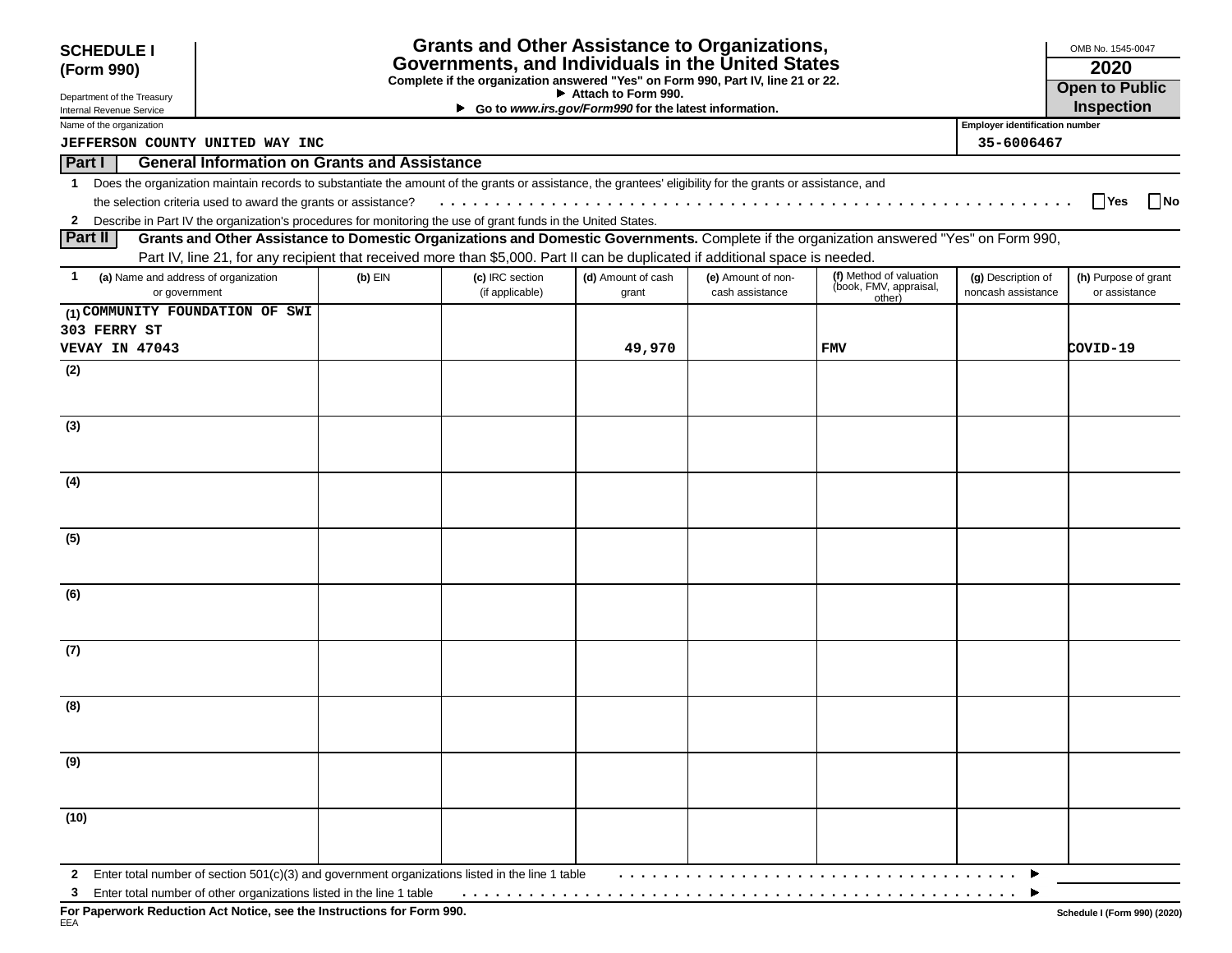Schedule I (Form 990) (2020) **JEFFERSON COUNTY UNITED WAY INC** Page **Page 19th County 19th County UNITED WAY INC Part III** Grants

| Grants and Other Assistance to Domestic Individuals. Complete if the organization answered "Yes" on Form 990, Part IV, line 22. |               |               |                    |                                |                                       |  |  |
|---------------------------------------------------------------------------------------------------------------------------------|---------------|---------------|--------------------|--------------------------------|---------------------------------------|--|--|
| Part III can be duplicated if additional space is needed.                                                                       |               |               |                    |                                |                                       |  |  |
| (a) Type of grant or assistance                                                                                                 | (b) Number of | (c) Amount of | (d) Amount of      | (e) Method of valuation (book, | (f) Description of noncash assistance |  |  |
|                                                                                                                                 | recipients    | cash grant    | noncash assistance | FMV, appraisal, other)         |                                       |  |  |

|                                                                                                                                                             | recipients | cası yıanı | <b>INICASH ASSISTATICE</b> | Fiviv, applaisal, other j |  |
|-------------------------------------------------------------------------------------------------------------------------------------------------------------|------------|------------|----------------------------|---------------------------|--|
|                                                                                                                                                             |            |            |                            |                           |  |
|                                                                                                                                                             |            |            |                            |                           |  |
|                                                                                                                                                             |            |            |                            |                           |  |
|                                                                                                                                                             |            |            |                            |                           |  |
|                                                                                                                                                             |            |            |                            |                           |  |
|                                                                                                                                                             |            |            |                            |                           |  |
|                                                                                                                                                             |            |            |                            |                           |  |
| Supplemental Information. Provide the information required in Part I, line 2; Part III, column (b); and any other additional information.<br><b>Part IV</b> |            |            |                            |                           |  |

**2**